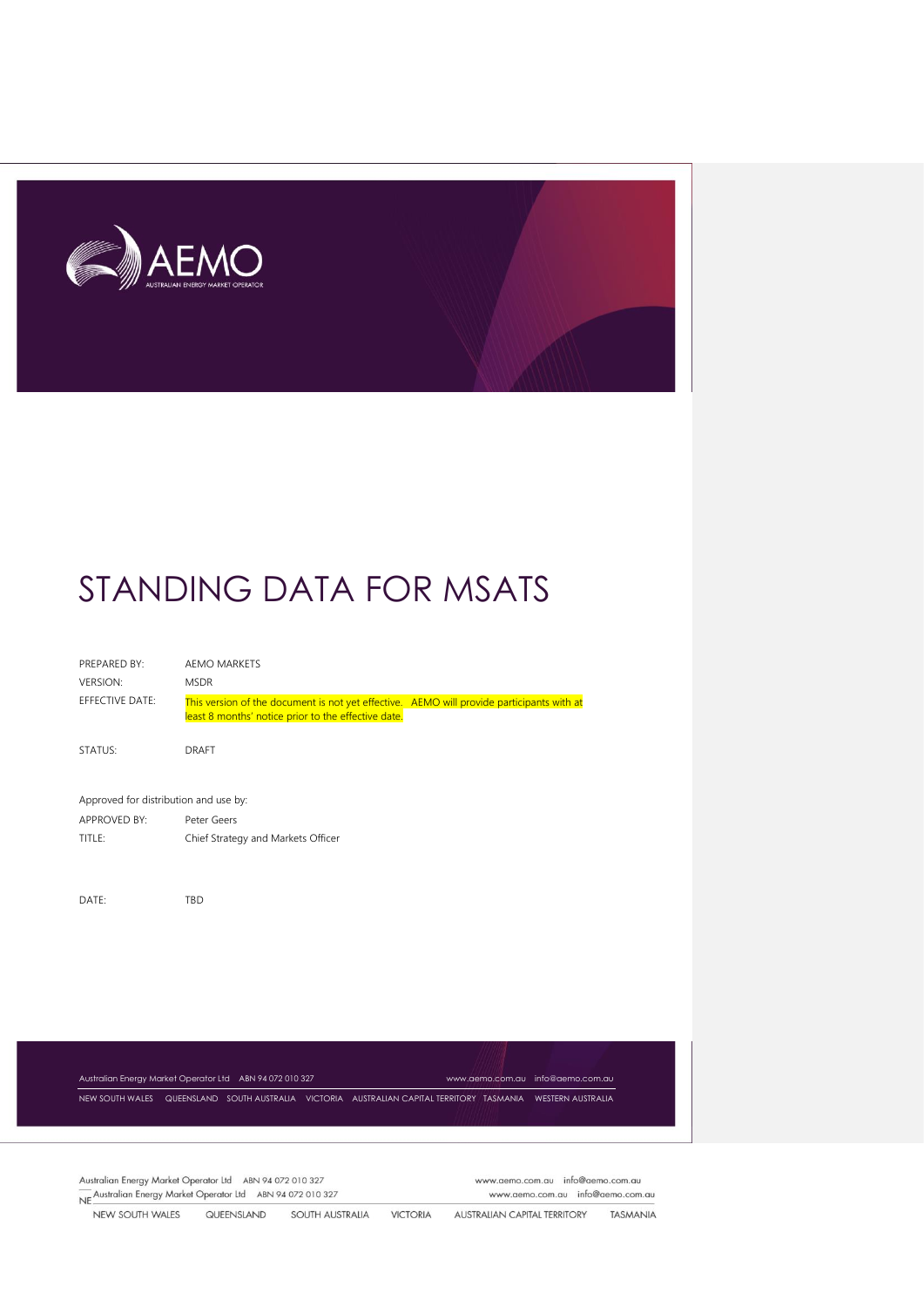

# **VERSION RELEASE HISTORY**

| Version | <b>Effective Date</b> | Summary of Changes                                                                                                                                                                                                                                                                                                             |
|---------|-----------------------|--------------------------------------------------------------------------------------------------------------------------------------------------------------------------------------------------------------------------------------------------------------------------------------------------------------------------------|
| 4.0     | Aug 2009              | Update to AEMO Format                                                                                                                                                                                                                                                                                                          |
| 4.1     | 19/04/2012            | Updates to NMI Data tables to include Feeder Class, Customer Classification Code &<br>Customer Threshold Code and minor data corrections.                                                                                                                                                                                      |
| 4.2     | 28/08/2013            | wording for Nx suffixes<br>12.<br>sections<br>9<br>Updated<br>in<br>8.<br>and<br>Updated reference to the CATS procedures for Embedded Networks in section 7.<br>Added new data stream type codes under section 11: Reference Tables.<br>Updated reference to the NEM Metrology Procedures in section 15.                      |
| 4.3     | 01 December<br>2017   | Updated to incorporate:<br>National Electricity Amendment (Expanding competition in metering and related<br>services) Rule 2015. No.12;<br>National Electricity Amendment (Embedded Networks) Rule 2015 No. 15; and<br>$\bullet$<br>National Electricity Amendment (Meter Replacement Processes) Rule 2016 No. 2.<br>$\bullet$ |
| 4.4     | 01 December<br>2017   | <b>Final Version</b>                                                                                                                                                                                                                                                                                                           |
|         |                       | This version of the document is not yet effective. AEMO will provide participants with<br>at least 8 months' notice prior to the effective date.                                                                                                                                                                               |

TBD Page 2 of 52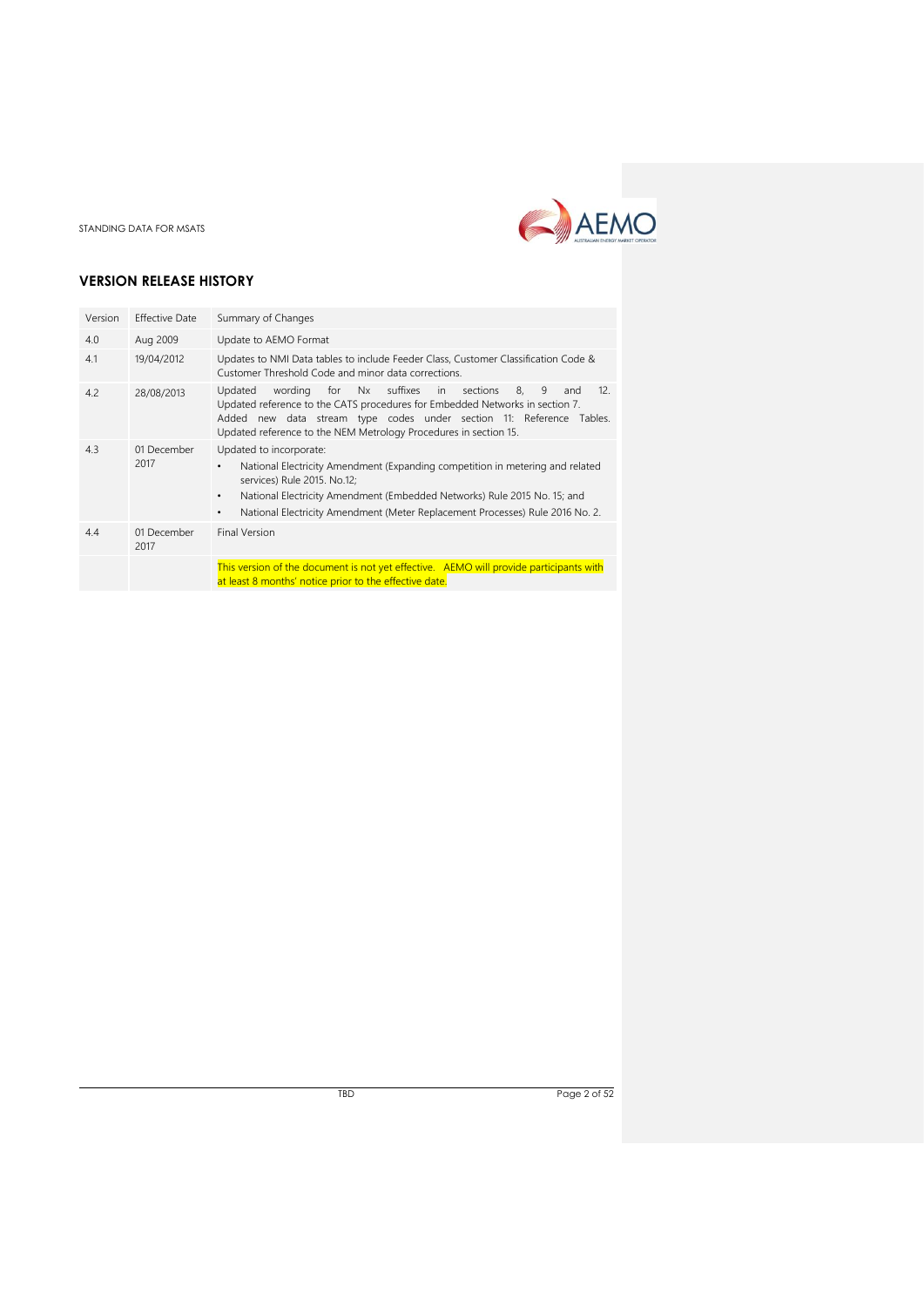# **CONTENTS**

| 1.             | <b>INTRODUCTION</b>                                                                          | 6              |  |
|----------------|----------------------------------------------------------------------------------------------|----------------|--|
| 1.1.           | Purpose and scope                                                                            | 6              |  |
| 1.2.           | Definitions and interpretation                                                               | 6              |  |
| 1.3.           | Related documents                                                                            | 6              |  |
| 2.             | <b>BACKGROUND</b>                                                                            | 6              |  |
| 3.             | CONVENTIONS USED WITHIN THIS DOCUMENT                                                        | 7              |  |
| 3.1.           | Column Headed: Standing Data Required                                                        | $\overline{7}$ |  |
| 3.2.           | <b>NMIs Affected</b>                                                                         | $\overline{7}$ |  |
| 4.             | CATS_METER_REGISTER                                                                          | 8              |  |
| 5.             | CATS DLF CODES                                                                               | 14             |  |
| 6.             | CATS_EMB_NET_ID_CODES                                                                        | 15             |  |
| 7.             | CATS NMI DATA                                                                                | 16             |  |
| 8.             | CATS_NMI_DATA_STREAM                                                                         | 19             |  |
| 9.             | CATS_REGISTER_IDENTIFIER                                                                     | 21             |  |
| 10.            | CATS_NMI_PARTICIPANT_RELATIONS                                                               | 24             |  |
| 11.            | REFERENCE TABLES                                                                             | 25             |  |
| 12.            | USE OF NMI SUFFIX TO POPULATE CATS REGISTER IDENTIFIER                                       | 28             |  |
| 13.            | ASSIGNMENT OF DATA - ACCUMULATION METERS                                                     | 30             |  |
| 13.1.          | Single Meter, no controlled load                                                             | 30             |  |
| 13.2.          | Two Single Element Meters, no controlled load                                                | 30             |  |
| 13.3.          | Two Single Element Meters, one with controlled load                                          | 31             |  |
| 13.4.<br>13.5. | One Meter with Two Registers, one measuring a controlled load<br>Single Multi-function Meter | 31<br>31       |  |
| 13.6.          | Two meters, three registers. One register measures a controlled load                         | 32             |  |
| 14.            | ASSIGNMENT OF DATA - INTERVAL METERS                                                         | 32             |  |
| 14.1.          | One meter                                                                                    | 32             |  |
| 14.2.          | Import/Export meter                                                                          | 33             |  |
| 14.3.          | One meter: multiple registers                                                                | 33             |  |
| 14.4.          | One meter: Twin Measurement Elements                                                         | 34             |  |
| 15.            | ASSIGNMENTS OF DATA - SAMPLE METERS                                                          | 35             |  |
| 15.1.          |                                                                                              |                |  |
|                | Multifunction Sample Meter                                                                   | 35             |  |

AEMO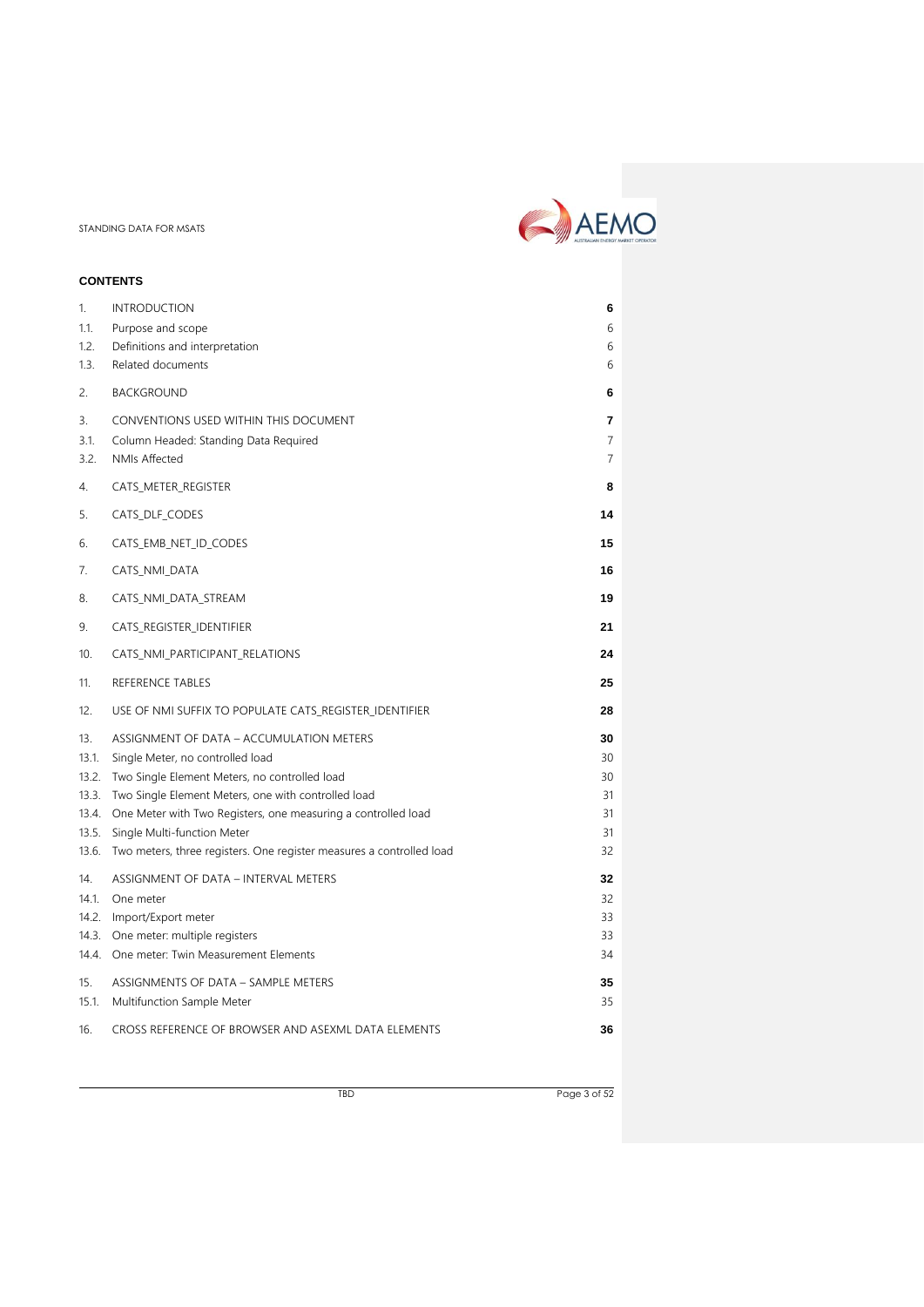

17. EXAMPLES OF TYPICAL FIELD VALUES 45 18. DATA TYPE CONVENTIONS  ${\bf 52}$ 

# **TABLES**

| Table 1  |  |
|----------|--|
| Table 2  |  |
| Table 3  |  |
| Table 4  |  |
| Table 5  |  |
| Table 6  |  |
| Table 7  |  |
| Table 8  |  |
| Table 9  |  |
| Table 10 |  |
| Table 11 |  |
| Table 12 |  |
| Table 13 |  |
| Table 14 |  |
| Table 15 |  |
| Table 16 |  |
| Table 17 |  |
| Table 18 |  |
| Table 19 |  |
| Table 20 |  |
| Table 21 |  |
| Table 22 |  |
| Table 23 |  |
| Table 24 |  |
| Table 25 |  |
| Table 26 |  |
| Table 27 |  |
| Table 28 |  |
| Table 29 |  |
| Table 30 |  |
| Table 31 |  |
| Table 32 |  |
| Table 33 |  |
| Table 34 |  |
| Table 35 |  |
| Table 36 |  |

Page 4 of 52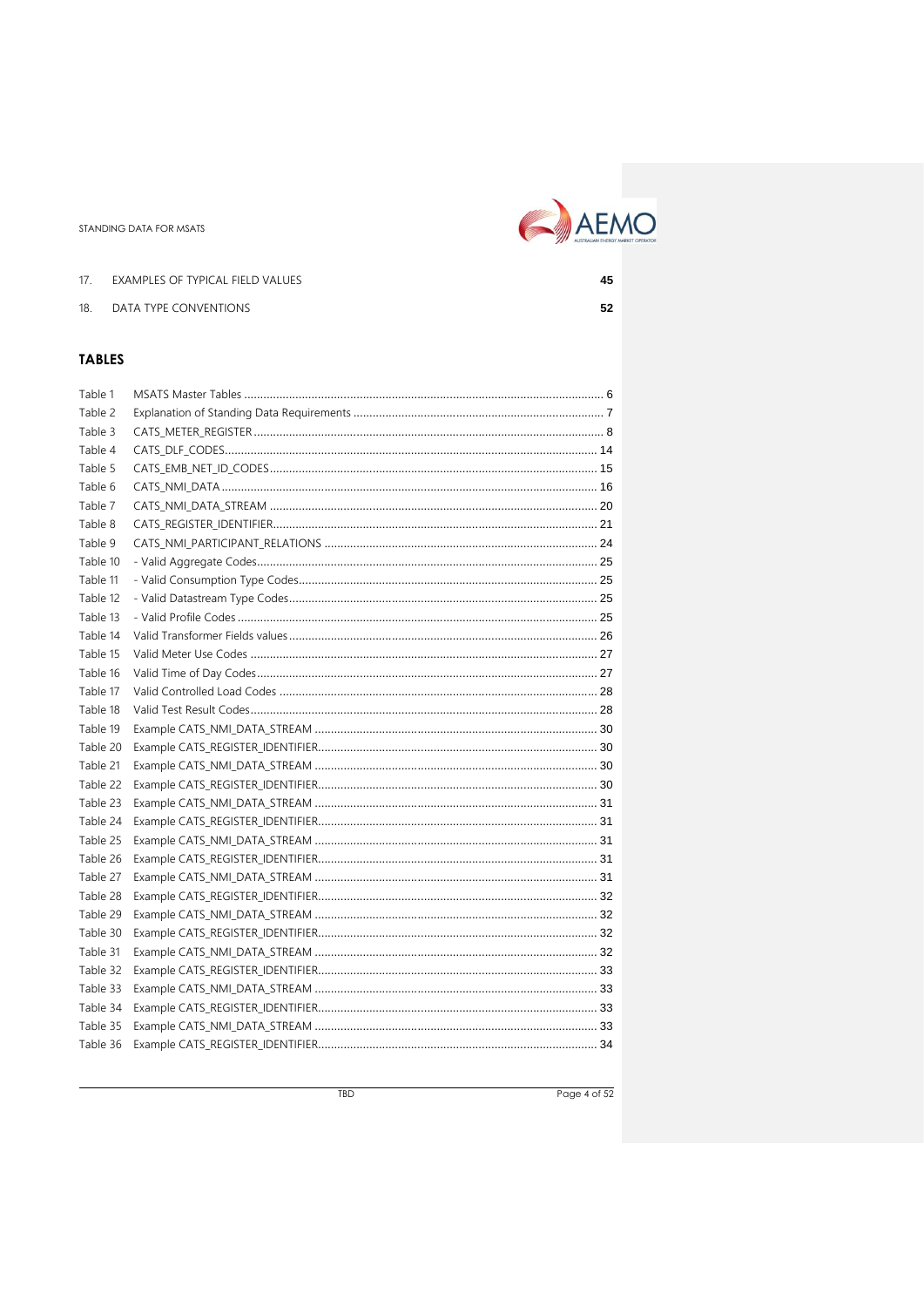

| Table 37 |  |
|----------|--|
| Table 38 |  |
| Table 39 |  |
| Table 40 |  |
| Table 41 |  |
| Table 42 |  |
| Table 43 |  |
| Table 44 |  |
| Table 45 |  |
| Table 46 |  |
| Table 47 |  |
| Table 48 |  |
| Table 49 |  |
| Table 50 |  |
| Table 51 |  |
| Table 52 |  |
| Table 53 |  |
| Table 54 |  |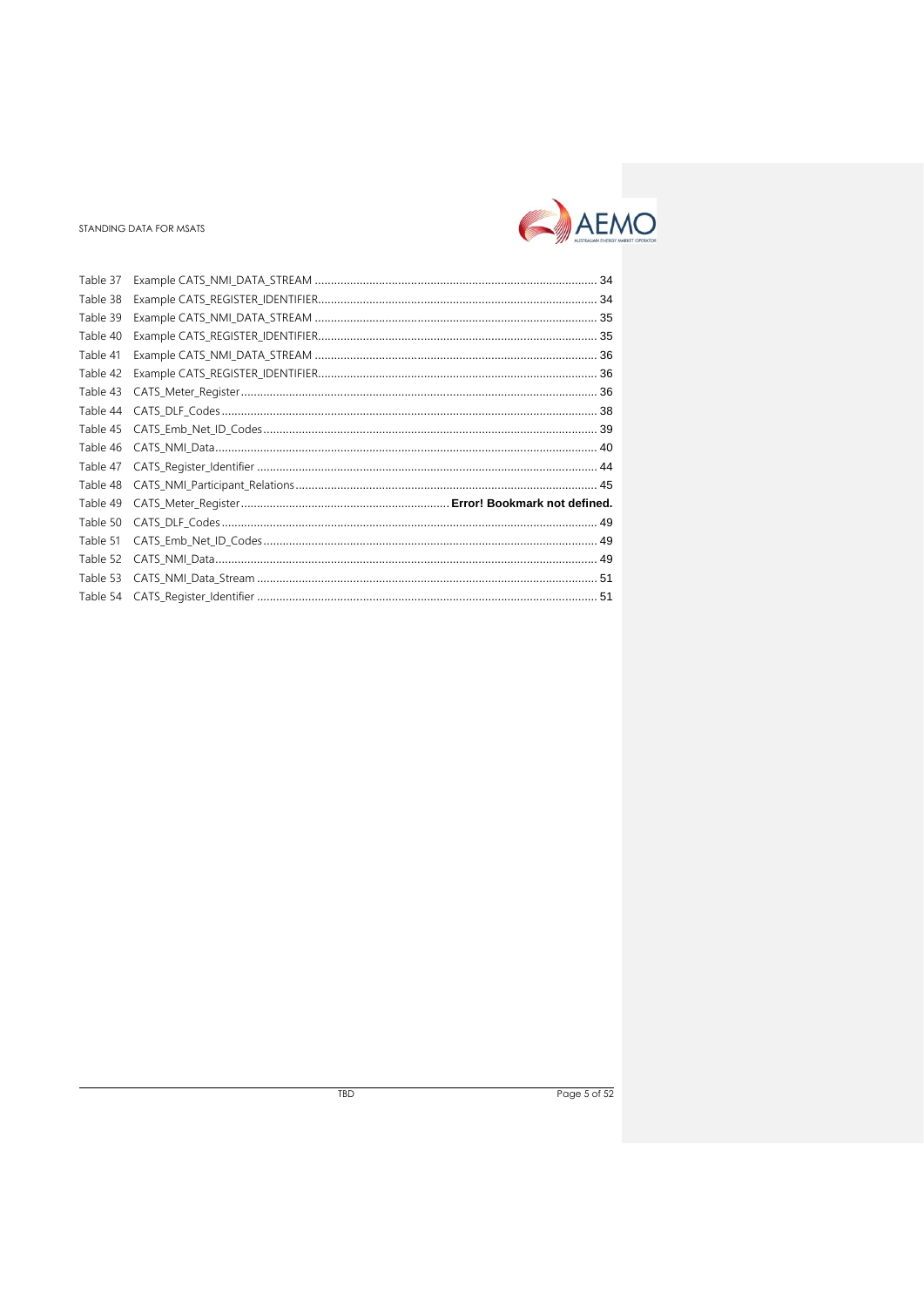

# <span id="page-5-0"></span>**1. INTRODUCTION**

### <span id="page-5-1"></span>**1.1. Purpose and scope**

This document details the data requirements for the various data elements comprising the CATS Standing Data stored for each *NMI*, together with relevant examples and definitions.

#### <span id="page-5-2"></span>**1.2. Definitions and interpretation**

The Retail Electricity Market Procedures – Glossary and Framework:

- a) is incorporated into and forms part of this document; and
- b) should be read with this document.

# <span id="page-5-3"></span>**1.3. Related documents**

| Title                                                            | Location                                                                                                                            |
|------------------------------------------------------------------|-------------------------------------------------------------------------------------------------------------------------------------|
| Retail Electricity Market Procedures -<br>Glossary and Framework | http://aemo.com.au/Electricity/National-Electricity-Market-NEM/Retail-<br>and-metering/Glossary-and-Framework                       |
| <b>CATS</b> Procedures                                           | http://www.aemo.com.au/Electricity/National-Electricity-Market-<br>NEM/Retail-and-metering/Market-Settlement-and-Transfer-Solutions |
| <b>WIGS Procedures</b>                                           | http://www.aemo.com.au/Electricity/National-Electricity-Market-<br>NEM/Retail-and-metering/Market-Settlement-and-Transfer-Solutions |
| <b>MDM</b> Procedures                                            | http://www.aemo.com.au/Electricity/National-Electricity-Market-<br>NEM/Retail-and-metering/Market-Settlement-and-Transfer-Solutions |
| <b>MSATS CATS history Model</b>                                  | http://www.aemo.com.au/Electricity/National-Electricity-Market-<br>NEM/Retail-and-metering/Market-Settlement-and-Transfer-Solutions |
| MSATS quides                                                     | http://www.aemo.com.au/Electricity/National-Electricity-Market-<br>NEM/Retail-and-metering/Market-Settlement-and-Transfer-Solutions |

# <span id="page-5-4"></span>**2. BACKGROUND**

The five MSATS master tables contain the standing data stored for each *NMI*. They are the following:

#### <span id="page-5-5"></span>**Table 1 MSATS Master Tables**

| Table                          | Summary of Contents                                                                                           |
|--------------------------------|---------------------------------------------------------------------------------------------------------------|
| CATS NMI DATA                  | Address, TNI Code, DLF Code, aggregate flag, embedded network<br>names, Jurisdiction, NMI status code, etc    |
| CATS NMI PARTICIPANT RELATIONS | Roles and associated Participants. Separate records are maintained for<br>each Role/Participant relationship. |
| CATS NMI DATA STREAM           | Suffix, ADL Code, Profile Name, Datastream type and datastream status<br>of each MDM Datastream.              |
| CATS METER REGISTER            | Meter Serial ID, meter type, meter manufacturer, test results, etc                                            |
| CATS REGISTER IDENTIFIER       | Meter Serial ID, Network Tariff Code, unit of measure etc                                                     |

For a *NMI* to be capable of being used in MSATS, it must have the following minimum set of data:

• At least one record on the CATS\_NMI\_DATA table; and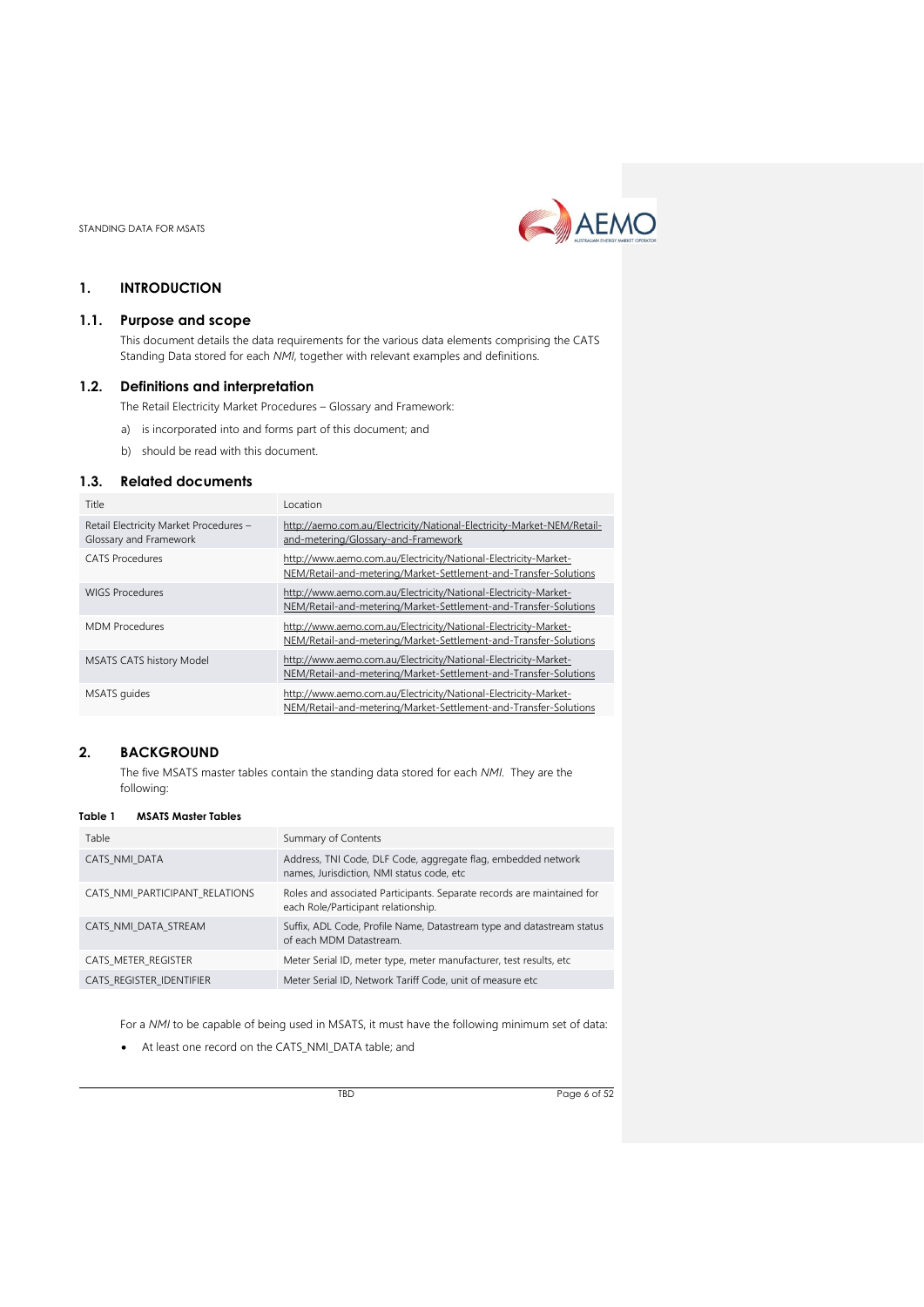

• At least eight records on the CATS\_NMI\_PARTICIPANT\_RELATIONS table, one for each of the mandatory roles (ROLR, LNSP, LR, RP, FRMP, MDP, MPC and MPB).

It will also normally have:

• At least one record on each of the CATS\_METER\_REGISTER and CATS\_REGISTER\_IDENTIFIER (there should be at least one record for each *meter* and register associated with the *NMI*) tables.

NMIs may or may not have:

• Records on the CATS\_NMI\_DATA\_STREAM table. If *metering data* is to be submitted to MDM there must be at least one valid record on this table.

Every time a change is made to any of the data in any of these tables, the old records are made inactive and new records are created, thus ensuring that there is a complete history of all changes.

## <span id="page-6-0"></span>**3. CONVENTIONS USED WITHIN THIS DOCUMENT**

The format of the data fields in the 'Browser Format Column'' column of Tables is as defined in section 18.

The following information defines the coded entries in columns used in Tables 3 - 9.

#### <span id="page-6-1"></span>**3.1. Column Headed: Standing Data Required**

The column indicates the requirement to provide this data to MSATS.

<span id="page-6-3"></span>

| Requirement      | Description                                                             |
|------------------|-------------------------------------------------------------------------|
| <b>MANDATORY</b> | Transfer, Validation or processing cannot proceed<br>without this data. |
| <b>REOUIRED</b>  | This data must be provided if this information is<br>available.         |
| OPTIONAL         | This data is not required, but will be accepted if<br>delivered.        |

#### <span id="page-6-2"></span>**3.2. NMIs Affected**

Data must be provided for every *NMI* in MSATS. The *NMIs* that must be registered in MSATS are:

- Every First Tier NMI and Second Tier NMI in the NEM.
- Sample meters for non-NSLP profile calculations and embedded generating units for NSLP calculations.
- Every wholesale connection point in the NEM, including generation, interconnectors and bulk supply points.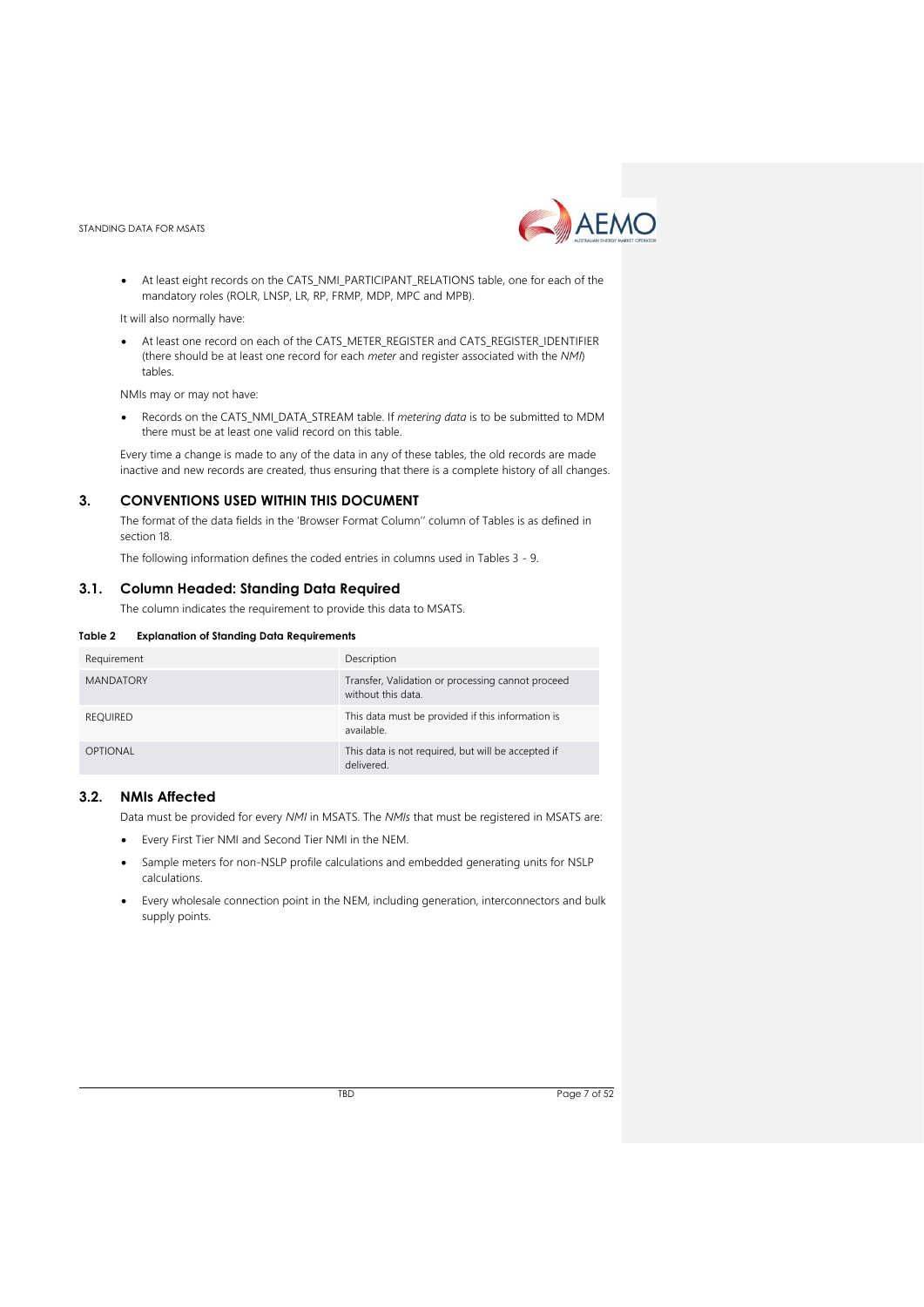

# **4. CATS\_METER\_REGISTER**

The CATS\_Meter\_Register table is a NMI master table containing data that is stored at the Meter Register level. Information stored at this level includes the NSRD. It is updated whenever a Change Request containing inbound Meter Register data is completed.

Note: References to 'LNSP' include the ENM for *child connection points*.

#### **Table 3 CATS\_METER\_REGISTER**

<span id="page-7-1"></span><span id="page-7-0"></span>

| Data Element Name               | Description                                                                                                                                                                                                                                                                                                       | Standing Data Required                                                            | Party to Provide |
|---------------------------------|-------------------------------------------------------------------------------------------------------------------------------------------------------------------------------------------------------------------------------------------------------------------------------------------------------------------|-----------------------------------------------------------------------------------|------------------|
| CurrentTransformerLocation      | A free text field to indicate the location of the current transformer at the site.                                                                                                                                                                                                                                | <b>REQUIRED</b><br>NOT USED for NCONUML,<br>BULK, XBOUNDRY and<br><b>INTERCON</b> | <b>MPB</b>       |
| CurrentTransformerType          | Whether the current transformer at the metering installation is single phase or three<br>phase. This value must correspond to a valid Current Transformer Type value in the<br>Valid Transformer Fields values reference table listed in section 11.                                                              | <b>REQUIRED</b><br>NOT USED for NCONUML.<br>BULK, XBOUNDRY and<br><b>INTERCON</b> | <b>MPB</b>       |
| CurrentTransformerRatio         | The ratio of the current transformer at the metering installation. This value must<br>correspond to a valid Current Transformer Ratio value in the Valid Transformer<br>Fields values reference table listed in section 11.                                                                                       | <b>REQUIRED</b><br>NOT USED for NCONUML,<br>BULK, XBOUNDRY and<br><b>INTERCON</b> | <b>MPB</b>       |
| CurrentTransformerAccuracyClass | The accuracy class of the current transformer at the metering installation. This value<br>must correspond to a valid Current Transformer Accuracy Class value in the Valid<br>Transformer Fields values reference table listed in section 11.                                                                     | <b>REOUIRED</b><br>NOT USED for BULK.<br>XBOUNDRY and<br><b>INTERCON</b>          | <b>MPB</b>       |
| CurrentTransformerTest          | Type of test performed on metering installation with Current Transformer which can<br>be one of the following:<br>Tested (definition $-$ part of 100% testing)<br>$\bullet$<br>Sample Tested (definition - tested as part of a sample plan)<br>$\bullet$<br>Sample (definition – part of an approved sample plan) | <b>REQUIRED</b><br>NOT USED for BULK,<br>XBOUNDRY and<br><b>INTERCON</b>          | <b>MPB</b>       |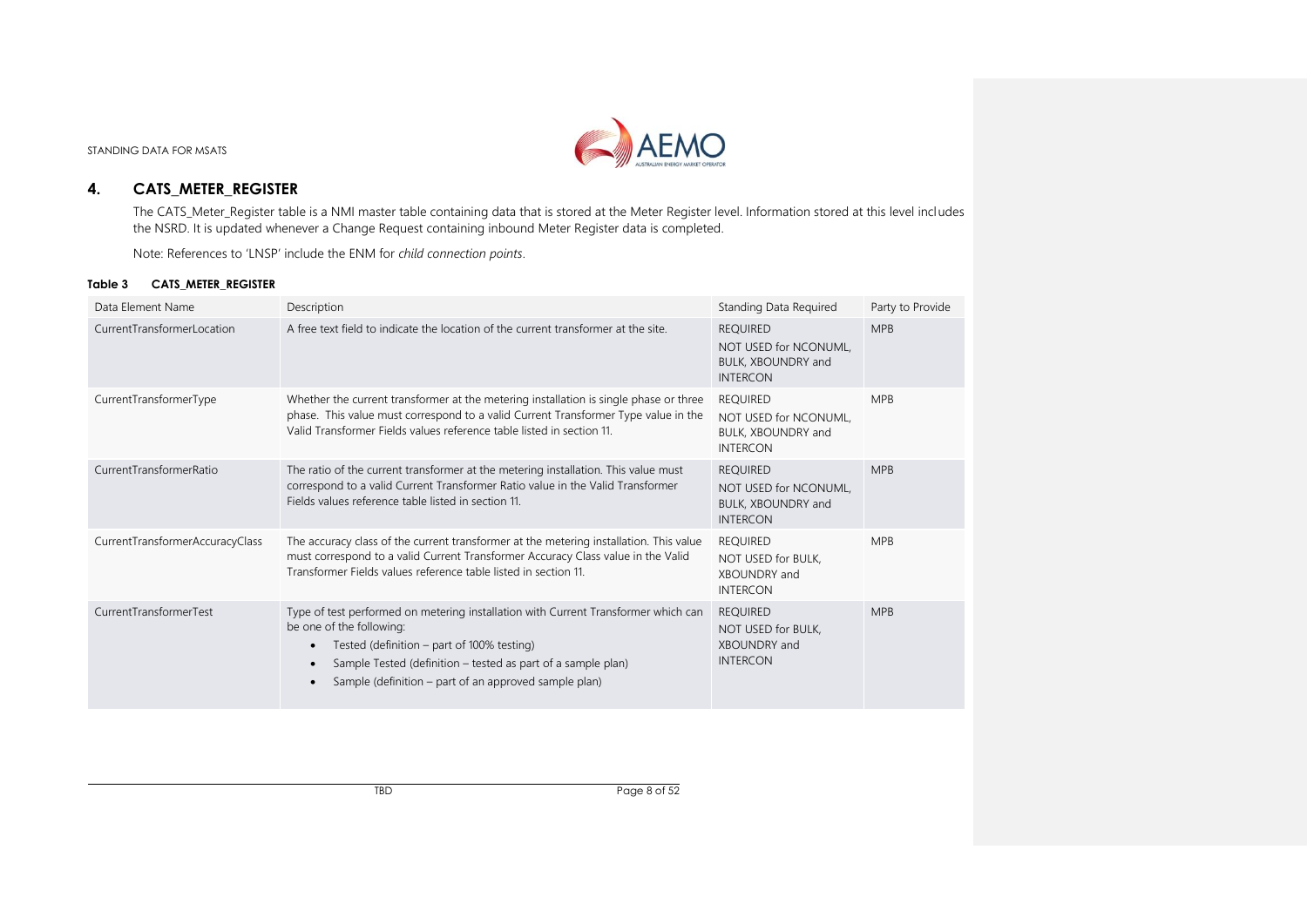

|                            | AUSTRALIAN ENERGY MARKET OPERATOR                                                                                                                                                                                                                                                                                                                                                                                                                                                                                                                                          |                                                                                                                                                                                                                                                               |            |
|----------------------------|----------------------------------------------------------------------------------------------------------------------------------------------------------------------------------------------------------------------------------------------------------------------------------------------------------------------------------------------------------------------------------------------------------------------------------------------------------------------------------------------------------------------------------------------------------------------------|---------------------------------------------------------------------------------------------------------------------------------------------------------------------------------------------------------------------------------------------------------------|------------|
| CurrentTransformerTestDate | A date that represents actual test date for metering installations with Current<br>Transformer tested or date represents family expiry date for those included in an<br>approved sample plan.                                                                                                                                                                                                                                                                                                                                                                              | <b>REQUIRED</b><br>NOT USED for BULK,<br>XBOUNDRY and<br><b>INTERCON</b>                                                                                                                                                                                      | <b>MPB</b> |
| GPSCoordinatesLat          | GPS Coordinates Latitude is the angular measurement North or South of the<br>equator in decimal degrees (to 7 decimal places). Angles South of the equator will<br>be represented as negative values. E.g. -37.8886755. It is the latitude of the<br>metering installation and not of the site.<br>Mandatory for:<br>• All meters where the site postcode is a "Designated regional area<br>postcode".<br>All MRIM meters.<br>$\bullet$<br>All new installations.<br>Required for any interval meters that are not MRIM.<br>Optional for all other meters.                 | <b>MANDATORY</b><br>as per the description<br>(Transition period:<br>REQUIRED for 36 months<br>from effective date of these<br>Procedures, MANDATORY<br>thereafter)<br><b>REQUIRED</b><br>as per the description<br><b>OPTIONAL</b><br>as per the description | <b>MPB</b> |
| GPSCoordinatesLong         | GPS coordinates Longitude is the angular measurement East or West of the prime<br>meridian in decimal degrees (to 7 decimal places). Angles East of the Prime<br>Meridian (e.g. Australia) will be represented as positive values. E.g. +145.1410361. It<br>is the longitude of the metering installation and not of the site.<br>Mandatory for:<br>All meters where the site postcode is a "Designated regional area<br>postcode".<br>All MRIM meters.<br>All new installations.<br>Required for any interval meters that are not MRIM.<br>Optional for all other meters. | <b>MANDATORY</b><br>as per the description<br>(Transition period:<br>REQUIRED for 36 months<br>from effective date of these<br>Procedures, MANDATORY<br>thereafter)<br><b>REOUIRED</b><br>as per the description<br>OPTIONAL<br>as per the description        | <b>MPB</b> |
| LastTestDate               | The date on which the metering installation was last tested or inspected by the<br>Metering Provider "B". This date will be used if clause 7.9.4(a) of the NER needs to<br>be applied.                                                                                                                                                                                                                                                                                                                                                                                     | <b>REQUIRED</b>                                                                                                                                                                                                                                               | <b>MPB</b> |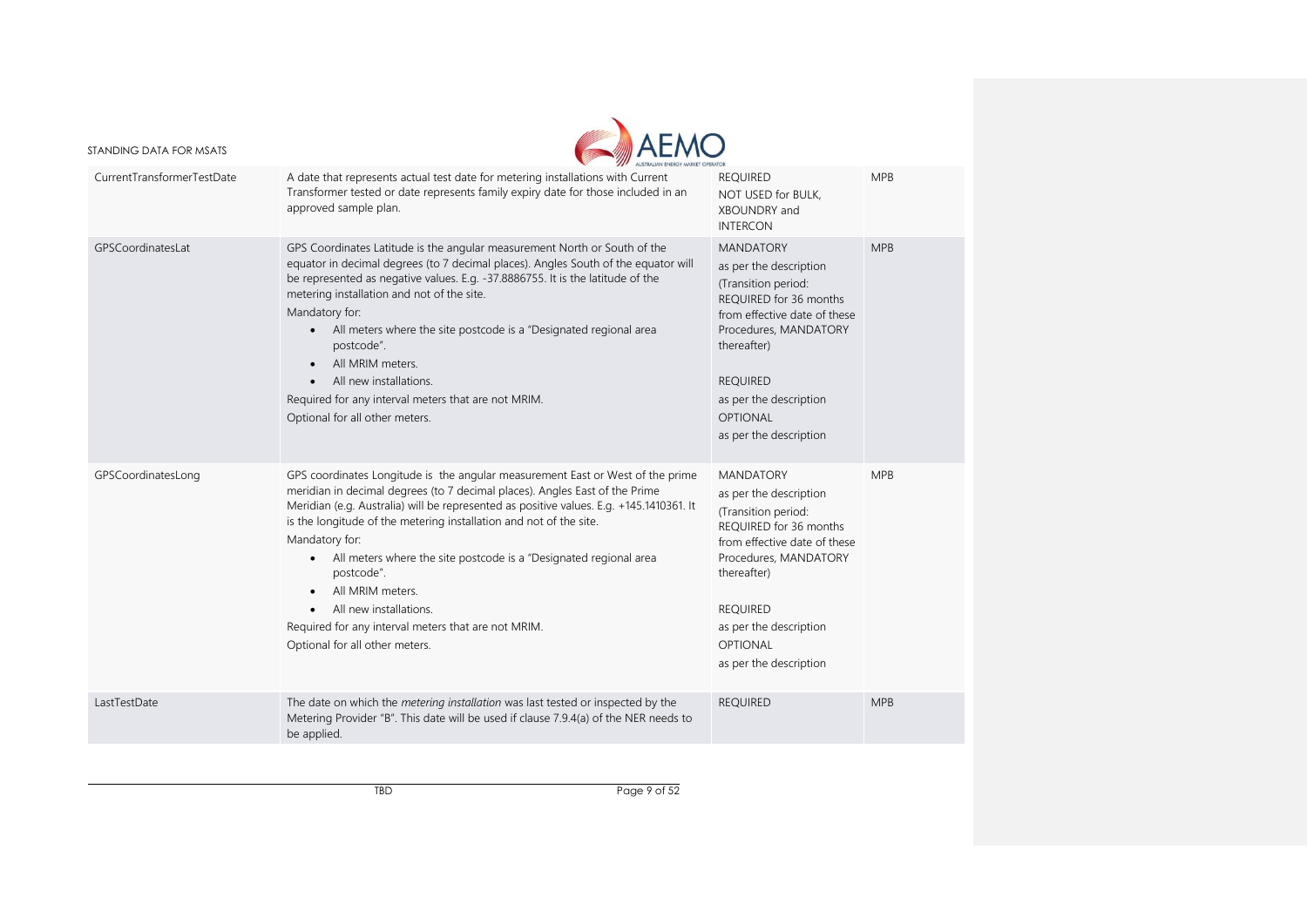

|                      | AUSTRALIAN ENERGY MARKET OPERATOR                                                                                                                                                                                                                     |                  |            |
|----------------------|-------------------------------------------------------------------------------------------------------------------------------------------------------------------------------------------------------------------------------------------------------|------------------|------------|
| Hazard               | Free text or code identifying hazards on the site associated with reading,<br>maintaining or installing the meter. If the following are present at the metering<br>installation, they should be listed in this field:<br>Asbestos                     | <b>REQUIRED</b>  | <b>MPB</b> |
| InstallationTypeCode | The Metering Installation Type Code indicates whether the <i>metering installation</i> has<br>to be manually read.<br>This value must correspond to a valid MeterInstallCode in the Meter Installation<br>Codes reference table listed in section 11. | <b>MANDATORY</b> | <b>MPB</b> |
| Location             | Free text descriptive material identifying the relationship between the location of<br>the metering point and the connection point.                                                                                                                   | <b>REQUIRED</b>  | <b>MPB</b> |
| Manufacturer         | Field to identify the manufacturer of the installed meter. This field will be an<br>enumerated list of values corresponding to current Meter Manufacturers in the<br>industry with the options of UNMETERED and UNKNOWN.                              | <b>MANDATORY</b> | <b>MPB</b> |
| Model                | Field to identify the <i>meter</i> manufacturer's designation for the <i>meter</i> model. This<br>field will be an enumerated list of values corresponding to current Meter Models in<br>the industry with the options of UNMETERED and UNKNOWN.      | <b>MANDATORY</b> | <b>MPB</b> |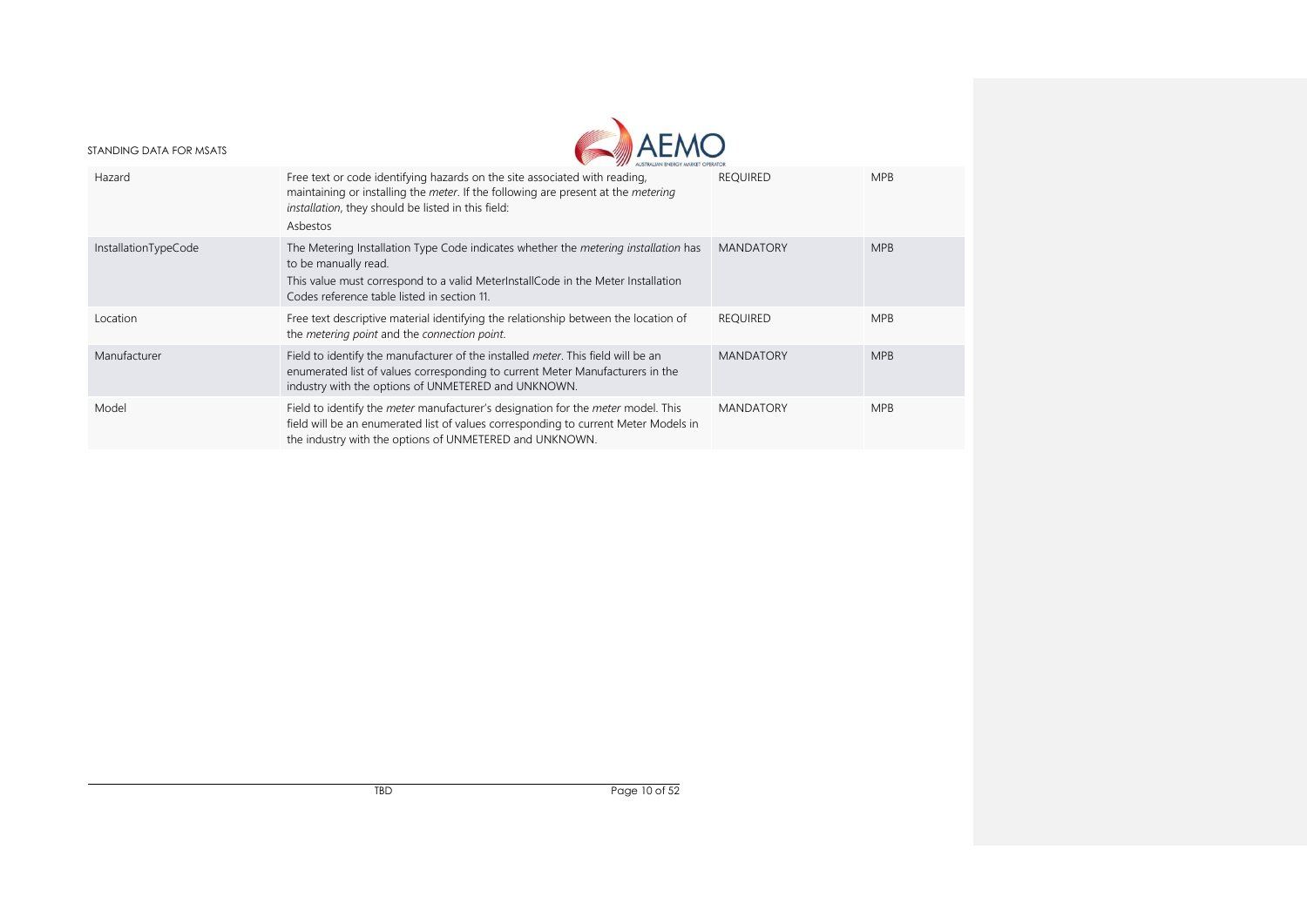

|              | AUSTRALIAN ENERGY MARKET OPERATOR                                                                                                                                                                                                                                                                                                                                                                                                                                                                                                                                                                                                                                                                                                                                                                                                                   |                  |            |
|--------------|-----------------------------------------------------------------------------------------------------------------------------------------------------------------------------------------------------------------------------------------------------------------------------------------------------------------------------------------------------------------------------------------------------------------------------------------------------------------------------------------------------------------------------------------------------------------------------------------------------------------------------------------------------------------------------------------------------------------------------------------------------------------------------------------------------------------------------------------------------|------------------|------------|
| ReadTypeCode | Code to denote the method and frequency of Meter Reading.<br>First Character = Remote $(R)$ or Manual $(M)$ ;<br>Second Character = Mode<br>$T = t$ elephone<br>$W = wireless$<br>$P = powerline$<br>$l = infra-red$<br>$G =$ galvanic<br>$V = visual$<br>Third Character = Frequency of Scheduled Meter Readings<br>$1 =$ Twelve times per year<br>$2 = Six times per year$<br>$3 =$ Four times per year<br>$D =$ Daily or weekly<br>Fourth Character =<br>$A - 5$ minute<br>$\circ$<br>$B - 15$ minute<br>$\circ$<br>$C - 30$ minute<br>$\Omega$<br>D - Cannot convert to 5-minute (i.e. due to metering installation de-<br>$\circ$<br>energised)<br>M - Manually Read Accumulation Meter<br>$\circ$<br>For example, MV3M = Manual, Visual, Quarterly, Manually Read Accumulation<br>Meter; RWDC = Remote, Wireless, Daily, 30 minutes interval. | <b>REQUIRED</b>  | <b>MPB</b> |
| SerialNumber | The Meter Serial ID uniquely identifies a meter for a given NMI. Maximum 12<br>Characters (alpha numeric). Unique for NMI.<br>Use dummy for UMCP (Type 7) and logical (meters).<br>Except for UMCP and logical, SerialNumber should be as displayed on the physical<br>device (also known as property number).<br>SerialNumber to be property number if exists, otherwise the <i>meter</i> manufacturer's<br>serial number, otherwise dummy number.                                                                                                                                                                                                                                                                                                                                                                                                 | <b>MANDATORY</b> | <b>MPB</b> |
|              |                                                                                                                                                                                                                                                                                                                                                                                                                                                                                                                                                                                                                                                                                                                                                                                                                                                     |                  |            |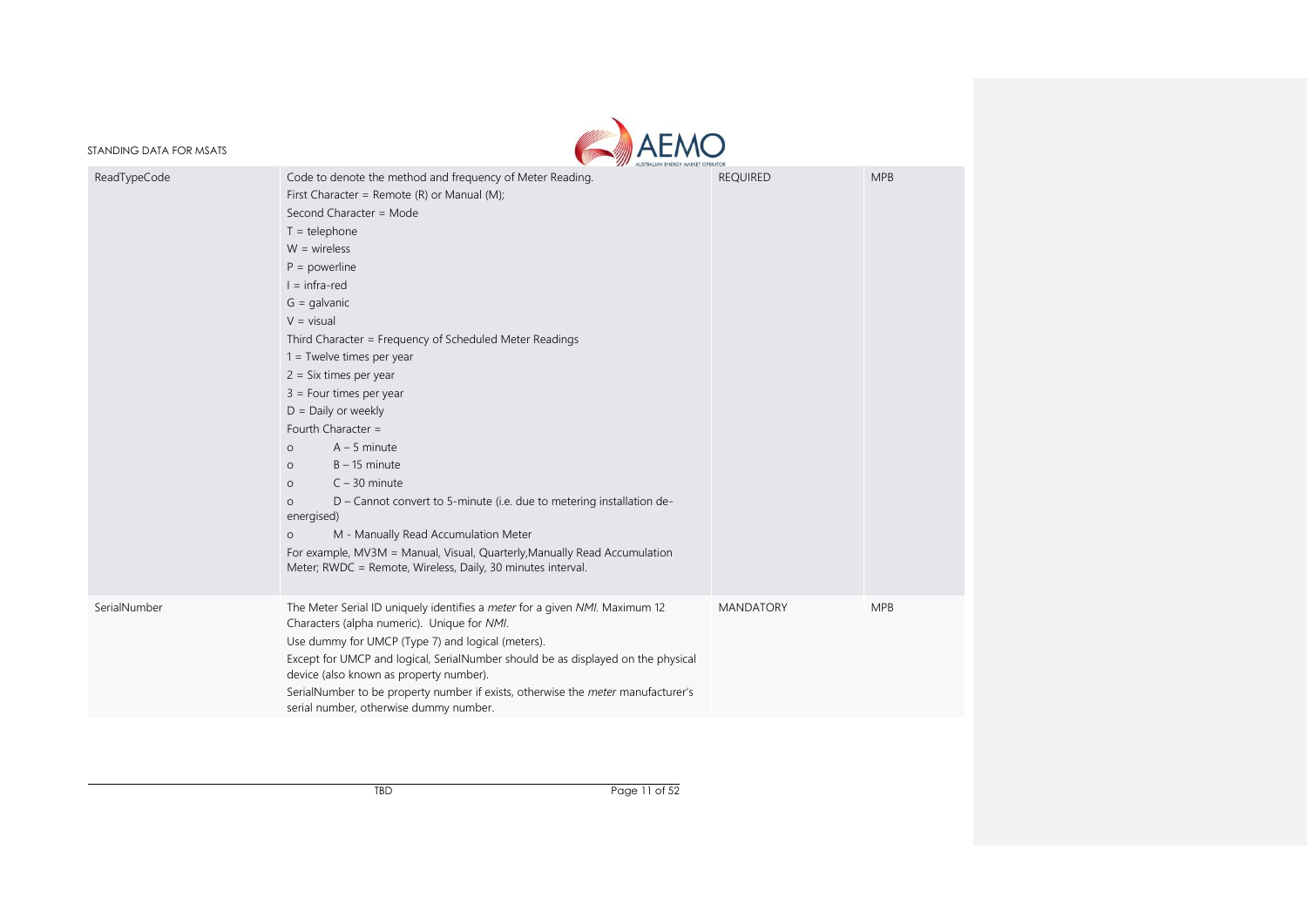

| Status                     | A code to denote the status of the meter.<br>This value must correspond to a valid ElectricityMeter/Status in the Meter and<br>RegisterID Codes reference table listed in section 11.                                                                | <b>MANDATORY</b>                                                                                                                                                                                                                               | <b>MPB</b>                                |
|----------------------------|------------------------------------------------------------------------------------------------------------------------------------------------------------------------------------------------------------------------------------------------------|------------------------------------------------------------------------------------------------------------------------------------------------------------------------------------------------------------------------------------------------|-------------------------------------------|
| Use                        | A code identifying how the <i>meter</i> is used. This value must correspond to a valid<br>Meter Use value in the Valid Meter Use Codes reference table listed in section 11.                                                                         | <b>MANDATORY</b>                                                                                                                                                                                                                               | <b>MPB</b>                                |
| NextScheduledReadDate      | Indicates the Scheduled Next Read Date for the meter if a manual Meter Reading is<br>required.                                                                                                                                                       | MANDATORY for manually<br>read meters, REQUIRED for<br>Type 7 metering<br>installations with calculated<br>metering data where the<br>forward estimate process is<br>using a BLOCK<br>methodology, and NOT<br>USED for remotely read<br>meters | MPB initially,<br>then MDP for<br>updates |
| <b>NMI</b>                 | NMI. This number is unique for each connection point within the NEM.                                                                                                                                                                                 | <b>MANDATORY</b>                                                                                                                                                                                                                               | LNSP                                      |
| TestResult                 | The result from the test perfomed on the date indicated in the LastTestDate field.<br>This value must correspond to a valid Test Result value in the Valid Test Result<br>Codes reference table listed in section 11.                                | <b>REQUIRED</b>                                                                                                                                                                                                                                | <b>MPB</b>                                |
| VoltageTransformerLocation | A free text field to indicate the location of the voltage transformer at the site.                                                                                                                                                                   | <b>REQUIRED</b><br>NOT USED for NCONUML,<br>BULK, XBOUNDRY and<br><b>INTERCON</b>                                                                                                                                                              | <b>MPB</b>                                |
| VoltageTransformerType     | Whether the voltage transformer at the metering installation is single phase or<br>three phase. This value must correspond to a valid Voltage Transformer Type value<br>in the Valid Transformer Fields values reference table listed in section 11. | <b>REQUIRED</b><br>NOT USED for NCONUML,<br>BULK, XBOUNDRY and<br><b>INTERCON</b>                                                                                                                                                              | <b>MPB</b>                                |
| VoltageTransformerRatio    | The ratio of the voltage transformer at the metering installation. This value must<br>correspond to a valid Voltage Transformer Ratio value in the Valid Transformer<br>Fields values reference table listed in section 11.                          | <b>REQUIRED</b><br>NOT USED for NCONUML,<br>BULK, XBOUNDRY and<br><b>INTERCON</b>                                                                                                                                                              | <b>MPB</b>                                |
|                            |                                                                                                                                                                                                                                                      |                                                                                                                                                                                                                                                |                                           |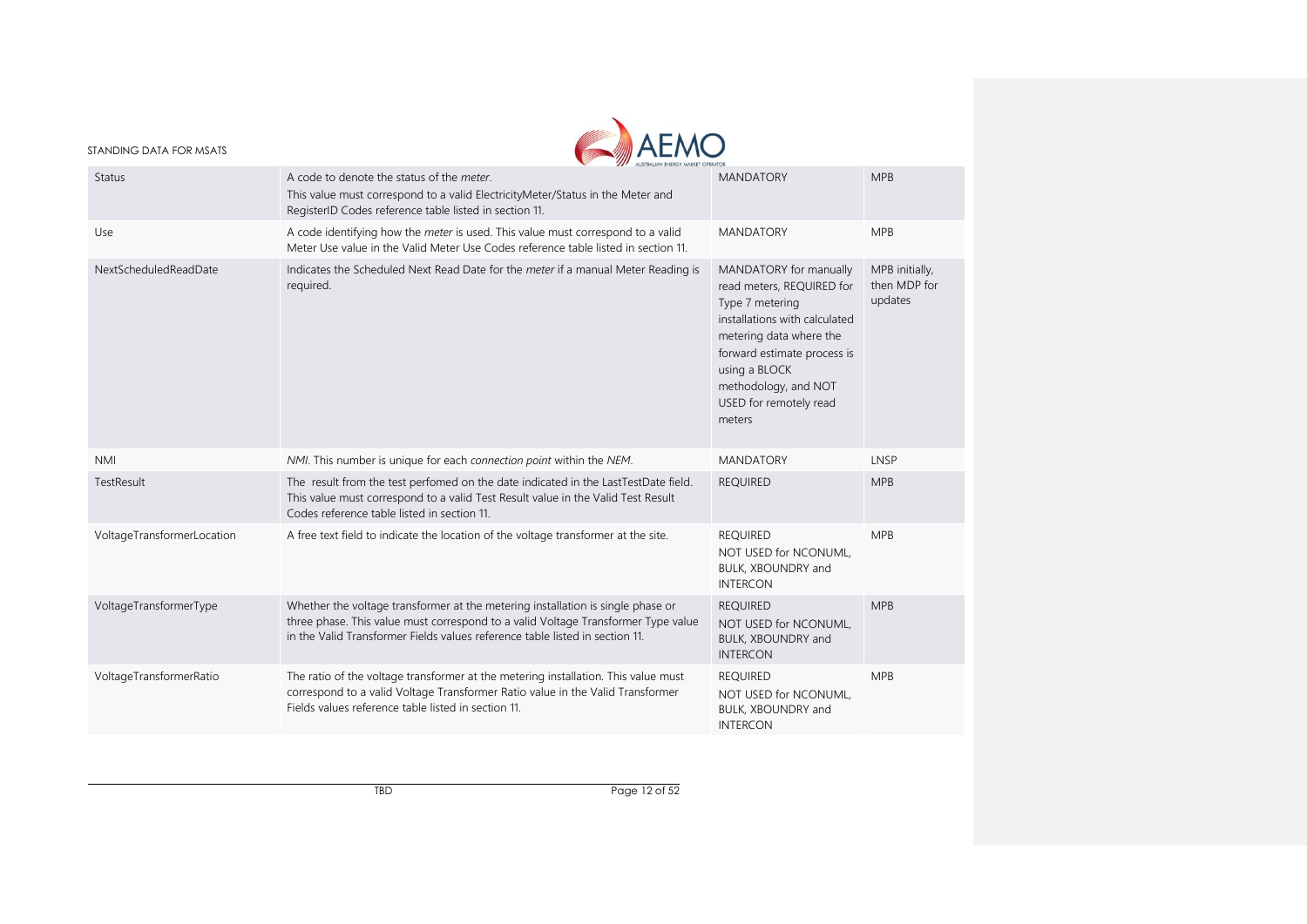

|                                 | <b>WALISTRALIAN ENERGY MARKET OPERATOR</b>                                                                                                                                                                                                                                                                                   |                                                                          |                                         |
|---------------------------------|------------------------------------------------------------------------------------------------------------------------------------------------------------------------------------------------------------------------------------------------------------------------------------------------------------------------------|--------------------------------------------------------------------------|-----------------------------------------|
| VoltageTransformerAccuracyClass | The accuracy class of the voltage transformer at the metering installation. This value<br>must correspond to a valid Voltage Transformer Type value in the Valid<br>Transformer Fields values reference table listed in section 11.                                                                                          | <b>REQUIRED</b><br>NOT USED for BULK,<br>XBOUNDRY and<br><b>INTERCON</b> | <b>MPB</b>                              |
| VoltageTransformerTest          | Type of test performed on metering installation with Voltage Transformer which can<br>be one of the following:<br>Tested (definition - part of 100% testing)<br>$\bullet$<br>Sample Tested (definition - tested as part of a sample plan)<br>$\bullet$<br>Sample (definition – part of an approved sample plan)<br>$\bullet$ | <b>REQUIRED</b><br>NOT USED for BULK,<br>XBOUNDRY and<br><b>INTERCON</b> | <b>MPB</b>                              |
| VoltageTransformerTestDate      | A date that represents actual test date for metering installation with Voltage<br>Transformer tested or date represents family expiry date for those included in an<br>approved sample plan.                                                                                                                                 | <b>REQUIRED</b><br>NOT USED for BULK,<br>XBOUNDRY and<br><b>INTERCON</b> | <b>MPB</b>                              |
| FromDate                        | Start date of the record. This indicates the date on which the parameters of this<br>particular record apply from. The data applies from the beginning of this date (the<br>start of the day, i.e. 00:00).                                                                                                                   | <b>MANDATORY</b>                                                         | Participant<br>sending<br>transaction   |
| ToDate                          | End date of the record. This indicates the date on which the parameters of this<br>particular record end. The data applies until the end of this date (the end of the<br>day, i.e. 23:59).<br>A default date of 9999-12-31 is recorded if EndDate is not provided.                                                           | <b>MANDATORY</b><br>(Defaults to high date<br>unless supplied)           | System<br>generated unless<br>supplied. |
| <b>RowStatus</b>                | Indicates whether the record is active or inactive.<br>Whenever a new record is created, it will be A (Active). A change to the data will<br>make this record redundant and its MaintActFlg is changed to I (Inactive).                                                                                                      | <b>MANDATORY</b>                                                         | System<br>generated                     |
| MaintenanceDate                 | Date and time the record was updated.<br>A default date of 9999-12-31 is used when the record is created initially.<br>If the record is subsequently updated, its MaintUpdtDt is changed to the date and<br>time the record was updated.                                                                                     | <b>MANDATORY</b>                                                         | System<br>generated                     |
| CreationDate                    | Date and time the record was created.                                                                                                                                                                                                                                                                                        | <b>MANDATORY</b>                                                         | System<br>generated                     |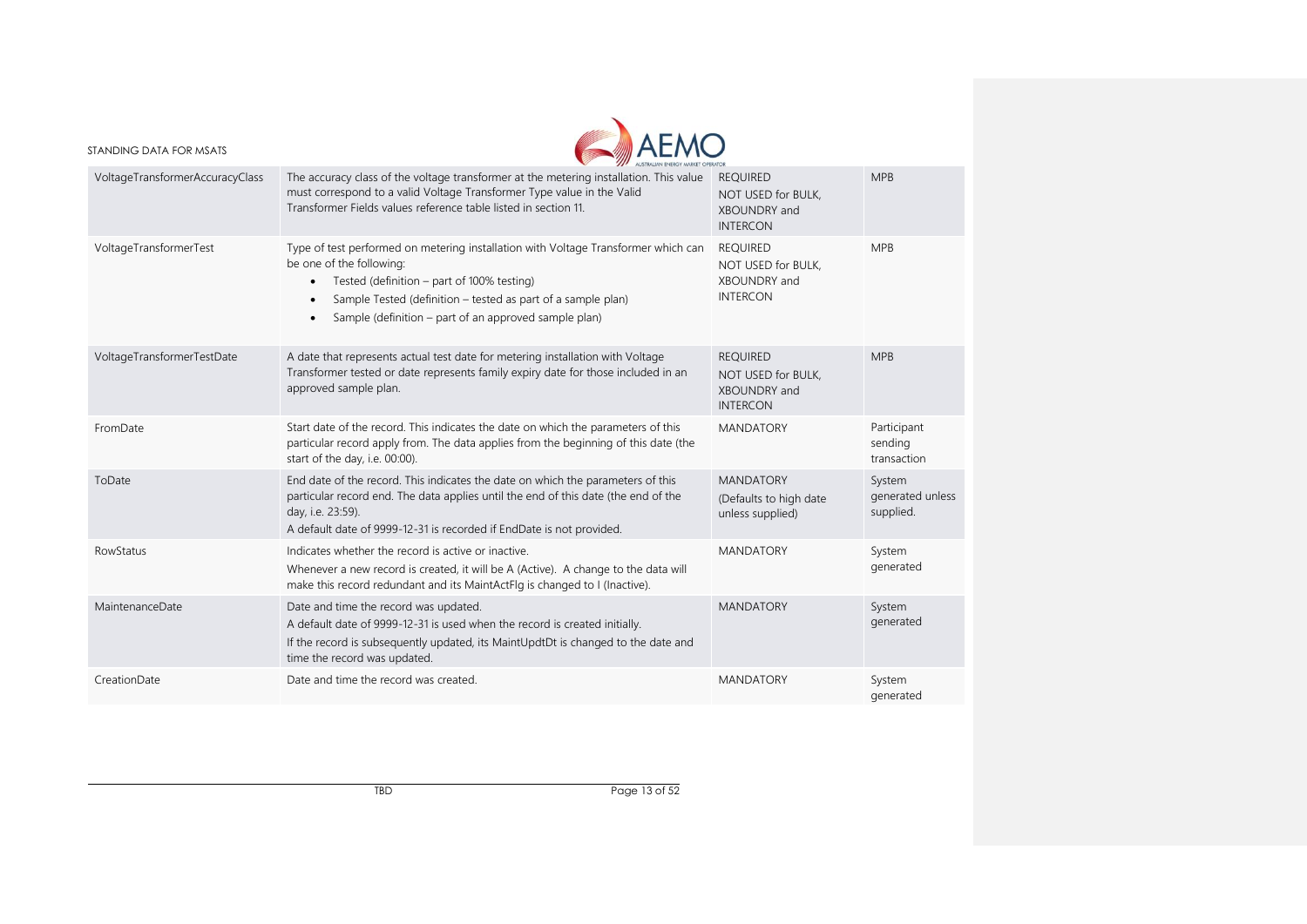

# <span id="page-13-0"></span>**5. CATS\_DLF\_CODES**

The CATS\_DLF\_Codes table contains a list of DLF Codes and their relevant values. The StartDate and DLFCode fields will need to be provided for *settlements* calculations.

Note: References to 'LNSP' include the ENM for child *connection points*.

#### <span id="page-13-1"></span>**Table 4 CATS\_DLF\_CODES**

| Data Element Name                     | Description                                                                                                                                                                                                                                                              | Standing Data<br>Required | Party to<br>Provide |
|---------------------------------------|--------------------------------------------------------------------------------------------------------------------------------------------------------------------------------------------------------------------------------------------------------------------------|---------------------------|---------------------|
| DistributionLossFactorCode            | A four character alpha-numeric code used to<br>identify DLF values. All NMIs must be assigned a<br>DLF Code. Refer to AEMO Distribution Loss Factor<br>documents for each financial year                                                                                 | <b>MANDATORY</b>          | <b>AEMO</b>         |
| DistributionLossFactorDescrip<br>tion | Description of the DLF Code and value.                                                                                                                                                                                                                                   | <b>MANDATORY</b>          | AEMO                |
| DistributionLossFactor Value          | Numeric value up to 5 decimal places, reflecting the<br>value of the DLF Code.                                                                                                                                                                                           | <b>MANDATORY</b>          | <b>AEMO</b>         |
| <b>JurisdictionCode</b>               | Jurisdiction code to which the NMI belongs.<br>This value must correspond to a valid<br>JurisdictionCode in the Jurisdiction Codes reference<br>table in section 11.                                                                                                     | <b>MANDATORY</b>          | AFMO                |
| RowStatus                             | Indicates whether the DLF Code is active or inactive.<br>Whenever a new record is created, it will be A (Active).<br>A change to the data will make this record redundant<br>and its MaintActFlg is changed to I (Inactive).                                             | <b>MANDATORY</b>          | System<br>generated |
| FromDate                              | Start date of the record. This indicates the date on<br>which the parameters of this particular record apply<br>from. The data applies from the beginning of this<br>date (the start of the day, i.e. 00:00).                                                            | <b>MANDATORY</b>          | <b>AEMO</b>         |
| ToDate                                | End date of the record. This indicates the date on<br>which the parameters of this particular record end.<br>The data applies until the end of this date (the end of<br>the day, i.e. 23:59).<br>A default date of 9999-12-31 is recorded if EndDate<br>is not provided. | <b>MANDATORY</b>          | System<br>generated |
| MaintenanceDate                       | Date and time the record was updated.<br>A default date of 9999-12-31 is used when the record<br>is created initially.<br>If the record is subsequently updated, its<br>MaintUpdtDt is changed to the date and time the<br>record was updated.                           | <b>MANDATORY</b>          | System<br>generated |
| CreationDate                          | Date and time the record was created.                                                                                                                                                                                                                                    | <b>MANDATORY</b>          | System<br>generated |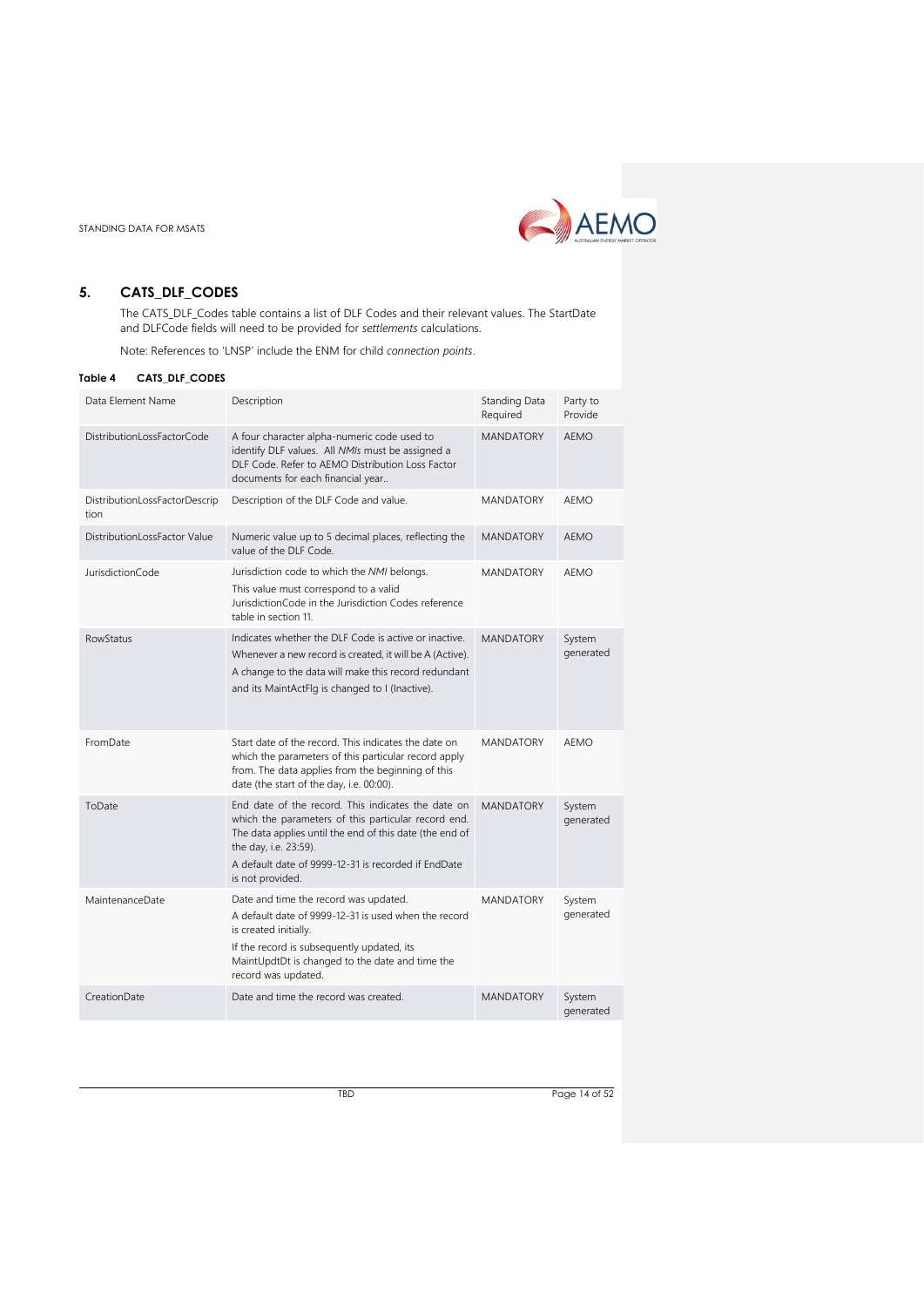

# <span id="page-14-0"></span>**6. CATS\_EMB\_NET\_ID\_CODES**

The CATS\_EMB\_NET\_ID\_CODES table contains embedded network identifier codes, which are used to identify which *embedded network* a *NMI* belongs to, either as a Parent NMI or a Child NMI.

Note: References to 'LNSP' include the ENM for *child connection points*.

<span id="page-14-1"></span>

| Table 5 |  |  |  |  | CATS EMB NET ID CODES |
|---------|--|--|--|--|-----------------------|
|---------|--|--|--|--|-----------------------|

| Data Element Name              | Description                                                                                                                                                                                                                                                                 | Standing Data<br>Required | Party to<br>Provide      |
|--------------------------------|-----------------------------------------------------------------------------------------------------------------------------------------------------------------------------------------------------------------------------------------------------------------------------|---------------------------|--------------------------|
| EmbeddedNetwork<br>Identifier  | Embedded Network Code.<br>Refer to Allocation of Embedded Network Codes for<br>further details.                                                                                                                                                                             | <b>MANDATORY</b>          | AEMO                     |
| EmbeddedNetwork<br>Description | Description of embedded network identifier.                                                                                                                                                                                                                                 | <b>MANDATORY</b>          | AFMO                     |
| SuburbOrPlaceOrLocality        | Locality to which the embedded network identifier<br>belongs.                                                                                                                                                                                                               | <b>MANDATORY</b>          | <b>AEMO</b>              |
| PostCode                       | Postcode for the locality to which the embedded<br>network identifier belongs.                                                                                                                                                                                              | <b>MANDATORY</b>          | AFMO                     |
| StateOrTerritory               | State or Territory abbreviation in accordance with AS<br>4590.                                                                                                                                                                                                              | <b>MANDATORY</b>          | <b>AEMO</b>              |
| <b>RowStatus</b>               | Indicates whether the code is active or inactive.<br>Whenever a new record is created, it will be A (Active).<br>A change to the data will make this record redundant<br>and its MaintActFlg is changed to I (Inactive).                                                    | <b>MANDATORY</b>          | System<br>generate<br>d. |
| FromDate                       | Start date of the record. This indicates the date on<br>which the parameters of this particular record apply<br>from. The data applies from the beginning of this date<br>(the start of the day, i.e. 00:00).                                                               | <b>MANDATORY</b>          | AEMO                     |
| ToDate                         | End date of the record. This indicates the date on which<br>the parameters of this particular record end. The data<br>applies until the end of this date (the end of the day, i.e.<br>$23:59$ ).<br>A default date of 9999-12-31 is recorded if EndDate is<br>not provided. | <b>MANDATORY</b>          | System<br>generate<br>d  |
| MaintenanceDate                | Date and time the record was updated.<br>A default date of 9999-12-31 is used when the record is<br>created initially.<br>If the record is subsequently updated, its MaintUpdtDt<br>is changed to the date and time the record was<br>updated.                              | <b>MANDATORY</b>          | System<br>generate<br>d  |
| CreationDate                   | Date and time the record was created.                                                                                                                                                                                                                                       | <b>MANDATORY</b>          | System<br>generate<br>d  |

TBD Page 15 of 52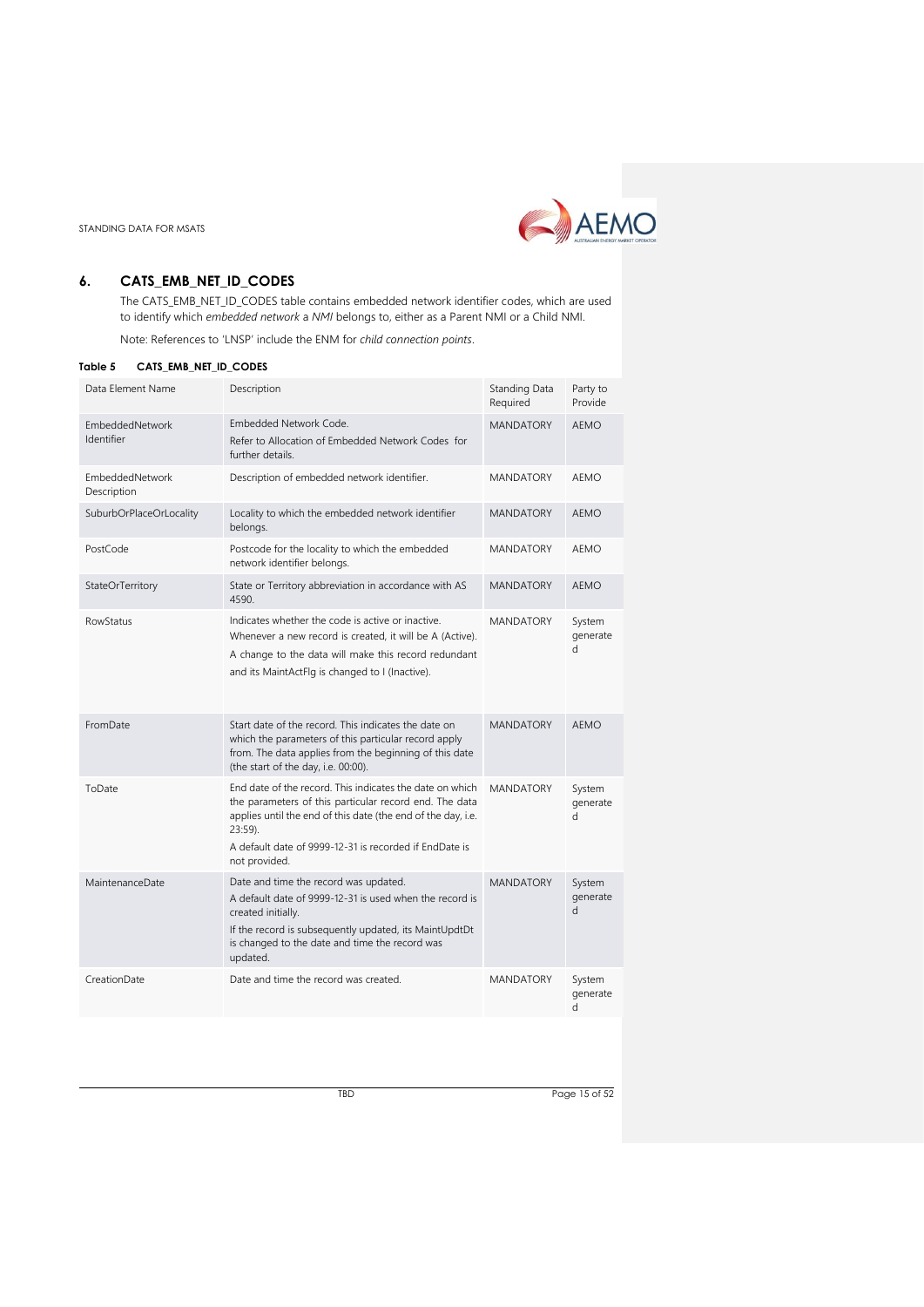

# <span id="page-15-0"></span>**7. CATS\_NMI\_DATA**

The CATS\_NMI\_DATA table records Master NMI Record data information. It is updated whenever a Change Request containing data in the CATS\_INBOUND\_NMI\_DATA table is completed.

Note: References to 'LNSP' include the ENM for *child connection points*.

<span id="page-15-1"></span>

| Table 6<br>CATS_NMI_DATA                |                                                                                                                                                                                                                                                                                                                                                                                                                                                                                                        |                           |                     |
|-----------------------------------------|--------------------------------------------------------------------------------------------------------------------------------------------------------------------------------------------------------------------------------------------------------------------------------------------------------------------------------------------------------------------------------------------------------------------------------------------------------------------------------------------------------|---------------------------|---------------------|
| Data Element Name                       | Description                                                                                                                                                                                                                                                                                                                                                                                                                                                                                            | Standing Data<br>Required | Party to<br>Provide |
| <b>NMI</b>                              | NMI.<br>All alpha characters are Upper Case                                                                                                                                                                                                                                                                                                                                                                                                                                                            | <b>MANDATORY</b>          | LNSP                |
| <b>NMI</b><br>ClassificationCode        | Code used to indicate the NMI Classification Code of<br>this NMI.<br>This value must correspond to a valid NMIClassCode<br>value in the NMI Class Codes reference table listed in<br>section 11.                                                                                                                                                                                                                                                                                                       | <b>MANDATORY</b>          | LNSP                |
| MasterData/<br>StatusCode               | Code used to indicate the status of the NMI.<br>This value must correspond to a valid<br>MasterData/Status value in the NMI Status Codes<br>reference table listed in section 11.                                                                                                                                                                                                                                                                                                                      | <b>MANDATORY</b>          | LNSP                |
| TransmissionNode<br>Identifier          | This value must correspond to a valid code in the<br>CATS_TNL_Codes table.                                                                                                                                                                                                                                                                                                                                                                                                                             | <b>MANDATORY</b>          | LNSP                |
| TransmissionNode<br>Identifier2         | TNI Code assigned, by AEMO, to a distribution network<br>into which energy normally flows through a connection<br>point between adjacent distribution networks that has a<br>single NMI.<br>This value must correspond to a valid code in the<br>CATS_TNI_Codes table.                                                                                                                                                                                                                                 | <b>REQUIRED</b>           | AEMO                |
| SharedIsolationPointFlag                | A flag (Yes, No, Isolated or Unknown) to indicate the<br>Shared Fuse Arrangement for the metering installation.<br>Valid values are Y, N, I or U, as the following:<br>"Y" indicates that a Shared Fuse Arrangement is present.<br>"N" indicates that no Shared Fuse Arrangement is<br>present.<br>"I" indicates the metering installation is Isolated<br>independently but still part of a Shared Fuse<br>Arrangement.<br>"U" indicates that the presence of a Shared Fuse<br>Arrangement is Unknown. | <b>MANDATORY</b>          | LNSP                |
| MeterMalfunctionExemption<br>Number     | The exemption number granted by AEMO when a meter<br>malfunction exemption is granted.                                                                                                                                                                                                                                                                                                                                                                                                                 | <b>REQUIRED</b>           | AEMO                |
| MeterMalfunctionExemption<br>ExpiryDate | The end date of the malfunction exemption.                                                                                                                                                                                                                                                                                                                                                                                                                                                             | <b>REQUIRED</b>           | AEMO                |
| JurisdictionCode                        | Jurisdiction code to which the NMI belongs. This code<br>defines the jurisdictional rules which apply to the<br>transfer of this NMI.                                                                                                                                                                                                                                                                                                                                                                  | <b>MANDATORY</b>          | LNSP                |

TBD Page 16 of 52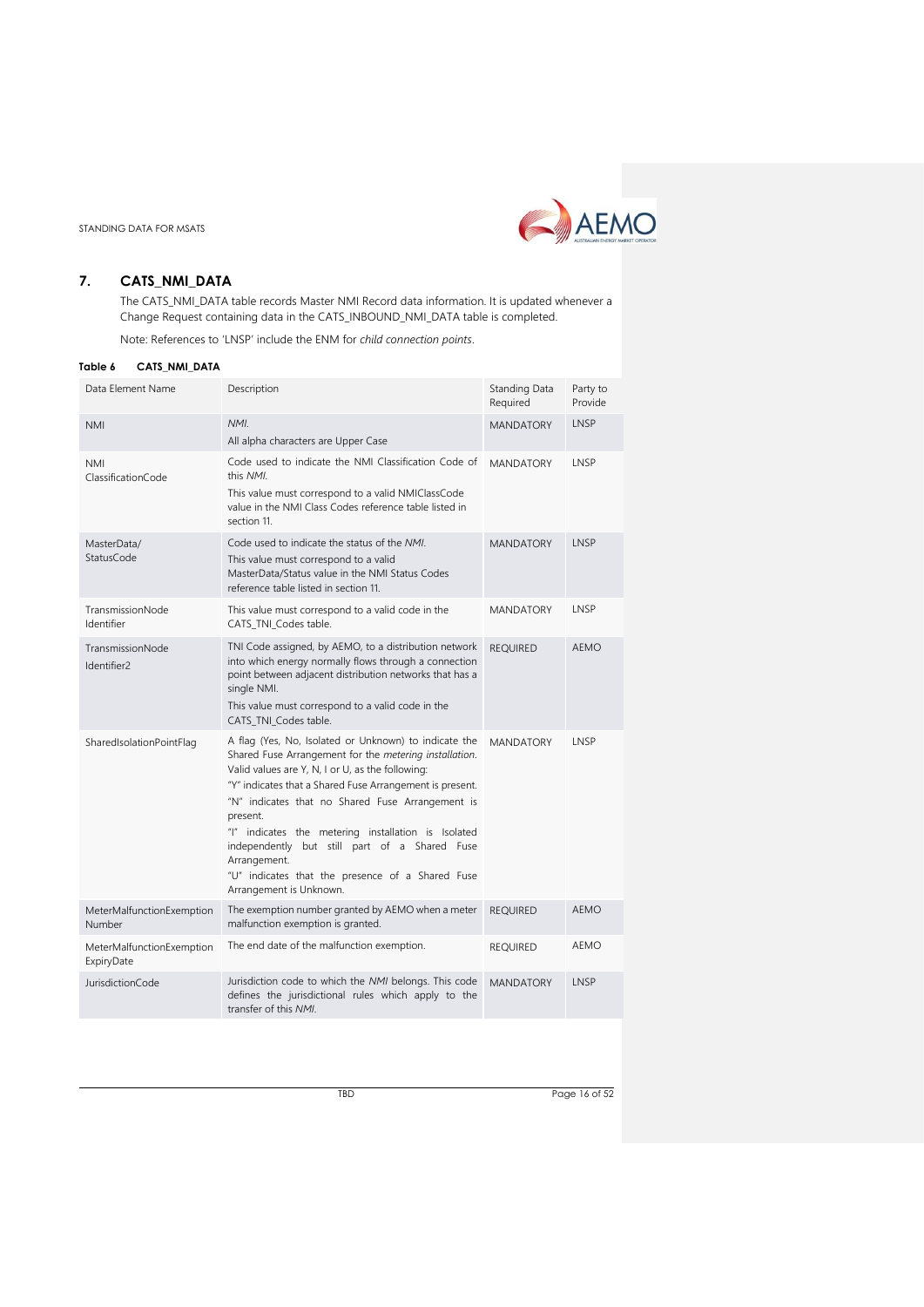

|                                     | This value must correspond to a valid JurisdictionCode<br>value in the Jurisdiction Codes reference table listed in<br>section 11.                                                                                                                                                                                                                                                                                                                                                                    |                  |      |
|-------------------------------------|-------------------------------------------------------------------------------------------------------------------------------------------------------------------------------------------------------------------------------------------------------------------------------------------------------------------------------------------------------------------------------------------------------------------------------------------------------------------------------------------------------|------------------|------|
| DistributionLoss<br>FactorCode      | Distribution Loss Factor Code. Must be a valid code in<br>the CATS_DLF_Codes table.                                                                                                                                                                                                                                                                                                                                                                                                                   | <b>MANDATORY</b> | LNSP |
| ConnectionConfiguration             | Two-character code to denote information about the<br>configuration of the connection point.<br>First Character = Connection Type<br>$H = High voltage$ (as defined in the NER)<br>$L =$ Low voltage (lower than the threshold defined for<br>high voltage in the NER)<br>Second Character = Phases In Use<br>$1 =$ Single Phase<br>$2 = Two-Phase$<br>$3 = Three-Phase$                                                                                                                              | <b>MANDATORY</b> | LNSP |
| ChildEmbedded<br>NetworkIdentifier  | The embedded network identifier code is used to<br>identify which embedded network this given NMI is the<br>'child of'. (If on a NMI record this field is not populated,<br>it is assumed the NMI is not the child of any other NMI.)<br>Must<br>be<br>a<br>valid<br>code<br>within<br>the<br>CATS_Emb_Net_ID_Codes table.<br>This field cannot be used unless the Parent NMI has<br>been created and assigned an embedded network<br>identifier code. Refer section 30.4.a of the CATS<br>Procedure. | <b>REQUIRED</b>  | LNSP |
| ParentEmbedded<br>NetworkIdentifier | The embedded network identifier code is used to<br>identify which embedded network this given NMI is the<br>(If on a NMI record this field is not<br>'parent of'.<br>populated, it is assumed the NMI is not the parent of any<br>other NMI.)<br>Must be a valid code within the<br>CATS_Emb_Net_ID_Codes table.                                                                                                                                                                                      | <b>REQUIRED</b>  | LNSP |
| <b>BuildingOrProperty</b><br>Name   | A free text description of the full name used to identify<br>the physical building or property as part of its location.                                                                                                                                                                                                                                                                                                                                                                               | <b>REQUIRED</b>  | LNSP |
| LotNumber                           | The lot reference number allocated to an address prior<br>to street numbering. The word 'LOT' is not required.                                                                                                                                                                                                                                                                                                                                                                                        | <b>REQUIRED</b>  | LNSP |
| FlatOrUnitNumber                    | Specification of the number of the flat or unit which is a<br>separately identifiable portion within a<br>building/complex.                                                                                                                                                                                                                                                                                                                                                                           | <b>REQUIRED</b>  | LNSP |
| FlatOrUnitType                      | Specification of the type of flat or unit which is a<br>separately identifiable portion within a<br>building/complex. This value must correspond to a<br>valid Flat Type Code, reference AS4590.                                                                                                                                                                                                                                                                                                      | <b>REQUIRED</b>  | LNSP |
| FloorOrLevelNumber                  | Floor Number is used to identify the floor or level of a<br>multi-storey building/complex.                                                                                                                                                                                                                                                                                                                                                                                                            | <b>REQUIRED</b>  | LNSP |
| FloorOrLevelType                    | Floor Type is used to identify the floor or level of a<br>multi-storey building/complex. This value must                                                                                                                                                                                                                                                                                                                                                                                              | <b>REQUIRED</b>  | LNSP |

TBD Page 17 of 52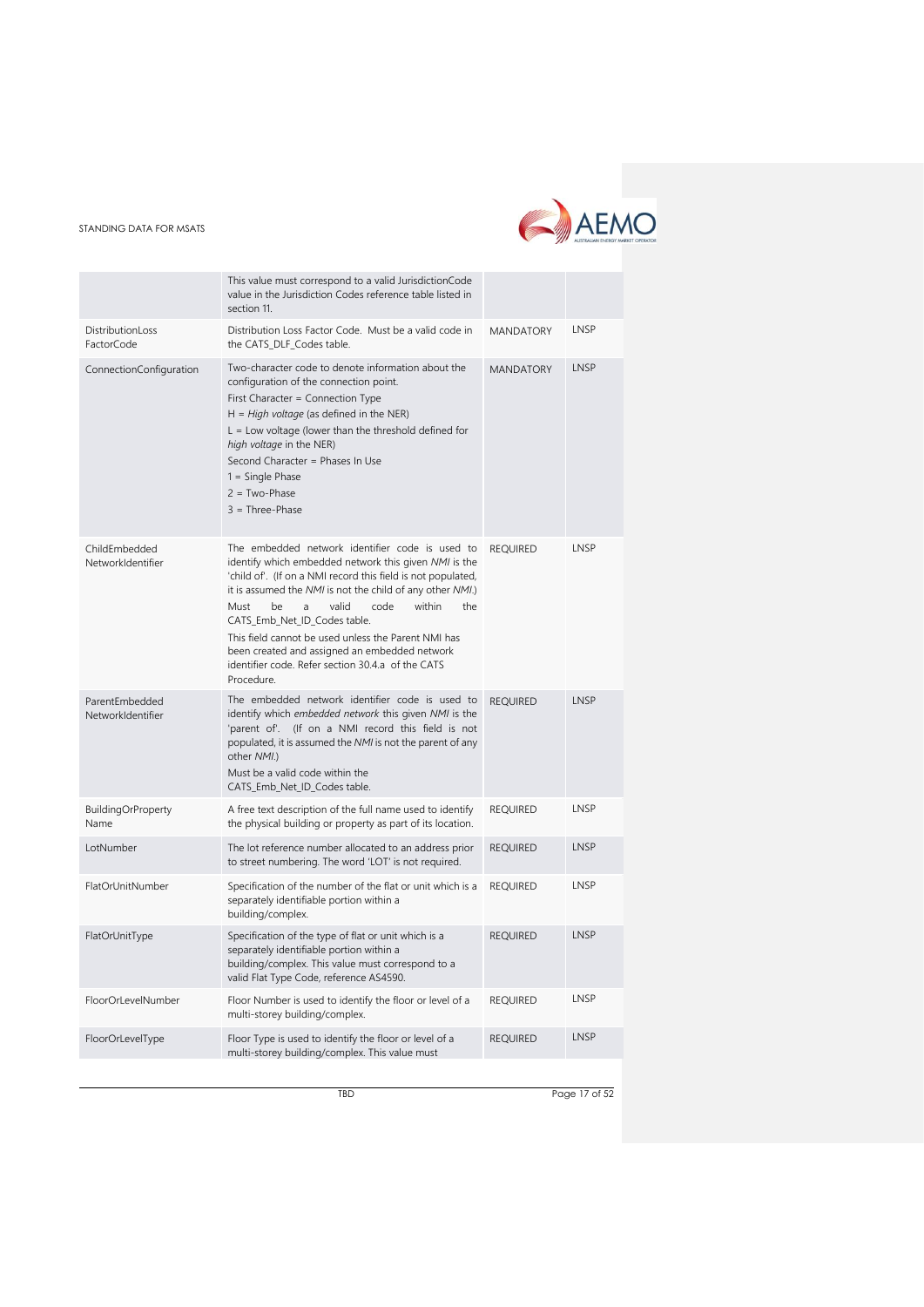

|                         | correspond to a valid Floor Type Code in the Floor<br>Type Codes, reference AS4590.                                                                                                                          |                                                                                 |                      |
|-------------------------|--------------------------------------------------------------------------------------------------------------------------------------------------------------------------------------------------------------|---------------------------------------------------------------------------------|----------------------|
| HouseNumber             | The numeric reference of a house or property.<br>Specifically the house number.                                                                                                                              | <b>REQUIRED</b>                                                                 | LNSP                 |
| HouseNumberSuffix       | The numeric reference of a house or property.<br>Specifically the single character identifying the house<br>number suffix.                                                                                   | <b>REQUIRED</b>                                                                 | LNSP                 |
| HouseNumberTo           | The numeric reference of a house or property for<br>scenarios where the address is similar to 4-10 Smith St.<br>For example, HouseNumber = 4 and HouseNumberTo<br>$=$ 10 where the address is 4-10 Smith St. | <b>REQUIRED</b>                                                                 | LNSP                 |
| StreetName              | Records the thoroughfare name.<br>See notes at end of table for more information on<br><b>Structured Addresses</b>                                                                                           | <b>REQUIRED</b>                                                                 | LNSP                 |
| StreetSuffix            | Records street suffixes. This value must correspond to a<br>valid Street Suffix Code, reference AS4590.                                                                                                      | <b>REQUIRED</b>                                                                 | LNSP                 |
| StreetType              | Records the street type abbreviation. This value must<br>correspond to a valid Street Type Code, reference<br>AS4590.                                                                                        | <b>REQUIRED</b>                                                                 | LNSP                 |
| SuburbOrPlaceOrLocality | The full name of the general locality containing the<br>specific address.                                                                                                                                    | <b>MANDATORY</b>                                                                | LNSP                 |
| LocationDescriptor      | A general field to capture various references to address<br>locations alongside another physical location.                                                                                                   | <b>REQUIRED</b>                                                                 | LNSP                 |
| PostCode                | The descriptor for a postal delivery area, aligned with<br>locality, suburb or place.                                                                                                                        | <b>MANDATORY</b>                                                                | LNSP                 |
| StateOrTerritory        | Defined State or Territory abbreviation.                                                                                                                                                                     | <b>MANDATORY</b>                                                                | LNSP                 |
| <b>GNAFPID</b>          | The Geocoded National Address File (G-NAF)<br>Persistent Identifier (PID) for a given address.                                                                                                               | <b>REQUIRED</b>                                                                 | LNSP/<br>AEMO        |
| SectionNumber           | A section number corresponds to a reference that<br>contributes to defining the legal boundaries of a plot<br>of land in NSW and ACT.                                                                        | <b>REQUIRED</b> for<br>NSW and ACT<br>OPTIONAL in<br>all other<br>jurisdictions | LNSP                 |
| DPNumber                | A deposited plan (DP) number corresponds to an<br>image that defines the legal boundaries of a plot of<br>land in NSW and ACT.                                                                               | REQUIRED for<br>NSW and ACT<br>OPTIONAL in<br>all other<br>jurisdictions        | LNSP                 |
| DeliveryPointIdentifier | Delivery point identifier - the numeric descriptor for a<br>postal delivery point which is equal to a physical<br>address. The values are in the range 10000000 -<br>99999999.                               | <b>REQUIRED</b>                                                                 | LNSP/<br><b>AEMO</b> |
| Aggregate               | This flag determines whether the energy at this<br>connection point is to be treated as consumer load or as                                                                                                  | <b>OPTIONAL</b>                                                                 | (Defaults<br>to 'Y', |

TBD Page 18 of 52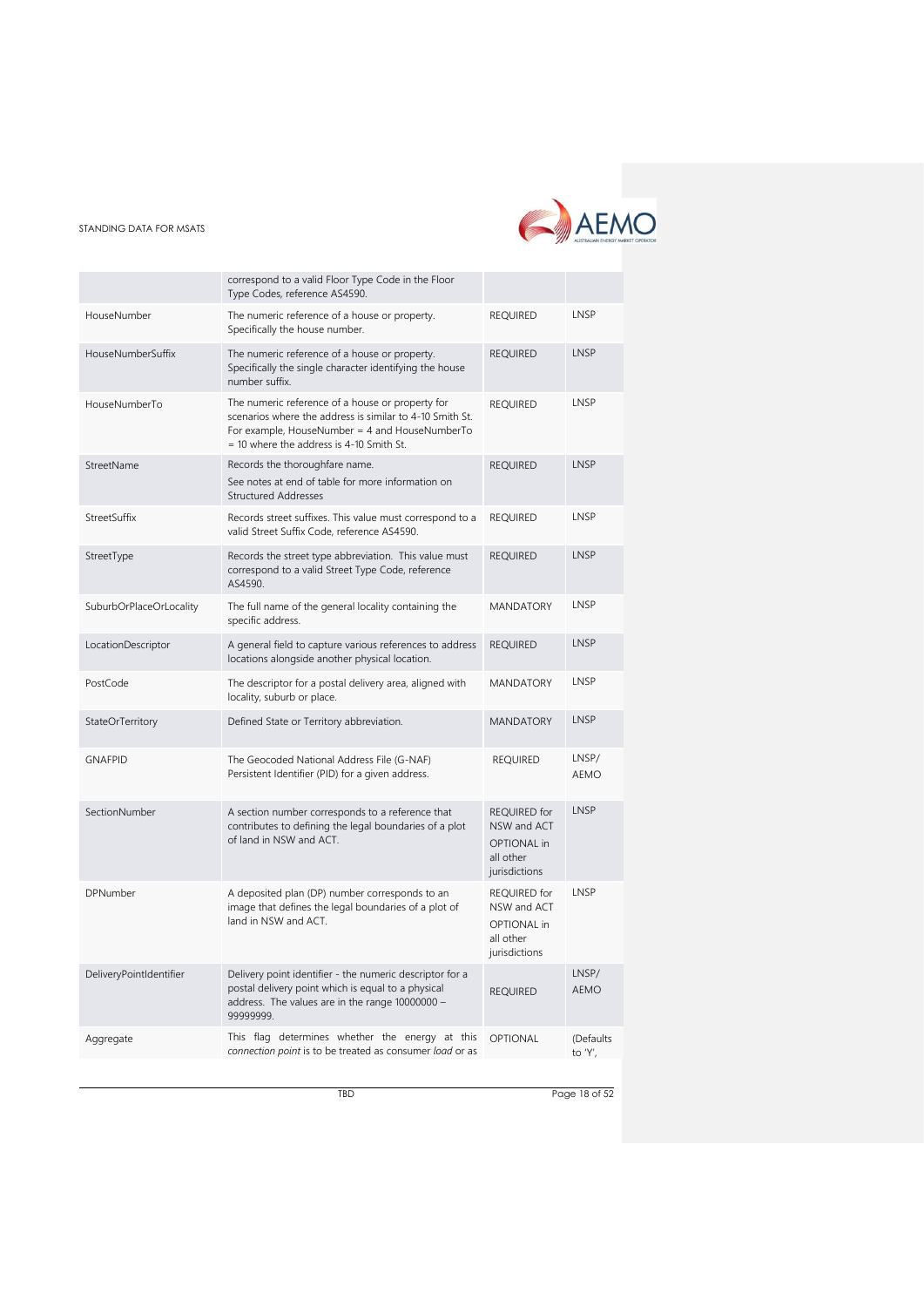

|                                                         | a generating unit (this may include generator auxiliary<br>loads).<br>MSATS will initially set this field to "Y" This value must<br>correspond to a valid Aggregate value in the<br>Aggregate Codes reference table listed in section 11.                                   |                                                                                          | <b>AEMO</b><br>updates<br>to 'N' as<br>required) |
|---------------------------------------------------------|-----------------------------------------------------------------------------------------------------------------------------------------------------------------------------------------------------------------------------------------------------------------------------|------------------------------------------------------------------------------------------|--------------------------------------------------|
| FromDate                                                | Start date of the NMI Data record. This indicates the<br>date on which the parameters of this particular NMI data<br>record apply from.<br>The data applies from the beginning of this date (the<br>start of the day, i.e. 00:00).                                          | <b>MANDATORY</b>                                                                         | LNSP                                             |
| ToDate                                                  | End date of the record. This indicates the date on which<br>the parameters of this particular record end. The data<br>applies until the end of this date (the end of the day, i.e.<br>$23:59$ ).<br>A default date of 9999-12-31 is recorded if EndDate is<br>not provided. | <b>MANDATORY</b><br>(Defaults to<br>high date<br>unless<br>supplied)                     | System<br>generate<br>d unless<br>supplied.      |
| <b>RowStatus</b>                                        | Indicates whether the record is active or inactive.<br>Whenever a new record is created, it will be A (Active).<br>A change to the data will make this record redundant<br>and its MaintActFlg is changed to I (Inactive).                                                  | <b>MANDATORY</b>                                                                         | System<br>generate<br>d                          |
| MaintenanceDate                                         | Date and time the record was updated.<br>A default date of 9999-12-31 is used when the record is<br>created initially.<br>If the record is subsequently updated, its MaintUpdtDt<br>is changed to the date and time the record was<br>updated.                              | <b>MANDATORY</b>                                                                         | System<br>generate<br>$\mathsf{d}$               |
| CreationDate                                            | Date and time the record was created.                                                                                                                                                                                                                                       | <b>MANDATORY</b>                                                                         | System<br>generate<br>d                          |
| Feeder Class                                            | A code to provide Participants with information to<br>indicate the appropriate service level timeframes for<br>performing work in relation to Service Order Requests.                                                                                                       | Required in<br>QLD where<br>relevant<br><b>OPTIONAL</b> in<br>all other<br>jurisdictions | LNSP                                             |
| <b>Customer Classification</b><br>Code                  | A code that defines the consumer class as defined in<br>the National Energy Retail Regulations, or in overriding<br>Jurisdictional instruments                                                                                                                              | <b>MANDATORY</b>                                                                         | Current<br><b>FRMP</b>                           |
| <b>Customer Classification</b><br><b>Threshold Code</b> | A code that defines the consumption threshold as<br>defined in the National Energy Retail Regulations, or in<br>overriding Jurisdictional instruments.                                                                                                                      | <b>MANDATORY</b>                                                                         | LNSP                                             |

# <span id="page-18-0"></span>**8. CATS\_NMI\_DATA\_STREAM**

The CATS\_NMI\_Data\_Stream table is a NMI master table containing data that is stored at the *NMI* Datastream level. Information stored at this level includes suffixes, profile name, average daily load etc. It is updated whenever a Change Request containing inbound Datastream data is completed.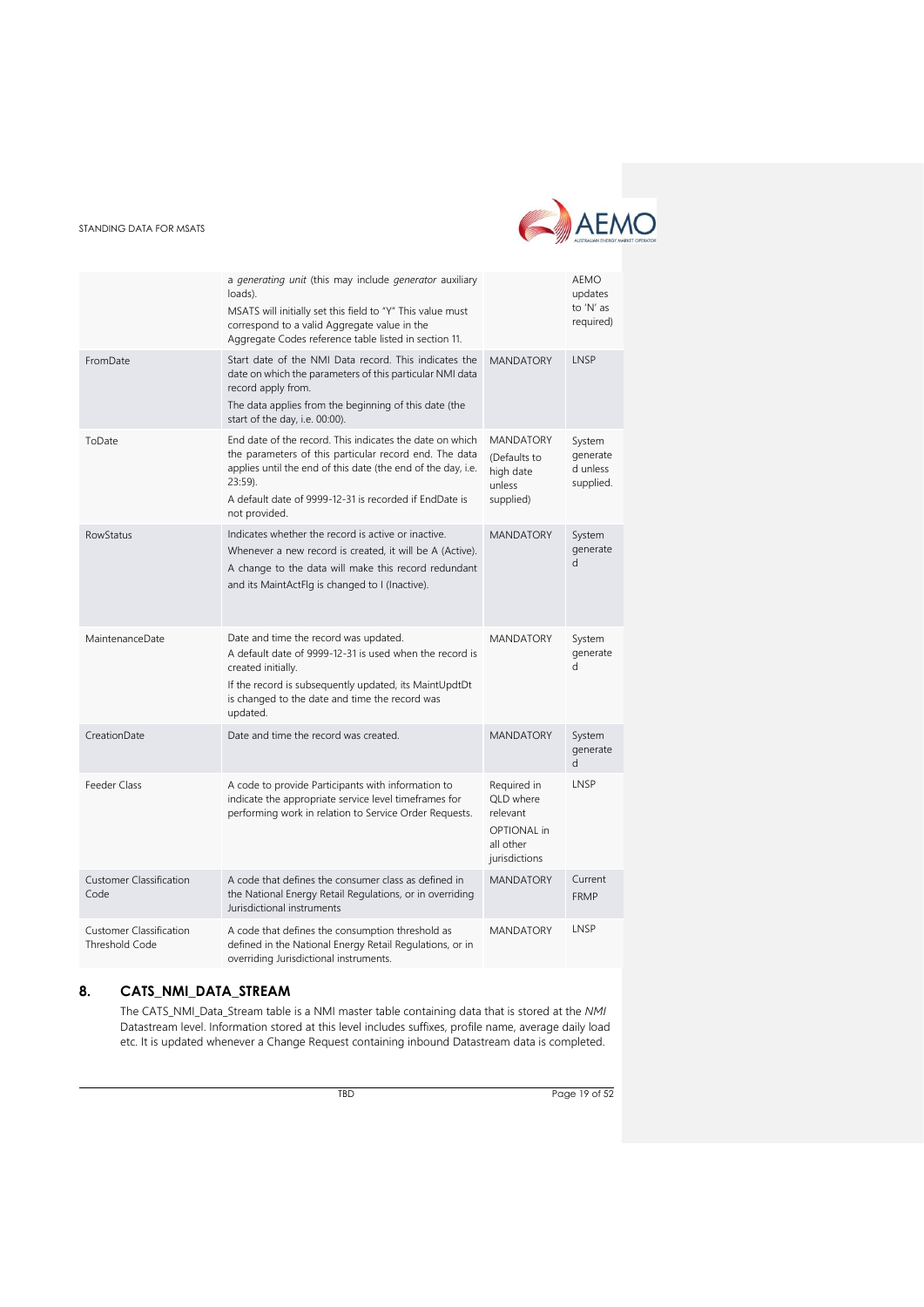

Note: Data is only required for this table if the *NMI* is active in the NEM or is used for profile peeloff in accordance with the Metrology Procedure.

Note: References to 'LNSP' include the ENM for *child connection points*.

# <span id="page-19-0"></span>**Table 7 CATS\_NMI\_DATA\_STREAM**

| Data Element Name            | Description                                                                                                                                                                                                                                                                                                                                                                                                                                                                                                                              | Standing Data<br>Required | Party to<br>Provide |
|------------------------------|------------------------------------------------------------------------------------------------------------------------------------------------------------------------------------------------------------------------------------------------------------------------------------------------------------------------------------------------------------------------------------------------------------------------------------------------------------------------------------------------------------------------------------------|---------------------------|---------------------|
| <b>NMI</b>                   | <b>NMI</b>                                                                                                                                                                                                                                                                                                                                                                                                                                                                                                                               | <b>MANDATORY</b>          | <b>MDP</b><br>LNSP  |
| ElectricityDataStream/Suffix | Metering Datastream identifier (for MDM). Identifies the<br>Datastream as delivered to AEMO for settlements<br>purposes.<br>The value must be a valid suffix for this NMI and is active<br>for this date range.<br>The value must comply with requirements of the NMI<br>Procedure.<br>If the MeterInstallCode is COMMSn, MRIM, MRAM,<br>VICAMI or UMCP, the Suffix value must be in the form<br>Nx where DataStreamType is I or P for an interval<br>Datastream. If the MeterInstallCode is BASIC, the<br>Suffix value must be numeric. | <b>MANDATORY</b>          | <b>MDP</b>          |
| ElectricityDataStream/Status | Code used to indicate the status of the suffix.<br>This value must correspond to a valid<br>StreamStatusCode in the Stream Status Codes<br>reference table listed in section 11.                                                                                                                                                                                                                                                                                                                                                         | <b>MANDATORY</b>          | <b>MDP</b>          |
| AveragedDailyLoad            | The energy delivered through a connection point or<br>metering point over an extended period normalised to<br>a "per day" basis (kWh).                                                                                                                                                                                                                                                                                                                                                                                                   | MANDATORY                 | <b>MDP</b>          |
| DataStreamType               | Indicates the type of data<br>that<br>the<br>the<br>ElectricityDataStream / Suffix is recording.<br>Profile data meters are:<br>For registering sample <i>meters</i> used for the<br>1.<br>calculation of profile shapes where the NMI and<br>Datastream are not used for settlements.<br>2.<br>For providing external profile shapes into MDM<br>(external PPS).<br>This value must correspond to a valid DataStreamType<br>in the Data Stream Type Codes reference table listed in<br>section 11.                                      | <b>MANDATORY</b>          | <b>MDP</b>          |
| ProfileName                  | The Profile Name is a code that identifies the name of<br>the algorithmically derived shape that is used to allocate<br>a Datastream's consumption to TIs. This value must<br>correspond to a valid code in the PROFILE table.<br>For all Interval Meters and sample meters, this must be<br>set to 'NOPROF'.<br>For Accumulation Meters, refer to the MDM Profile for<br>valid profile names.<br>In Victoria and the ACT, ProfileName must be<br>NSLP.                                                                                  | <b>MANDATORY</b>          | <b>MDP</b>          |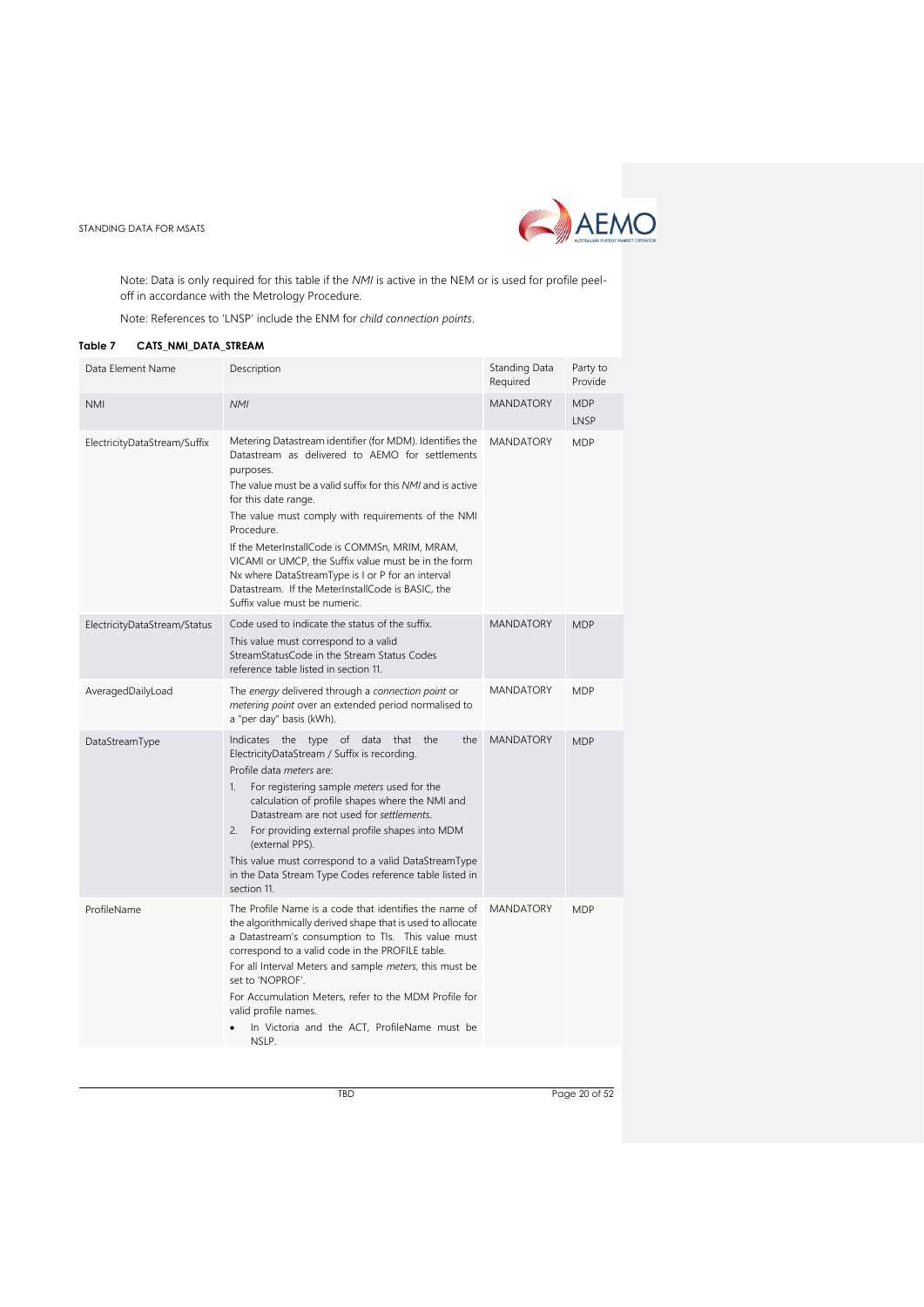# AEMO

#### STANDING DATA FOR MSATS

|                  | In NSW, QLD and SA, ProfileName must be NSLP<br>or the relevant controlled load profile.<br>This value must correspond to a valid ProfileName<br>value in the Profile Codes reference table listed in<br>section 11.                                                        |                                                                      |                                             |
|------------------|-----------------------------------------------------------------------------------------------------------------------------------------------------------------------------------------------------------------------------------------------------------------------------|----------------------------------------------------------------------|---------------------------------------------|
| FromDate         | Start date of the NMI data record. This indicates the<br>date on which the parameters of this particular NMI<br>data record apply from.<br>The data applies from the beginning of this date (the<br>start of the day, i.e. 00:00).                                          | <b>MANDATORY</b>                                                     | Party<br>sending<br>transactio<br>n.        |
| ToDate           | End date of the record. This indicates the date on which<br>the parameters of this particular record end. The data<br>applies until the end of this date (the end of the day, i.e.<br>$23:59$ ).<br>A default date of 9999-12-31 is recorded if EndDate is<br>not provided. | <b>MANDATORY</b><br>(Defaults to<br>high date<br>unless<br>supplied) | System<br>generate<br>d unless<br>supplied. |
| <b>RowStatus</b> | Indicates whether the record is active or inactive.<br>Whenever a new record is created, it will be A (Active).<br>A change to the data will make this record redundant<br>and its MaintActFlg is changed to I (Inactive).                                                  | <b>MANDATORY</b>                                                     | System<br>generate<br>d                     |
| MaintenanceDate  | Date and time the record was updated.<br>A default date of 9999-12-31 is used when the record is<br>created initially.<br>If the record is subsequently updated, its MaintUpdtDt<br>is changed to the date and time the record was<br>updated.                              | <b>MANDATORY</b>                                                     | System<br>generate<br>d                     |
| CreationDate     | Date and time the record was created.                                                                                                                                                                                                                                       | <b>MANDATORY</b>                                                     | System<br>generate<br>d                     |

# <span id="page-20-0"></span>**9. CATS\_REGISTER\_IDENTIFIER**

The CATS\_Register\_Identifier table contains data that is stored at the register identifier level. Information stored at this level includes the Network Tariff Code. It is updated whenever a Change Request containing inbound register identifier data is completed.

Note: References to 'LNSP' include the ENM for *child connection points*.

#### <span id="page-20-1"></span>**Table 8 CATS\_REGISTER\_IDENTIFIER**

| Data Element Name | Description                                                             | Standing Data<br>Required | Party to<br>Provide |
|-------------------|-------------------------------------------------------------------------|---------------------------|---------------------|
| <b>NMI</b>        | NMI. This number is unique for each connection point<br>within the NEM. | <b>MANDATORY</b>          | LNSP                |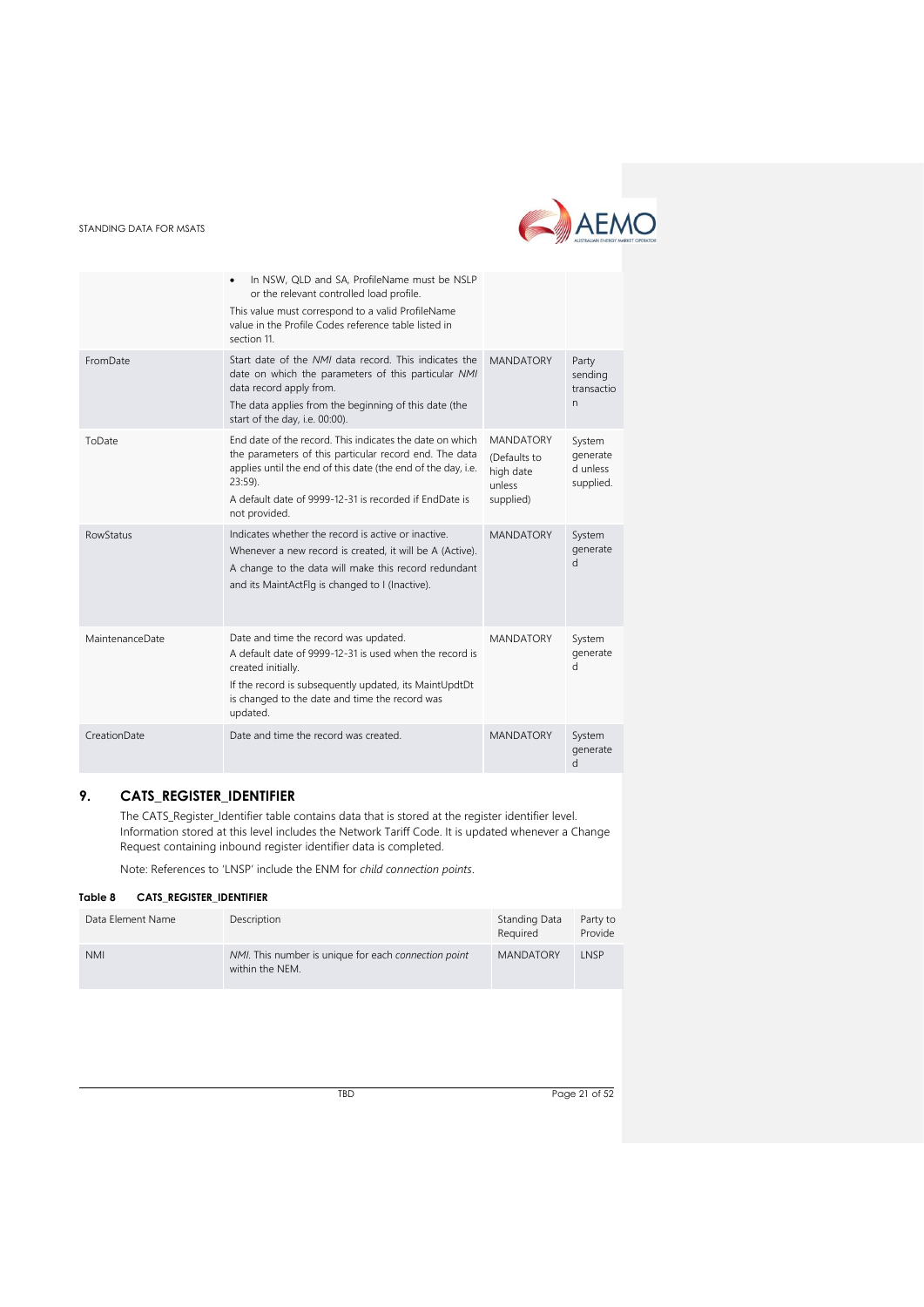

| SerialNumber                     | The Meter Serial ID uniquely identifies a <i>meter</i> for a given<br>NMI. Maximum 12 Characters (alpha numeric). Unique for<br>NMI.<br>Use dummy for UMCP (Type 7) and logical (meters).<br>Except for UMCP and logical, MeterSerial should be<br>displayed on physical device also known as property<br>number).<br>SerialNumber to be property number if exists, otherwise<br>the meter manufacturers' serial number, otherwise<br>dummy number.                                                                                                                                                                                                                                                      | <b>MANDATORY</b> | <b>MPB</b> |
|----------------------------------|----------------------------------------------------------------------------------------------------------------------------------------------------------------------------------------------------------------------------------------------------------------------------------------------------------------------------------------------------------------------------------------------------------------------------------------------------------------------------------------------------------------------------------------------------------------------------------------------------------------------------------------------------------------------------------------------------------|------------------|------------|
| RegisterID                       | The RegisterID is used to identify a data source that is<br>obtained from the <i>meter</i> . A single <i>meter</i> may provide<br>multiple data sources.                                                                                                                                                                                                                                                                                                                                                                                                                                                                                                                                                 | <b>MANDATORY</b> | <b>MPB</b> |
| NetworkTariffCode                | The Network Tariff Code is a free text field required. The<br>text must match the Network Tariff Codes supplied and<br>published by the LNSP.<br>Must be a valid code from the<br>CATS_Network_Tariff_Codes table.                                                                                                                                                                                                                                                                                                                                                                                                                                                                                       | <b>MANDATORY</b> | <b>MPB</b> |
| NetworkAdditional<br>Information | Free text field.                                                                                                                                                                                                                                                                                                                                                                                                                                                                                                                                                                                                                                                                                         | <b>REQUIRED</b>  | <b>MPB</b> |
| UnitOfMeasure                    | Code to identify the unit of measure for data held in this<br>register.                                                                                                                                                                                                                                                                                                                                                                                                                                                                                                                                                                                                                                  | <b>MANDATORY</b> | <b>MPB</b> |
| TimeOfDay                        | Code to identify the time validity of register contents.<br>As published by each LNSP. This value must correspond<br>to a valid Time of Day value in the Time of Day Codes<br>reference table listed in section 11. For Interval meters,<br>use code "INTERVAL".                                                                                                                                                                                                                                                                                                                                                                                                                                         | <b>MANDATORY</b> | <b>MPB</b> |
| Multiplier                       | Multiplier required to take a register value and turn it<br>into a value representing billable energy                                                                                                                                                                                                                                                                                                                                                                                                                                                                                                                                                                                                    | <b>MANDATORY</b> | <b>MPB</b> |
| DialFormat                       | Describes the register display format.<br>First number is the number of digits to the left of the<br>decimal place, and the second number is the number of<br>digits to the right of the decimal place.                                                                                                                                                                                                                                                                                                                                                                                                                                                                                                  | <b>MANDATORY</b> | <b>MPB</b> |
| Suffix                           | Metering Datastream identifier (for MDM). Identifies each<br>Datastream at the measurement element level for the<br>connection point identified by the NMI.<br>The value must be a valid suffix for this NMI and is active<br>for this date range. The value must match the value<br>provided in the MDFF File.<br>The Suffix value must be unique for each meter.<br>The value must comply with the NMI Procedure<br>For interval data streams, the suffix will indicate the<br>individual data streams contributing to the Nx Suffix value<br>in the CATS_NMI_DataStream table.<br>For basic data streams the value will be identical to the<br>related Suffix value in the CATS_NMI_DataStream table. | <b>MANDATORY</b> | <b>MPB</b> |

TBD Page 22 of 52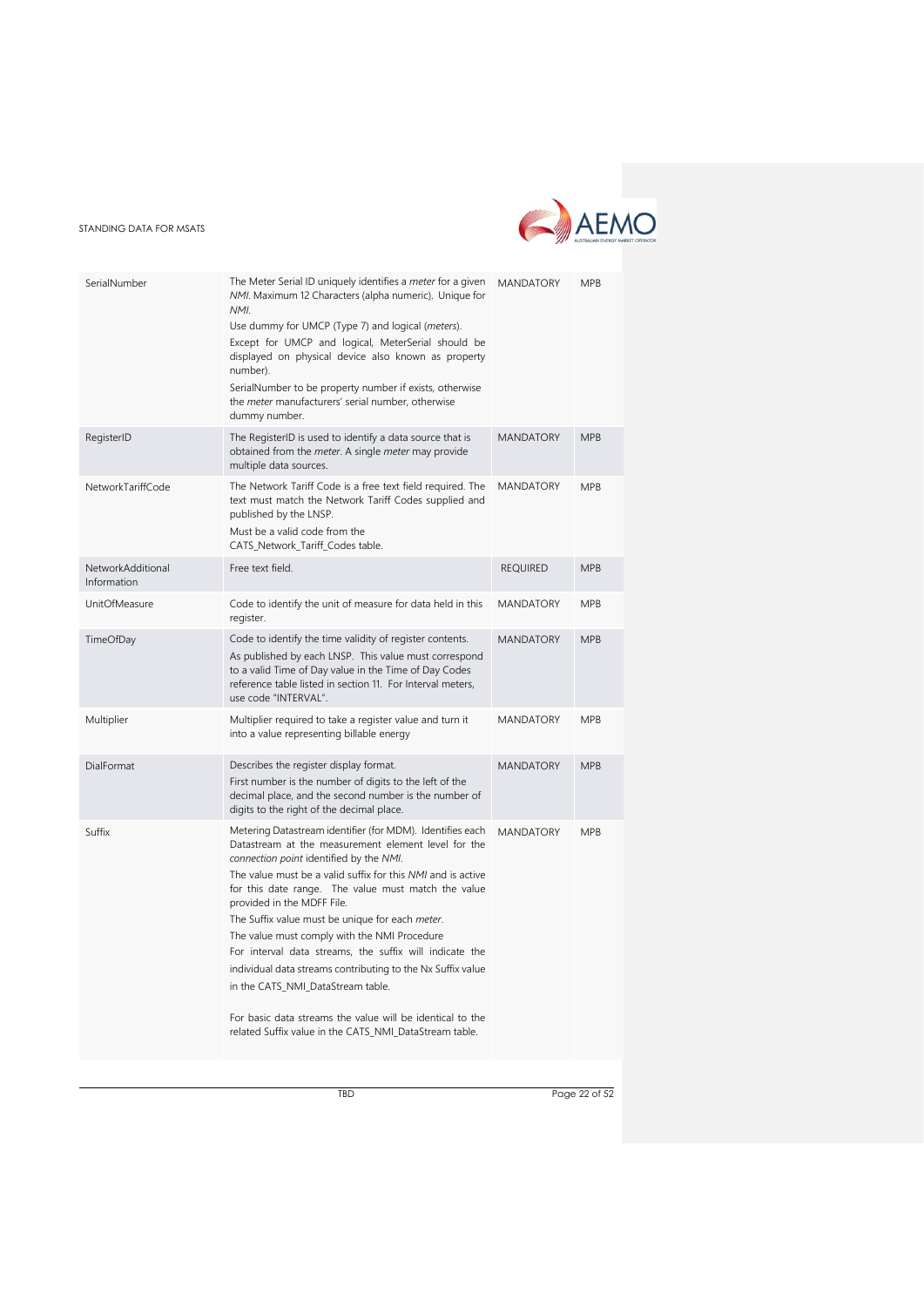

| Indicates whether the energy recorded by this register is<br>ControlledLoad<br><b>MANDATORY</b><br>created under a Controlled Load regime<br>Controlled Load field will have "No" if register does not<br>relate to a Controlled Load. If the register relates to a<br>Controlled Load, it must correspond to a valid Controlled<br>Load value in the Controlled Load Codes reference table<br>listed in section 11.<br>Lookup code to indicate if register is active.<br>RegisterDetail/<br><b>MANDATORY</b><br>Status<br>Must ensure that RegisterDetail/Status is not Current (C)<br>when ElectricityMeter/Status is Removed (R).<br>This value must correspond to a valid<br>RegisterDetail/Status from the Meter and RegisterID<br>Codes reference table listed in section 11.<br>Actual/Subtractive Indicator.<br><b>MANDATORY</b><br>ConsumptionType<br>Actual (A) implies volume of energy actually metered<br>between two dates.<br>Cumulative (C) indicates a Meter Reading for a specific<br>date. A second Meter Reading is required to determine<br>the consumption between those two Meter Reading<br>dates.<br>For an Interval Meter, ActCumInd = A.<br>This value must correspond to a valid ConsumptionType<br>from the Consumption Type Codes reference table listed<br>in section 11.<br>Start date of the NMI data record. This indicates the date<br><b>MANDATORY</b><br>FromDate<br>on which the parameters of this particular NMI data<br>ant<br>record apply from.<br>The data applies from the beginning of this date (the<br>ion<br>start of the day, i.e. 00:00).<br><b>MANDATORY</b><br>End date of the record. This indicates the date on which<br>ToDate<br>the parameters of this particular record end. The data<br>(Defaults to<br>applies until the end of this date (the end of the day, i.e.<br>ed<br>high date<br>$23:59$ ).<br>unless<br>A default date of 9999-12-31 is recorded if EndDate is<br>supplied)<br>d.<br>not provided.<br>Indicates whether the record is active or inactive.<br>RowStatus<br><b>MANDATORY</b><br>Whenever a new record is created, it will be A (Active). A<br>ed<br>change to the data will make this record redundant and<br>its MaintActFlg is changed to I (Inactive). |                                        |
|------------------------------------------------------------------------------------------------------------------------------------------------------------------------------------------------------------------------------------------------------------------------------------------------------------------------------------------------------------------------------------------------------------------------------------------------------------------------------------------------------------------------------------------------------------------------------------------------------------------------------------------------------------------------------------------------------------------------------------------------------------------------------------------------------------------------------------------------------------------------------------------------------------------------------------------------------------------------------------------------------------------------------------------------------------------------------------------------------------------------------------------------------------------------------------------------------------------------------------------------------------------------------------------------------------------------------------------------------------------------------------------------------------------------------------------------------------------------------------------------------------------------------------------------------------------------------------------------------------------------------------------------------------------------------------------------------------------------------------------------------------------------------------------------------------------------------------------------------------------------------------------------------------------------------------------------------------------------------------------------------------------------------------------------------------------------------------------------------------------------------------------------------------------------------------------------------------------------------------------------|----------------------------------------|
|                                                                                                                                                                                                                                                                                                                                                                                                                                                                                                                                                                                                                                                                                                                                                                                                                                                                                                                                                                                                                                                                                                                                                                                                                                                                                                                                                                                                                                                                                                                                                                                                                                                                                                                                                                                                                                                                                                                                                                                                                                                                                                                                                                                                                                                | <b>MPB</b>                             |
|                                                                                                                                                                                                                                                                                                                                                                                                                                                                                                                                                                                                                                                                                                                                                                                                                                                                                                                                                                                                                                                                                                                                                                                                                                                                                                                                                                                                                                                                                                                                                                                                                                                                                                                                                                                                                                                                                                                                                                                                                                                                                                                                                                                                                                                | <b>MPB</b>                             |
|                                                                                                                                                                                                                                                                                                                                                                                                                                                                                                                                                                                                                                                                                                                                                                                                                                                                                                                                                                                                                                                                                                                                                                                                                                                                                                                                                                                                                                                                                                                                                                                                                                                                                                                                                                                                                                                                                                                                                                                                                                                                                                                                                                                                                                                | <b>MPB</b>                             |
|                                                                                                                                                                                                                                                                                                                                                                                                                                                                                                                                                                                                                                                                                                                                                                                                                                                                                                                                                                                                                                                                                                                                                                                                                                                                                                                                                                                                                                                                                                                                                                                                                                                                                                                                                                                                                                                                                                                                                                                                                                                                                                                                                                                                                                                | Particip<br>sending<br>transact        |
|                                                                                                                                                                                                                                                                                                                                                                                                                                                                                                                                                                                                                                                                                                                                                                                                                                                                                                                                                                                                                                                                                                                                                                                                                                                                                                                                                                                                                                                                                                                                                                                                                                                                                                                                                                                                                                                                                                                                                                                                                                                                                                                                                                                                                                                | System<br>generat<br>unless<br>supplie |
|                                                                                                                                                                                                                                                                                                                                                                                                                                                                                                                                                                                                                                                                                                                                                                                                                                                                                                                                                                                                                                                                                                                                                                                                                                                                                                                                                                                                                                                                                                                                                                                                                                                                                                                                                                                                                                                                                                                                                                                                                                                                                                                                                                                                                                                | System<br>generat                      |
| Date and time the record was updated.<br>MaintenanceDate<br><b>MANDATORY</b><br>A default date of 9999-12-31 is used when the record is<br>ed<br>created initially.<br>If the record is subsequently updated, its MaintUpdtDt is<br>changed to the date and time the record was updated.                                                                                                                                                                                                                                                                                                                                                                                                                                                                                                                                                                                                                                                                                                                                                                                                                                                                                                                                                                                                                                                                                                                                                                                                                                                                                                                                                                                                                                                                                                                                                                                                                                                                                                                                                                                                                                                                                                                                                       | System<br>generat                      |
| Date and time the record was created.<br>CreationDate<br><b>MANDATORY</b><br>ed                                                                                                                                                                                                                                                                                                                                                                                                                                                                                                                                                                                                                                                                                                                                                                                                                                                                                                                                                                                                                                                                                                                                                                                                                                                                                                                                                                                                                                                                                                                                                                                                                                                                                                                                                                                                                                                                                                                                                                                                                                                                                                                                                                | System<br>generat                      |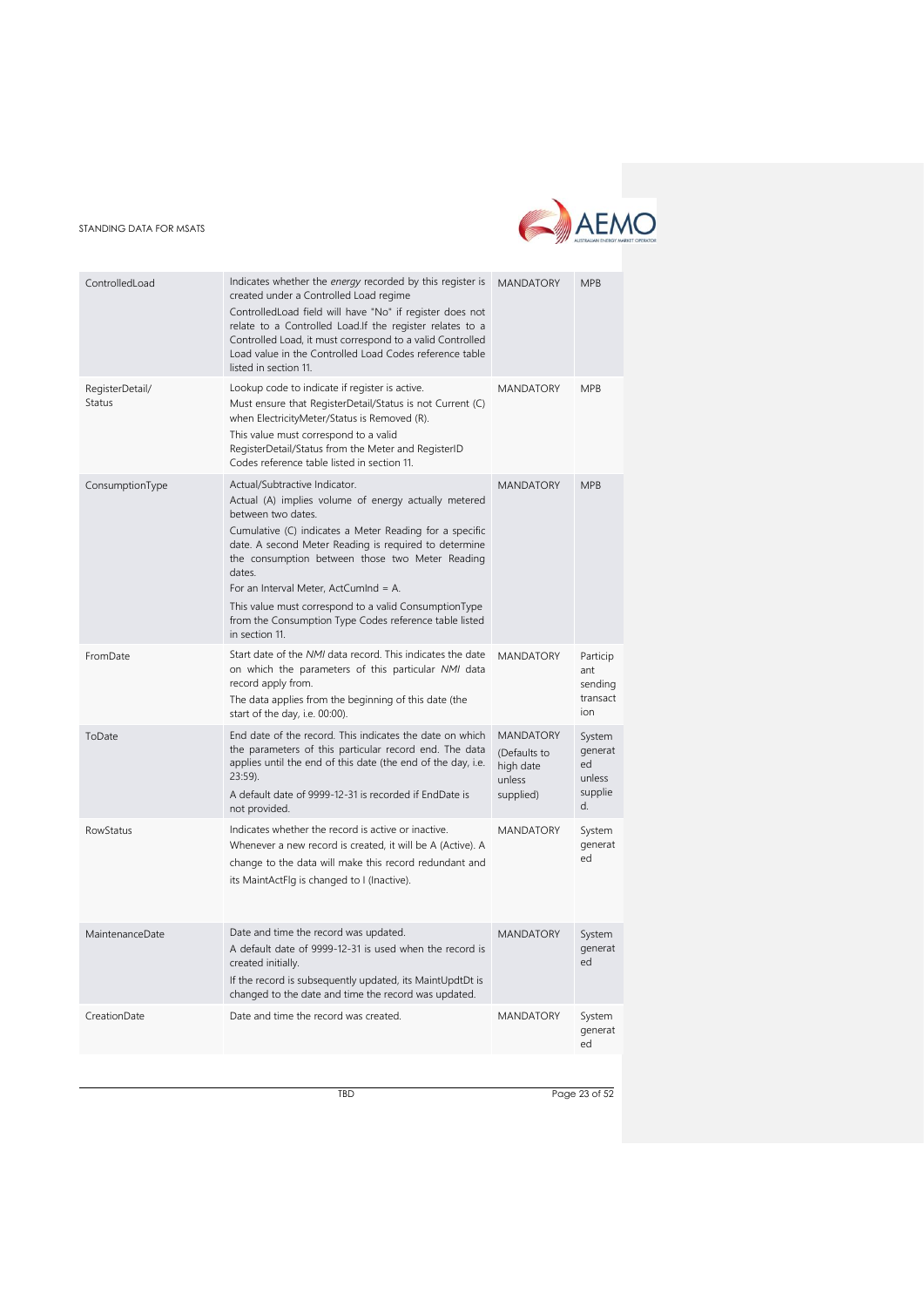

# <span id="page-23-0"></span>**10. CATS\_NMI\_PARTICIPANT\_RELATIONS**

The CATS\_NMI\_Participant\_Relations table is a NMI master table containing data that stores the Roles that Participants play for each *NMI*. It is updated whenever a Change Request containing inbound Roles is completed. Each Role record, which contains a single Role code and a single Participant ID, has a start date and an end date, as well as information about when it was created and when it became inactive if it is no longer an active record.

Note: References to 'LNSP' include the ENM for *child connection points*.

#### <span id="page-23-1"></span>**Table 9 CATS\_NMI\_PARTICIPANT\_RELATIONS**

| Data Element Name | Description                                                                                                                                                                                                                                                                                   | <b>Standing Data Required</b>                                  | Party to Provide                     |
|-------------------|-----------------------------------------------------------------------------------------------------------------------------------------------------------------------------------------------------------------------------------------------------------------------------------------------|----------------------------------------------------------------|--------------------------------------|
| Party             | The Participant ID whose<br>relationship (Role) with the<br>NMI is defined in this table.                                                                                                                                                                                                     | <b>MANDATORY</b>                                               | LNSP                                 |
| <b>NMI</b>        | NMI. This number is unique<br>for each connection point.                                                                                                                                                                                                                                      | <b>MANDATORY</b>                                               | LNSP                                 |
| Role              | This defines the relationship<br>(Role) of the Participant with<br>the NMI in this table.                                                                                                                                                                                                     | <b>MANDATORY</b>                                               | LNSP                                 |
| FromDate          | Start date of the record. This<br>indicates the date on which<br>parameters of this<br>the<br>particular record apply from.<br>The data applies from the<br>beginning of this date (the<br>start of the day, i.e. 00:00).                                                                     | <b>MANDATORY</b>                                               | Party sending transaction            |
| ToDate            | End date of the record. This<br>indicates the date on which<br>of<br>parameters<br>this<br>the<br>particular record end. The<br>data applies until the end of<br>this date (the end of the day,<br>i.e. 23:59).<br>A default date of 9999-12-31<br>is recorded if EndDate is not<br>provided. | <b>MANDATORY</b><br>(Defaults to high date unless<br>supplied) | System generated unless<br>supplied. |
| <b>RowStatus</b>  | Indicates whether the record<br>is active or inactive.<br>Whenever a new record is<br>created, it will be A (Active). A<br>change to the data will make<br>this record redundant and its<br>MaintActFlg is changed to I<br>(Inactive).                                                        | <b>MANDATORY</b>                                               | System generated                     |
| MaintenanceDate   | Date and time the record was<br>updated.                                                                                                                                                                                                                                                      | <b>MANDATORY</b>                                               | System generated                     |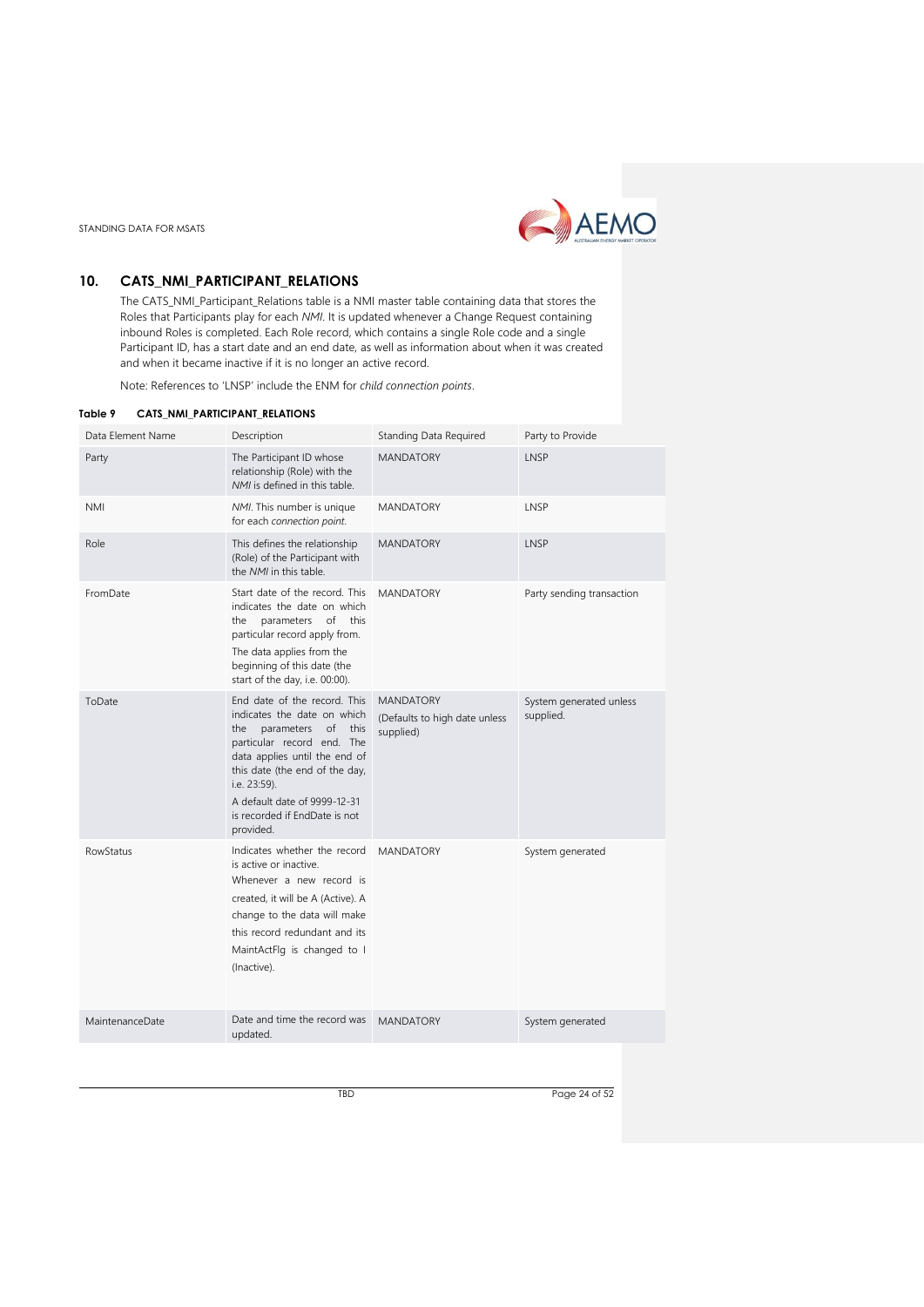



|              | A default date of 9999-12-31 is<br>used when the record is<br>created initially.<br>If the record is subsequently<br>updated, its MaintUpdtDt is<br>changed to the date and<br>time the record was updated. |                  |
|--------------|-------------------------------------------------------------------------------------------------------------------------------------------------------------------------------------------------------------|------------------|
| CreationDate | Date and time the record was MANDATORY<br>created.                                                                                                                                                          | System generated |

# <span id="page-24-0"></span>**11. REFERENCE TABLES**

Aggregate Description Y Customer load N Generator NMI

#### <span id="page-24-1"></span>**Table 10 - Valid Aggregate Codes**

<span id="page-24-2"></span>

|  | Table 11 |  | - Valid Consumption Type Codes |  |
|--|----------|--|--------------------------------|--|
|--|----------|--|--------------------------------|--|

| Consumptiontype | Description               |
|-----------------|---------------------------|
| А               | <b>Actual Consumption</b> |
|                 | Cumulative Consumption    |

#### <span id="page-24-3"></span>**Table 12 - Valid Datastream Type Codes**

| Datastreamtype | Description                |
|----------------|----------------------------|
|                | Interval                   |
|                | <b>Basic</b>               |
| P              | Profile Data               |
|                | Non-Market Active Import   |
| $\mathfrak{D}$ | Non-Market Active          |
| 3              | Non-Market Reactive Import |
|                | Non-Market Reactive        |

#### <span id="page-24-4"></span>**Table 13 - Valid Profile Codes**

| ProfileName       | Description                                                                                                                                                                                                                                                                                                                                                                                                                                                                |
|-------------------|----------------------------------------------------------------------------------------------------------------------------------------------------------------------------------------------------------------------------------------------------------------------------------------------------------------------------------------------------------------------------------------------------------------------------------------------------------------------------|
| <b>NSLP</b>       | Net System Load Profile.<br>The profile is calculated by MSATS. NSLP represents the system load after all actual <i>interval</i><br>metering data or specified previously-calculated profiled metering data that is not dependent<br>on the NSLP has been subtracted from a known total system load and represents system-wide<br>usage by consumption-type metering installations.                                                                                        |
| <b>CLOADNSWCE</b> | Controlled Load profile: Country Energy. (Now Essential Energy)<br>Profile Names beginning with CLOAD are Controlled Load profiles. Controlled Load profiles<br>are applied to Controlled Load Datastreams in NSW. There is one Controlled Load profile for<br>each LNSP area. The names all begin with CLOADNSW to indicate that they are NSW Profile<br>Names followed by two characters to indicate the LNSP area to which it belongs (e.g. $EA =$<br>EnergyAustralia). |
| <b>CLOADNSWEA</b> | Controlled Load profile: EnergyAustralia (Now Ausgrid).                                                                                                                                                                                                                                                                                                                                                                                                                    |
| <b>CLOADNSWIE</b> | Controlled Load profile: IntegralEnergy (Now Endeavour Energy)                                                                                                                                                                                                                                                                                                                                                                                                             |

TBD Page 25 of 52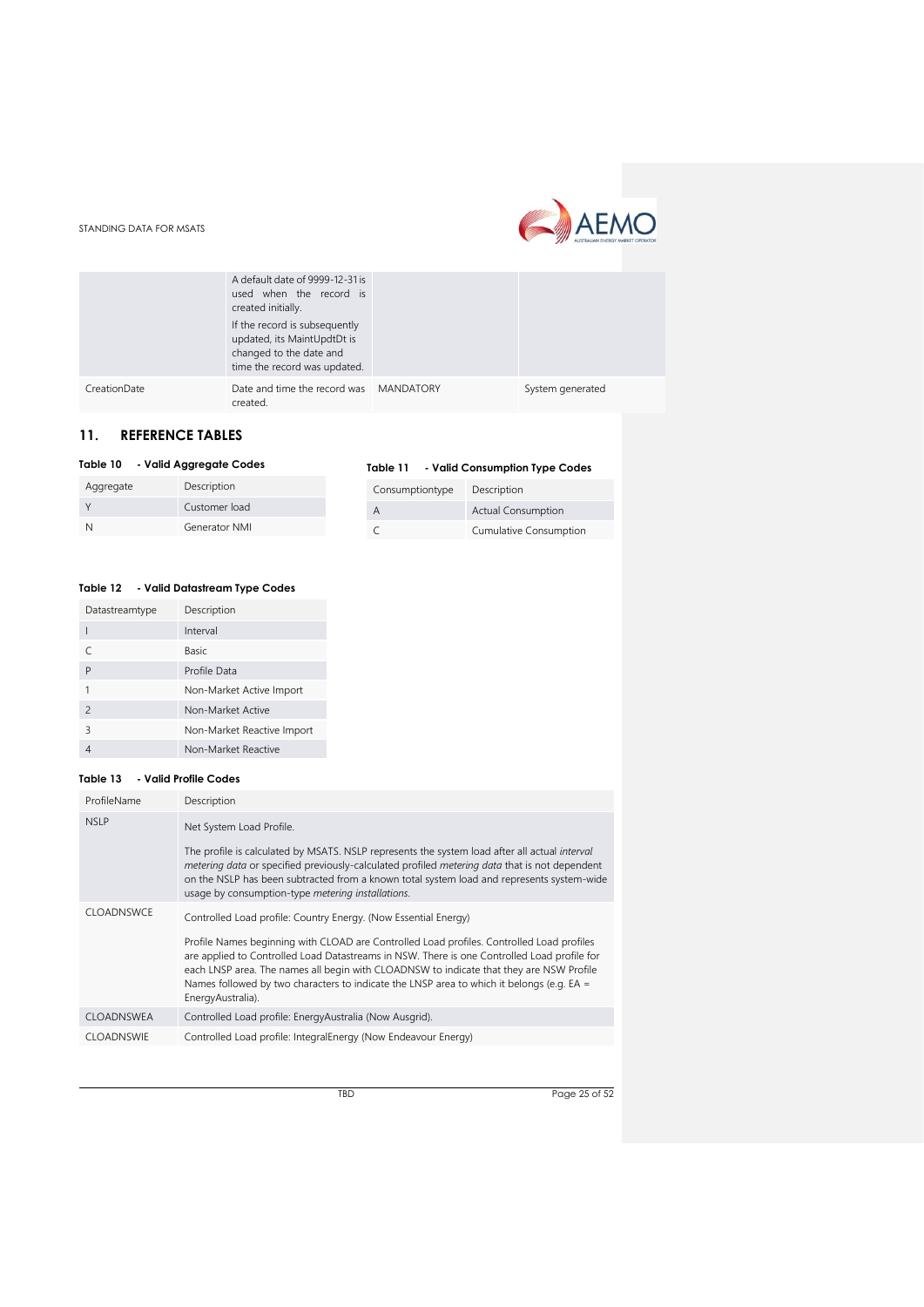

| OLDEGXCL31    | Controlled Load profile Energex tariff 31                                                                                                                                                                        |
|---------------|------------------------------------------------------------------------------------------------------------------------------------------------------------------------------------------------------------------|
| OLDEGXCL33    | Controlled Load profile Energex tariff 33                                                                                                                                                                        |
| SACLOAD       | South Australian Controlled Load.                                                                                                                                                                                |
| <b>NOPROF</b> | Used for interval Datastream types (to indicate that such Datastreams do not need to be<br>profiled to obtain 'readings' for each settlements interval because the data is supplied in 30-<br>minute intervals). |

#### <span id="page-25-0"></span>**Table 14 Valid Transformer Fields values**

| Transformer Field                                                                          | Values                                                                                                                                                                                                                                                                                                                                                                |
|--------------------------------------------------------------------------------------------|-----------------------------------------------------------------------------------------------------------------------------------------------------------------------------------------------------------------------------------------------------------------------------------------------------------------------------------------------------------------------|
| Current Transformer Ratio<br>(this field reflects the<br>available and connected<br>ratio) | 200:5<br>800:5<br>2000:5<br>4000:5<br>1500:5<br>150 / 300 / 600 : 5 @ 150 : 5<br>150 / 300 / 600 : 5 @ 300 : 5<br>150 / 300 / 600 : 5 @ 600 : 5<br>400 / 800 / 1200 : 5 @ 400 : 5<br>400 / 800 / 1200 : 5 @ 800 : 5<br>400 / 800 / 1200 : 5 @ 1200 : 5<br>1000 / 2000 / 3000 : 5 @ 1000 : 5<br>1000 / 2000 / 3000 : 5 @ 2000 : 5<br>1000 / 2000 / 3000 : 5 @ 3000 : 5 |
| Voltage Transformer Ratio<br>(this field reflects the<br>available and connected<br>ratio) | 500kV: 110V<br>330kV: 110V<br>275kV: 110V<br>220kV: 110V<br>132kV: 110V<br>110kV: 110V<br>66kV: 110V<br>33kV: 110V<br>22kV: 110V<br>11kV: 110V<br>6.6kV: 110V                                                                                                                                                                                                         |
| Current Transformer Type                                                                   | Α<br>B<br>C<br>S<br>T<br>$\cup$<br>V<br>W<br>COMBINED (IVT + CT)                                                                                                                                                                                                                                                                                                      |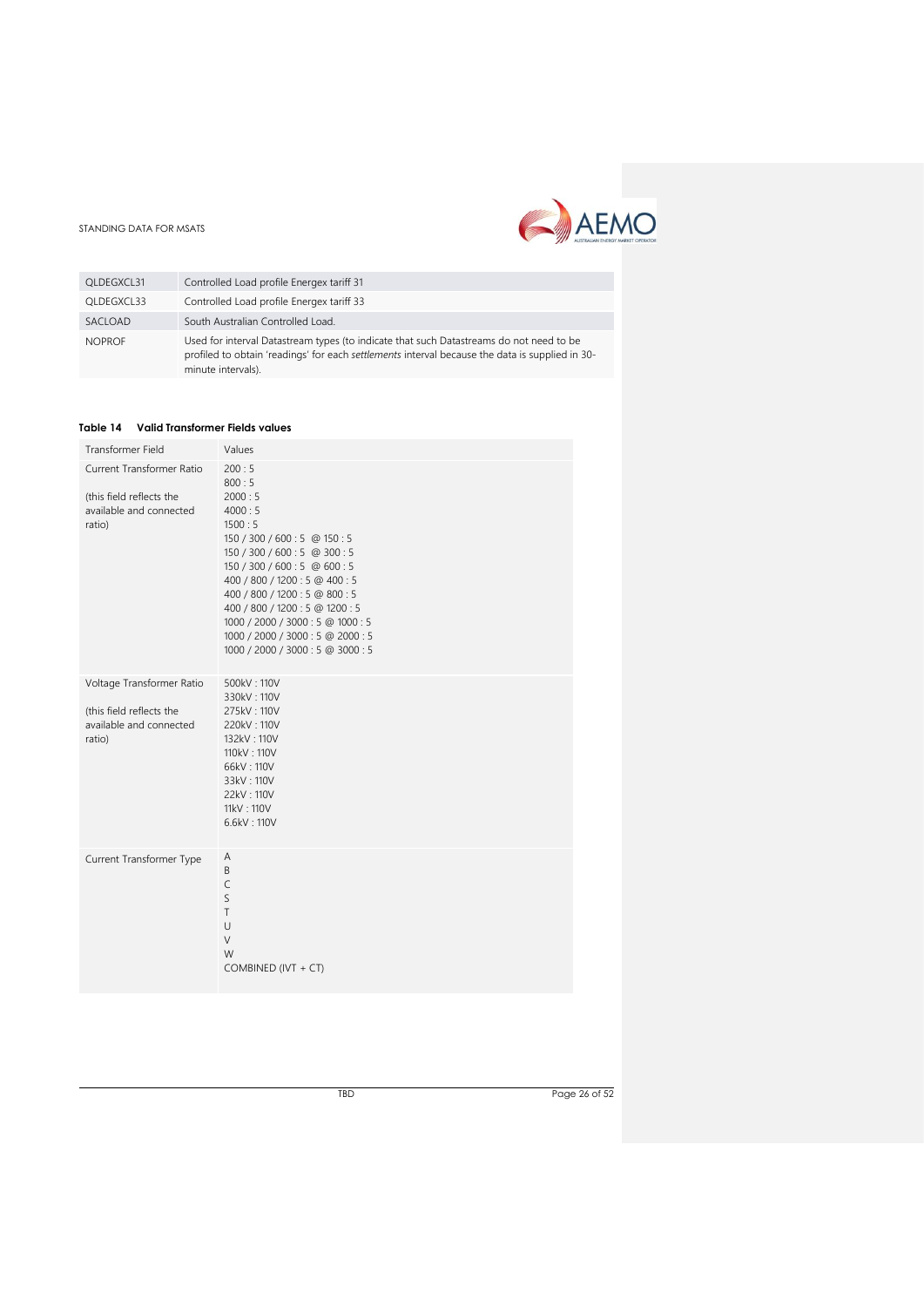

| Voltage Transformer Type                     | IVT (Inductive Voltage Transformer)<br>CVT (Capacitive Voltage Transformer)<br>COMBINED (IVT + CT)<br>Three-Phase Three-Limb<br>Three-Phase Five-Limb |
|----------------------------------------------|-------------------------------------------------------------------------------------------------------------------------------------------------------|
| Current Transformer<br><b>Accuracy Class</b> | 0.5M<br>0.5ME<br>0.5S<br>0.5SE<br>1M<br><b>AM</b><br><b>BM</b><br>$\overline{A}$                                                                      |
| Voltage Transformer<br><b>Accuracy Class</b> | 0.2M<br>0.5M<br>1M<br>$\overline{A}$<br>B<br>$\mathsf{C}$<br>D<br>AI<br><b>BL</b>                                                                     |

<span id="page-26-0"></span>

|                    | Table 15 Valid Meter Use Codes |
|--------------------|--------------------------------|
| Meter Use          | Description                    |
| <b>REVENUE</b>     | Revenue meter.                 |
| <b>CHECK</b>       | Check meter.                   |
| <b>STATISTICAL</b> | Statistical meter.             |
| <b>TUOS</b>        | TUOS meter.                    |
| <b>LOGICAL</b>     | Logical meter.                 |
| SAMPLE             | Sample meter.                  |
| AVERAGE            | Average meter.                 |
| PREPAID            | Prepaid meter.                 |
| <b>INFORMATION</b> | Information meter.             |
| <b>UNKNOWN</b>     | Unknown meter use code.        |
| UNMETERED          | Unmetered loads.               |
|                    |                                |

# <span id="page-26-1"></span>**Table 16 Valid Time of Day Codes**

| TimeOfDay       | Description                                          |
|-----------------|------------------------------------------------------|
| ALLDAY          | All day                                              |
| INTERVAL        | Interval time of day, used for all Interval metering |
| <b>PEAK</b>     | Peak time of day                                     |
| <b>BUSINESS</b> | Business time of day                                 |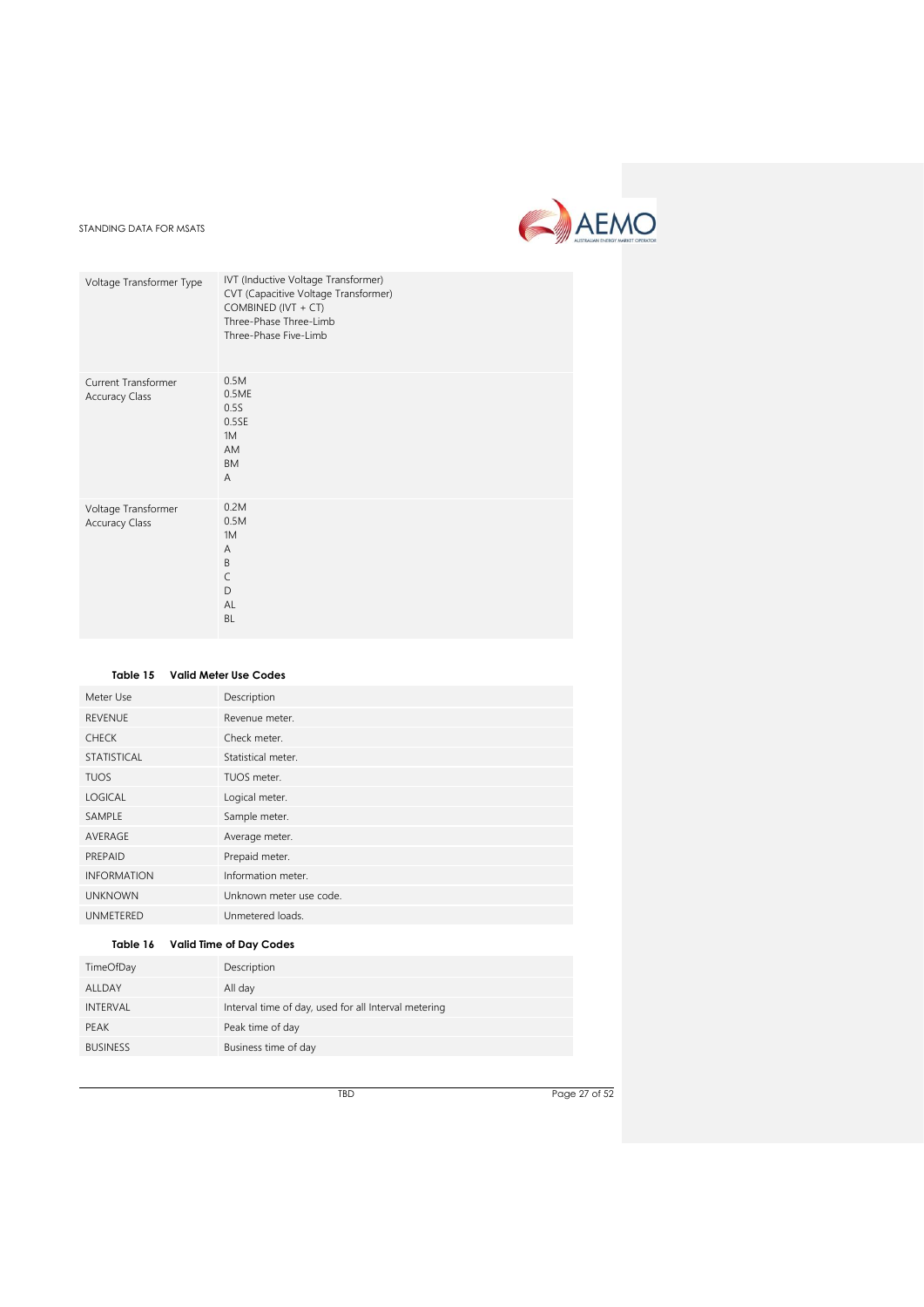

| <b>SHOULDER</b> | Shoulder time of day                     |
|-----------------|------------------------------------------|
| <b>EVENING</b>  | Evening time of day                      |
| <b>OFFPEAK</b>  | Off peak time of day                     |
| CONTROLLED      | Controlled time of day                   |
| <b>DEMAND</b>   | Demand is used for describing a register |

#### **Table 17 Valid Controlled Load Codes**

<span id="page-27-1"></span>

| ControlledLoad  | Description                                    |
|-----------------|------------------------------------------------|
| <b>No</b>       | This register does not record controlled load. |
| CL1             | Controlled load 1                              |
| CL <sub>2</sub> | Controlled load 2                              |
| CL <sub>3</sub> | Controlled load 3                              |

#### <span id="page-27-2"></span>**Table 18 Valid Test Result Codes**

| <b>Test Result</b> | Description     |
|--------------------|-----------------|
| PASS               | Test has passed |
| FAIL               | Test has failed |

Note: Refer to the MSATS CATS Procedure section 4 for details on the valid codes for the following:

- Jurisdiction Codes
- Metering Installation Type Codes
- NMI Classification Codes
- NMI Status Codes
- Datastream Status Codes

# <span id="page-27-0"></span>**12. USE OF NMI SUFFIX TO POPULATE CATS\_REGISTER\_IDENTIFIER**

For any particular *connection point* there may be multiple energy measurement elements and data recorders with multiple channels. Accurate identification of Datastreams is essential. The NMI Procedure includes the requirements for the use of a suffix to the *NMI* that identifies these Datastreams. The DataStreamSuffix detailed in the NMI Procedure provides identification at the measurement element level for all Datastreams from the *connection point* identified by the *NMI*. The DataStreamSuffix is commonly known as the NMISuffix. The NMISuffix is labelled as 'Suffix' in the Browser and is the ElectricityDataStream/Suffix data element in aseXML.

The NMISuffix was first used in the NMI Procedure to describe, in conjunction with the *NMI*, the data transferred from the MDP to AEMO and Participants for *settlements*. The NMISuffix was further extended to describe Datastreams in MSATS, and numeric suffixes were developed to describe the data from type 6 *metering installations*.

In MSATS, the NMISuffix is used in the CATS\_NMI\_DATA\_STREAM table to describe the data as delivered to AEMO. For *settlements* purposes this data must be 'NET' [Export from *network*, less

TBD Page 28 of 52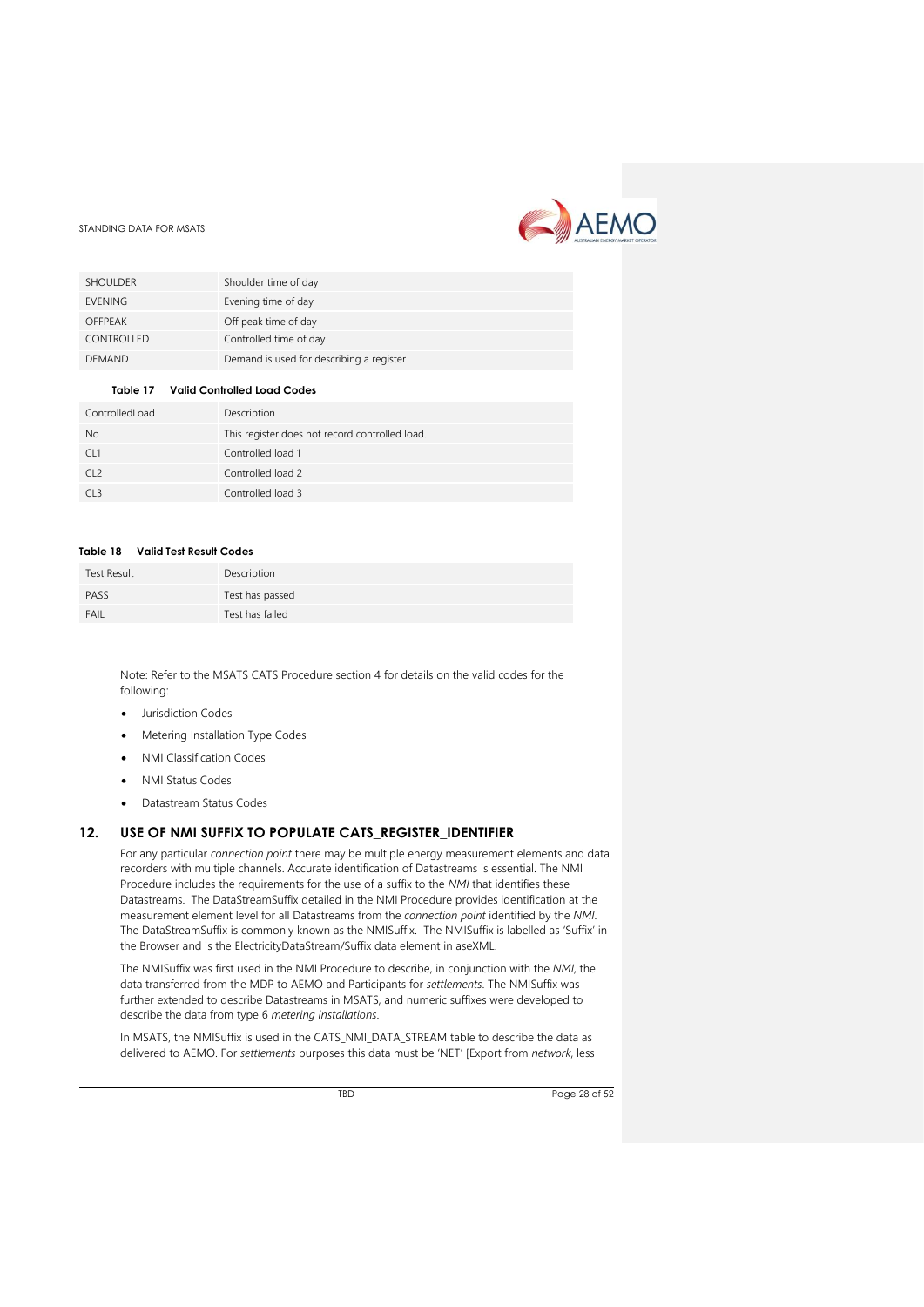

import to *network*] and will be 'Nx' for an interval Datastream, or numeric for an Accumulation Meter

In MSATS release 2.0 a new table, CATS\_REGISTER\_IDENTIFIER, was introduced to link identifiers for the source *meter* register(s) to the Datastream suffix in the CATS\_NMI\_DATA\_STREAM table. The purpose of the table is to enable the alignment of the data held in MSATS and the data being transferred between Participants in the B2B process.

This link is achieved through the RegisterID (which describes the data source at the *metering installation*) and ElectricityDataStream/Suffix (which describes the NMISuffix to which the RegisterID contributes) data elements. This is a many-to-one relationship, i.e. there may be multiple RegisterID values for each ElectricityDataStream/Suffix value in the CATS\_REGISTER\_IDENTIFIER table.

- The ReaisterID identifies the measurement element and type of measurement for an Interval Meter, and identifies the location of a stored energy value in an Accumulation Meter.
- The ElectricityDataStream/Suffix value in the CATS\_NMI\_DATA\_STREAM table identifies the Datastream registered in MSATS. For *settlements* purposes, Interval Meter Datastreams will be the NET suffix (format Nx) and for Accumulation Meter Datastreams the suffix value is numeric. MSATS requires data to be delivered against this suffix (if the Datastream is ACTIVE). MSATS does not validate the values entered in this field.
- The ElectricityDataStream/Suffix value in the CATS\_REGISTER\_IDENTIFIER table identifies the individual Datastream(s) contributing to the ElectricityDataStream/Suffix value in the CATS\_NMI\_DATA\_STREAM table. For interval Datastreams, the suffix(es) will indicate the individual Datastream(s) contributing to the Nx Suffix value in the CATS\_NMI\_DATA\_STREAM table where the DataStreamType is P or I (Refer section 14for examples). For accumulation Datastreams the value will be numeric and will be identical to the related Suffix value in the CATS\_NMI\_DATA\_STREAM table (refer section 13 for examples).
- The ElectricityDataStream/Suffix values used in the CATS\_REGISTER\_IDENTIFIER table are used to identify *metering data* contained in MDFF Files (in the NMISuffix field).
- The linkage between the RegisterID and ElectricityDataStream/Suffix exists because the ElectricityDataStream/Suffix data element is populated in the CATS\_REGISTER\_IDENTIFIER table.
- The RegisterID data element has no standard format; therefore, the MPB must determine the appropriate population of this field, e.g. it may be used to indicate the programming code of the register

There is an inconsistent understanding across industry of the meaning of the terms 'register' and 'datastream'. Conventionally, to field metering personnel, a 'register' contains a single value, while a 'datastream' represents an array of time separated register values in chronological order.

For Accumulation Meters, the RegisterID refers to the non-volatile storage of the cumulative energy register(s). The RegisterID will have identification with the displays of the *meters*, or identification of internal data stores.

For Accumulation Meters, the ElectricityDataStream/Suffix data element in the CATS\_REGISTER\_IDENTIFIER table may have a many-to-one relationship with the ElectricityDataStream/Suffix data element in the CATS\_NMI\_DATA\_STREAM table. That is, the same Suffix may occur several times in the CATS\_REGISTER\_IDENTIFIER table and occur once only in the CATS\_NMI\_DATA\_STREAM table.

TBD Page 29 of 52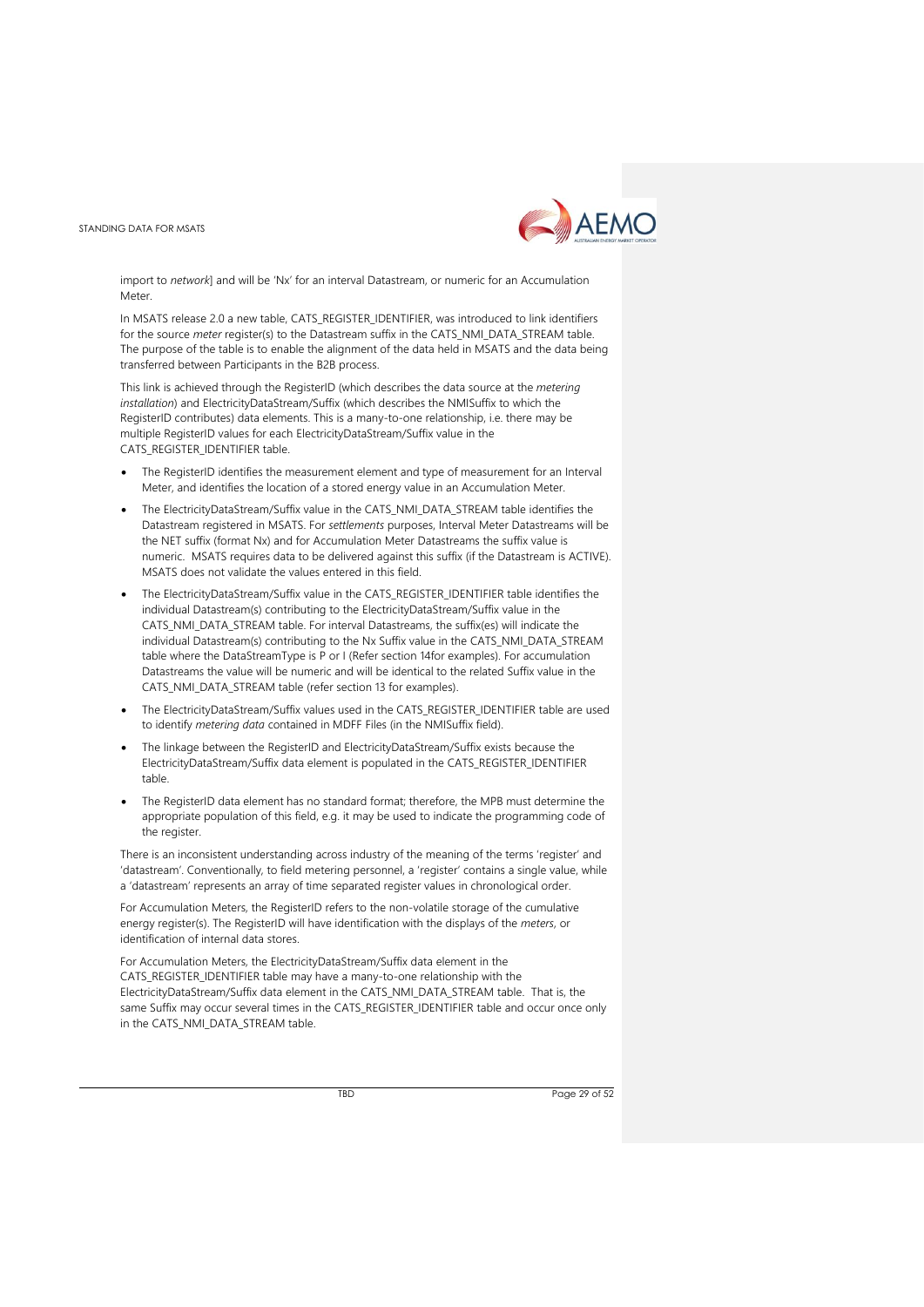

For Interval Meters, the definition of the RegisterID field is less obvious. To make this field useful, the RegisterID should be associated with the ElectricityDataStream/Suffix. As Interval Meters may have multiple measurement elements and there may be multiple *meters* for a *NMI*, the MDP must manage Datastreams against a *NMI* to avoid duplication of ElectricityDataStream/Suffixes and provide correct mapping of RegisterIDs.

#### <span id="page-29-0"></span>**13. ASSIGNMENT OF DATA – ACCUMULATION METERS**

This section details examples of the assignment of data for various basic *metering installations*. For Accumulation Meters, the Suffix values in CATS\_REGISTER\_IDENTIFIER and CATS\_NMI\_DATA\_STREAM tables are always numeric.

#### <span id="page-29-1"></span>**13.1. Single Meter, no controlled load**

A Accumulation Meter with a single register measuring a Non-Controlled Load will have a single Datastream suffix 11 for the *NMI*.

#### <span id="page-29-3"></span>**Table 19 Example CATS\_NMI\_DATA\_STREAM**

|       | <b>NMI</b> | Suffix | ElectricityDataStream/Status |
|-------|------------|--------|------------------------------|
| Value | 0123456789 |        | Η                            |

The CATS\_REGISTER\_IDENTIFIER table indicates that the *meter* has only one register. The Suffix in the CATS\_REGISTER\_IDENTIFIER '11' denotes that data from RegisterID 01 contributes to the Datastream identified by Suffix 11 in CATS\_NMI\_DATA\_STREAM

#### <span id="page-29-4"></span>**Table 20 Example CATS\_REGISTER\_IDENTIFIER**

|       | Serial<br>Number | RegisterID | <b>UnitOfMeasur</b> | TimeOfDay | Suffix | Controlled<br>Load |
|-------|------------------|------------|---------------------|-----------|--------|--------------------|
| Value | ABCD1111         |            | <b>KWH</b>          | ALLDAY    |        | <b>No</b>          |

The Suffix in CATS\_NMI\_DATA\_STREAM will be recorded as '11' by the MDP and the Suffix in CATS\_REGISTER\_IDENTIFIER must then be '11'.

#### <span id="page-29-2"></span>**13.2. Two Single Element Meters, no controlled load**

The *NMI* has two Accumulation Meters, each *meter* with single register. The data from the two *meters* will be submitted to MSATS as two Datastreams.

#### <span id="page-29-5"></span>**Table 21 Example CATS\_NMI\_DATA\_STREAM**

|        | <b>NMI</b> | Suffix | ElectricityDataStream/Status |
|--------|------------|--------|------------------------------|
| Values | 0123456789 |        | A                            |
|        | 0123456789 |        |                              |

#### <span id="page-29-6"></span>**Table 22 Example CATS\_REGISTER\_IDENTIFIER**

|        | Serial<br>Number | RegisterID     | UnitOfMeasur<br>e | TimeOfDay | Suffix | Controlled<br>Load |
|--------|------------------|----------------|-------------------|-----------|--------|--------------------|
| Values | ABCD1111         | 0 <sub>1</sub> | <b>KWH</b>        | ALLDAY    |        | <b>No</b>          |
|        | XYZA1112         | 01             | <b>KWH</b>        | ALLDAY    |        | No                 |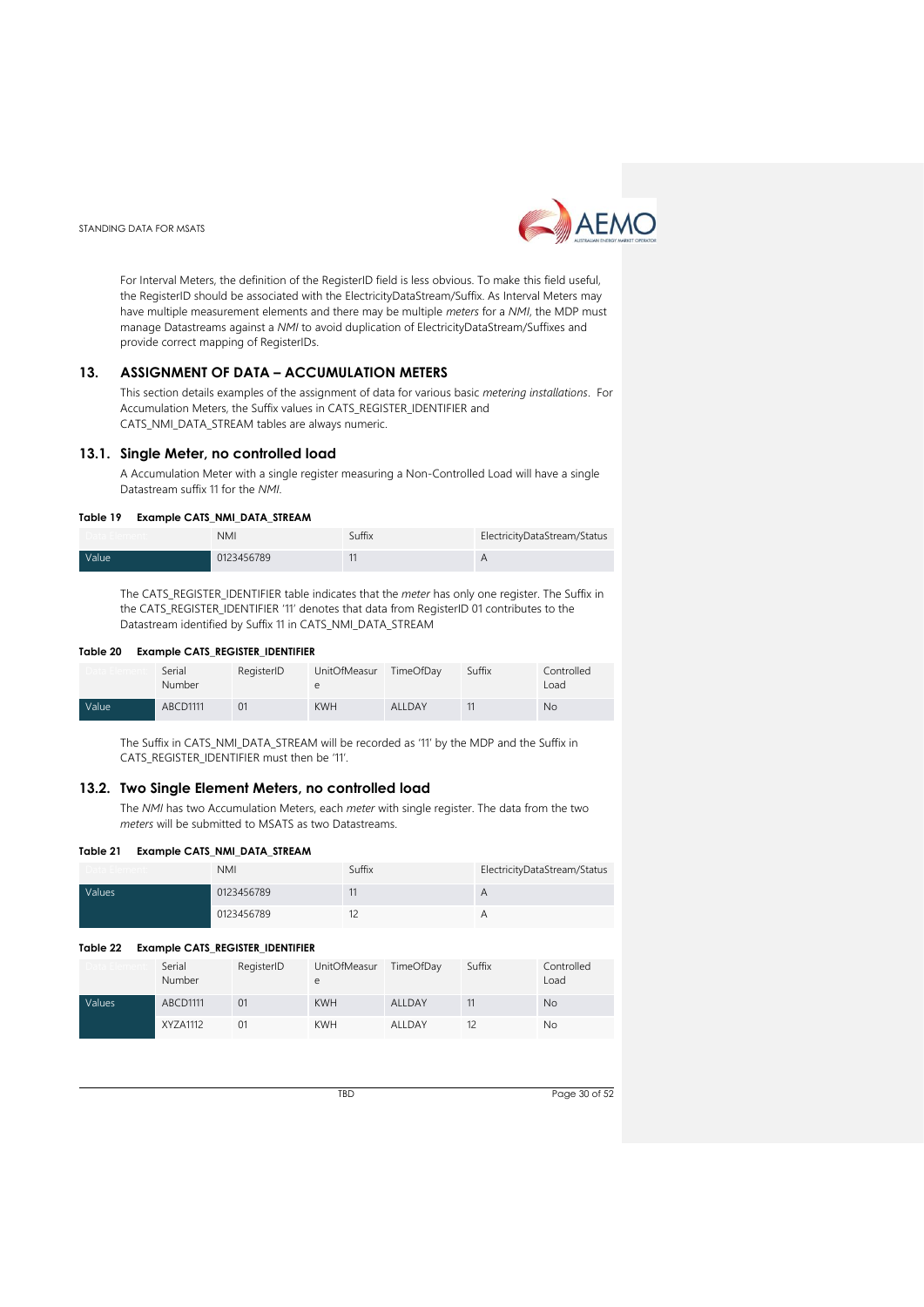

# <span id="page-30-0"></span>**13.3. Two Single Element Meters, one with controlled load**

A *NMI* has two Accumulation Meters, each *meter* has a single register, and one *meter* is measuring a Controlled Load. The data from the two *meters* is submitted to MSATS as two Datastreams.

#### <span id="page-30-3"></span>**Table 23 Example CATS\_NMI\_DATA\_STREAM**

| , , , , , , , , , , , , , , , , , | <b>NMI</b> | Suffix | ElectricityDataStream/Status |
|-----------------------------------|------------|--------|------------------------------|
| Value                             | 0123456789 |        | Α                            |
|                                   | 0123456789 | 42     |                              |

#### <span id="page-30-4"></span>**Table 24 Example CATS\_REGISTER\_IDENTIFIER**

|        | Serial<br>Number | RegisterID | UnitOfMeasur | TimeOfDay     | Suffix | Controlled<br>Load |
|--------|------------------|------------|--------------|---------------|--------|--------------------|
| Values | ABCD1111         | 01         | <b>KWH</b>   | ALLDAY        |        | <b>No</b>          |
|        | XYZA1112         | 01         | <b>KWH</b>   | CONTROLLED 42 |        |                    |

# <span id="page-30-1"></span>**13.4. One Meter with Two Registers, one measuring a controlled load**

*NMI* has one Accumulation Meter with two registers. The second register is measuring a Controlled Load.

#### <span id="page-30-5"></span>**Table 25 Example CATS\_NMI\_DATA\_STREAM**

| iata Lienient:     | <b>NMI</b> | Suffix         | ElectricityDataStream/Status |
|--------------------|------------|----------------|------------------------------|
| Value <sup>1</sup> | 0123456789 |                |                              |
|                    | 0123456789 | 4 <sub>c</sub> |                              |

#### <span id="page-30-6"></span>**Table 26 Example CATS\_REGISTER\_IDENTIFIER**

|              | Serial<br>Number | RegisterID | UnitOfMeasur<br>e | TimeOfDay     | Suffix | Controlled<br>Load |
|--------------|------------------|------------|-------------------|---------------|--------|--------------------|
| <b>Value</b> | ABCD1111         | 01         | <b>KWH</b>        | <b>PEAK</b>   |        | <b>No</b>          |
|              | ABCD1111         | 02         | <b>KWH</b>        | CONTROLLED 41 |        | CL <sub>3</sub>    |

# <span id="page-30-2"></span>**13.5. Single Multi-function Meter**

Accumulation Meter has 4 registers, one register being a Controlled Load.

#### <span id="page-30-7"></span>**Table 27 Example CATS\_NMI\_DATA\_STREAM**

| Data Element: | <b>NMI</b> | Suffix | ElectricityDataStream/Status |
|---------------|------------|--------|------------------------------|
| Values        | 0123456789 | 11     | $\overline{A}$               |
|               | 0123456789 | 21     |                              |
|               | 0123456789 | 31     | $\overline{A}$               |
|               | 0123456789 | 41     | $\overline{H}$               |

Each register is separately identified in CATS\_NMI\_Data\_Stream. However, register 2 on *meter* 1 is inactive in MSATS, and therefore data is not accepted by MSATS for this Suffix.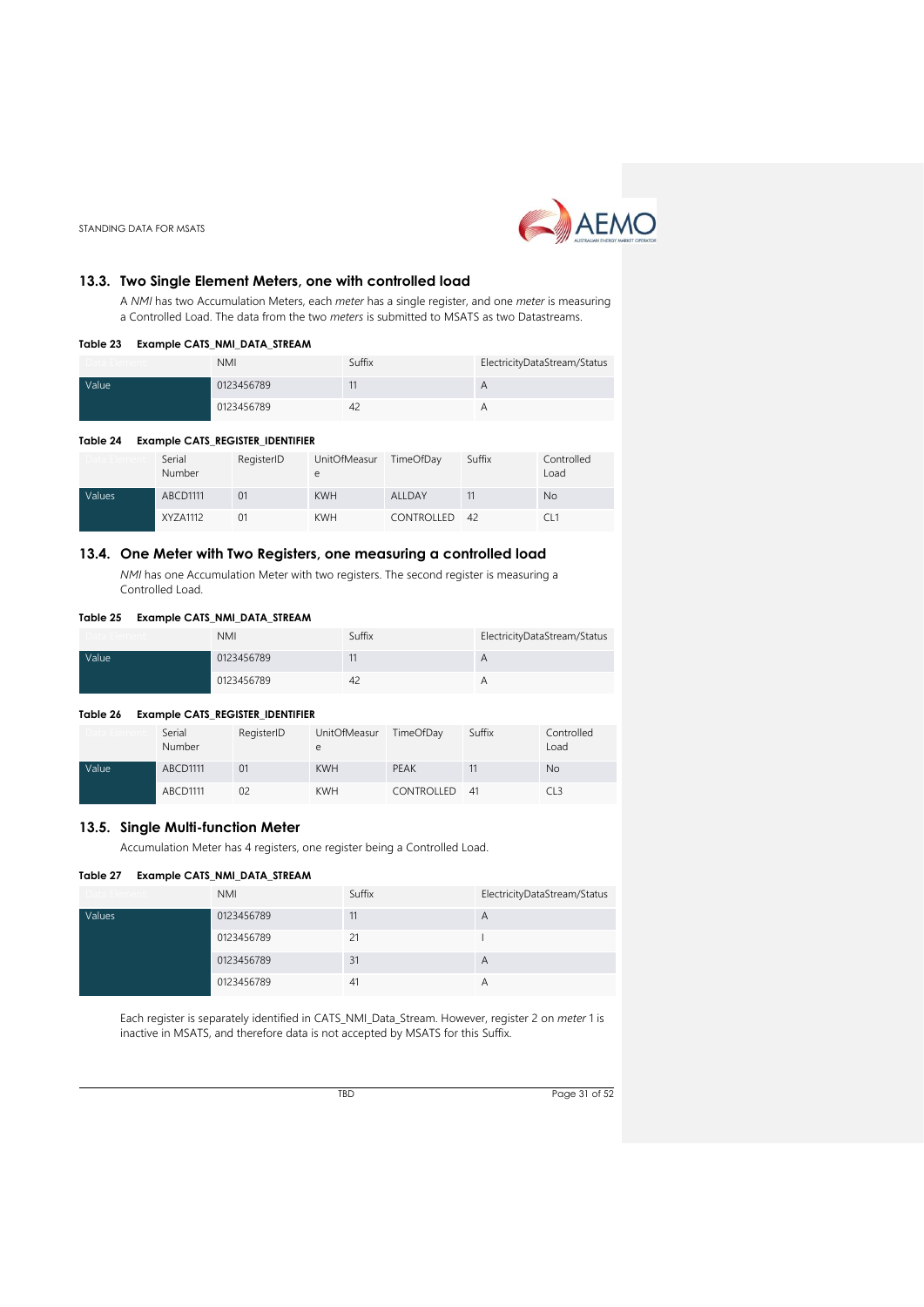

#### <span id="page-31-3"></span>**Table 28 Example CATS\_REGISTER\_IDENTIFIER**

| ata Flemen | Serial<br>Number | RegisterID | UnitOfMeasur<br>e | TimeOfDay         | Suffix | Controlled<br>Load |
|------------|------------------|------------|-------------------|-------------------|--------|--------------------|
| Values     | <b>ABCD1111</b>  | 01         | <b>KWH</b>        | <b>PEAK</b>       | 11     | <b>No</b>          |
|            | ABCD1111         | 02         | <b>KWH</b>        | <b>SHOULDER</b>   | 21     | <b>No</b>          |
|            | <b>ABCD1111</b>  | 03         | <b>KWH</b>        | <b>OFFPEAK</b>    | 31     | <b>No</b>          |
|            | ABCD1111         | 04         | <b>KWH</b>        | CONTROLLE 41<br>D |        | CL <sub>3</sub>    |

Note: The *meter* may have register identification and therefore these numbers can be used in the table as RegisterID.

#### <span id="page-31-0"></span>**13.6. Two meters, three registers. One register measures a controlled load**

#### <span id="page-31-4"></span>**Table 29 Example CATS\_NMI\_DATA\_STREAM**

| Jata Element: | <b>NMI</b> | Suffix | ElectricityDataStream/Status |
|---------------|------------|--------|------------------------------|
| Values        | 0123456789 | 11     | $\overline{H}$               |
|               | 0123456789 |        |                              |
|               | 0123456789 | 42     | А                            |

#### <span id="page-31-5"></span>**Table 30 Example CATS\_REGISTER\_IDENTIFIER**

|        | Serial<br>Number | RegisterID | <b>UnitOfMeasur</b><br>e | TimeOfDay             | Suffix | Controlled<br>Load |
|--------|------------------|------------|--------------------------|-----------------------|--------|--------------------|
| Values | ABCD1111         | 01         | <b>KWH</b>               | <b>PEAK</b>           | 11     | <b>No</b>          |
|        | ABCD1111         | 02         | <b>KWH</b>               | <b>OFFPAK</b>         | 21     | <b>No</b>          |
|        | XYZA1112         | 01         | <b>KWH</b>               | <b>CONTROLLE</b><br>D | 42     | CL <sub>2</sub>    |

# <span id="page-31-1"></span>**14. ASSIGNMENT OF DATA – INTERVAL METERS**

This section details examples of the assignment of data for various Interval Meters.

#### <span id="page-31-2"></span>**14.1. One meter**

#### <span id="page-31-6"></span>**Table 31 Example CATS\_NMI\_DATA\_STREAM**

|       | <b>NMI</b> | Suffix         | ElectricityDataStream/Status |
|-------|------------|----------------|------------------------------|
| Value | 0123456789 | N <sub>1</sub> |                              |

The CATS\_Register\_Identifier table indicates that the *meter* has only one register. The Suffix in the CATS\_REGISTER\_IDENTIFIER [E1] denotes that data from RegisterID 01 contributes to the Datastream identified by Suffix N1 in the CATS\_NMI\_DATA\_STREAM table.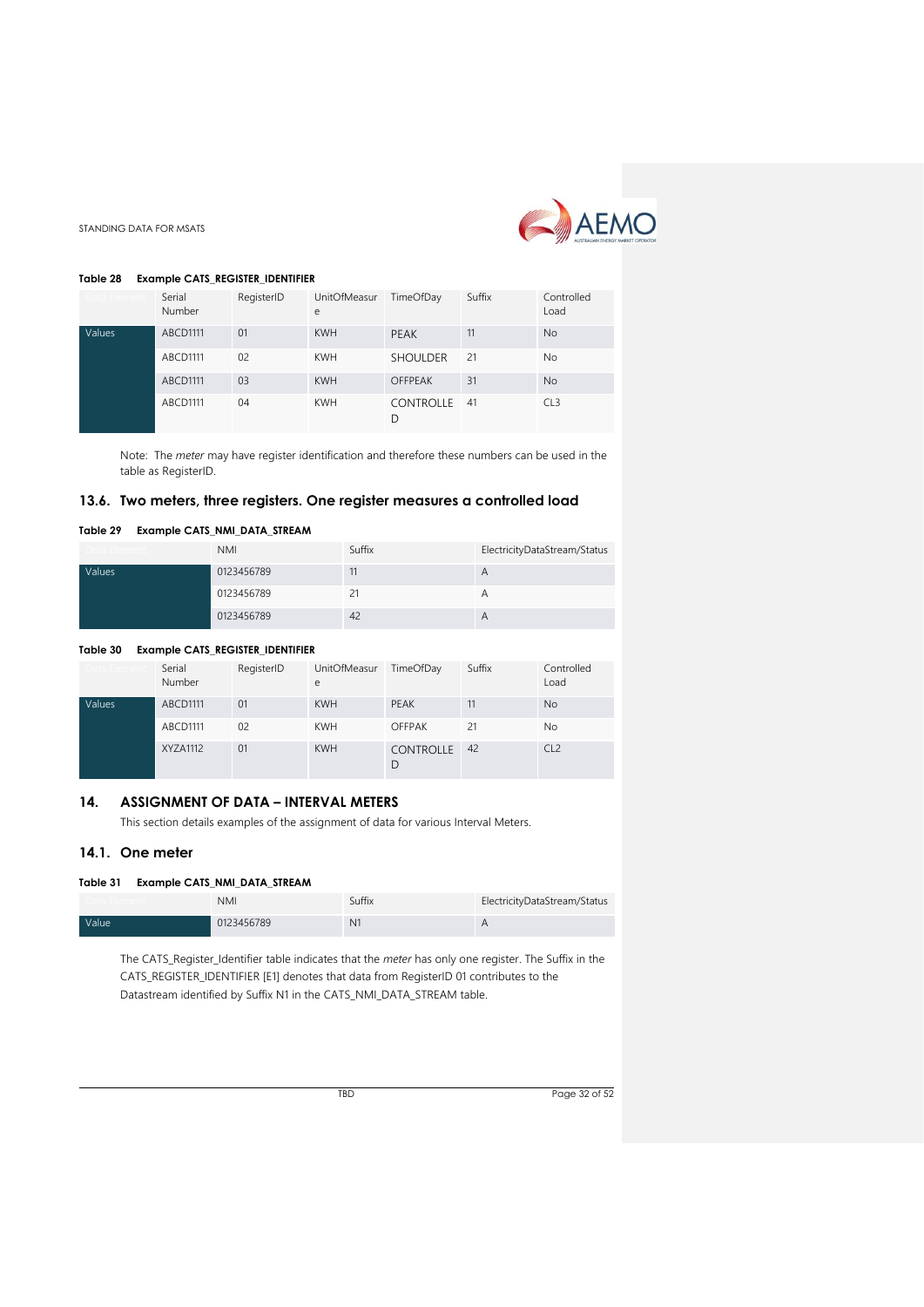

**Table 32 Example CATS\_REGISTER\_IDENTIFIER**

STANDING DATA FOR MSATS

<span id="page-32-2"></span>

| <b>RODE 32</b> | <b>EXAMPLE CATS REGISTER IDENTIFIER</b> |                |               |                  |                |
|----------------|-----------------------------------------|----------------|---------------|------------------|----------------|
|                | Serial<br>Number                        | RegisterID     | UnitOfMeasure | <b>TimeOfDav</b> | Suffix         |
| Value          | ABCD1111                                | 0 <sub>1</sub> | <b>KWH</b>    | <b>ALLDAY</b>    | F <sub>1</sub> |

E1 indicates that it is a single element measuring export.

#### <span id="page-32-0"></span>**14.2. Import/Export meter**

Interval Meter has a two registers, registering import and export *energy*. A single Datastream suffix N1 is defined for the *NMI* indicating a netting-off of export less import Datastreams for this *connection point*.

#### <span id="page-32-3"></span>**Table 33 Example CATS\_NMI\_DATA\_STREAM**

|       | <b>NMI</b> | Suffix | ElectricityDataStream/Status |
|-------|------------|--------|------------------------------|
| Value | 0123456789 | $N^2$  |                              |

The CATS\_REGISTER\_IDENTIFIER table indicates that the *meter* has two registers, one for IMPORT and one for EXPORT.

#### <span id="page-32-4"></span>**Table 34 Example CATS\_REGISTER\_IDENTIFIER**

|        | Serial<br>Number | RegisterID     | UnitOfMeasure | TimeOfDay       | Suffix         |
|--------|------------------|----------------|---------------|-----------------|----------------|
| Values | ABCD1111         | F1             | <b>KWH</b>    | <b>INTERVAL</b> | F <sub>1</sub> |
|        | ABCD1111         | B <sub>1</sub> | <b>KWH</b>    | INTERVAL        | B <sub>1</sub> |

Only one RegisterID with the Suffix 'E1' permitted per *meter* in CATS\_REGISTER\_IDENTIFIER.

Only one RegisterID with the Suffix 'B1' permitted per *meter* in CATS\_REGISTER\_IDENTIFIER.

The energy volumes for the Suffix 'N1' in CATS\_NMI\_DATA\_STREAM are calculated by N1 = E1 – B1.

The Suffixes in the CATS\_REGISTER\_IDENTIFIER denote that data from RegisterIDs 'E1' and 'B1' contribute to the Datastream identified by Suffix 'N1' in CATS\_NMI\_DATA\_STREAM. That is, the Datastreams 'E1' and 'B1' supplied by the MDP to the FRMP for this meter have contributed to the Datastream N1 in MSATS.

#### <span id="page-32-1"></span>**14.3. One meter: multiple registers**

Interval Meter has a single measurement element registering import and export *energy*, reactive and *voltage*. A single Datastream Suffix 'N1' is defined for the *NMI* indicating netting-off of all *energy* Datastreams for this *connection point*.

#### <span id="page-32-5"></span>**Table 35 Example CATS\_NMI\_DATA\_STREAM**

|       | <b>NMI</b> | Suffix         | ElectricityDataStream/Status |
|-------|------------|----------------|------------------------------|
| Value | 0123456789 | N <sub>1</sub> | H                            |

The CATS\_Register\_Identifier table indicates that the *meter* has five registers: two for IMPORT of *energy* and reactive; two for EXPORT of *energy* and reactive; and one for *voltage* monitoring.The Suffixes in the CATS\_REGISTER\_IDENTIFIER 'N1' denote that data from RegisterID 'E1' and 'B1' contribute to the Datastream identified by suffix N1 in CATS\_NMI\_DATA\_STREAM.

TBD Page 33 of 52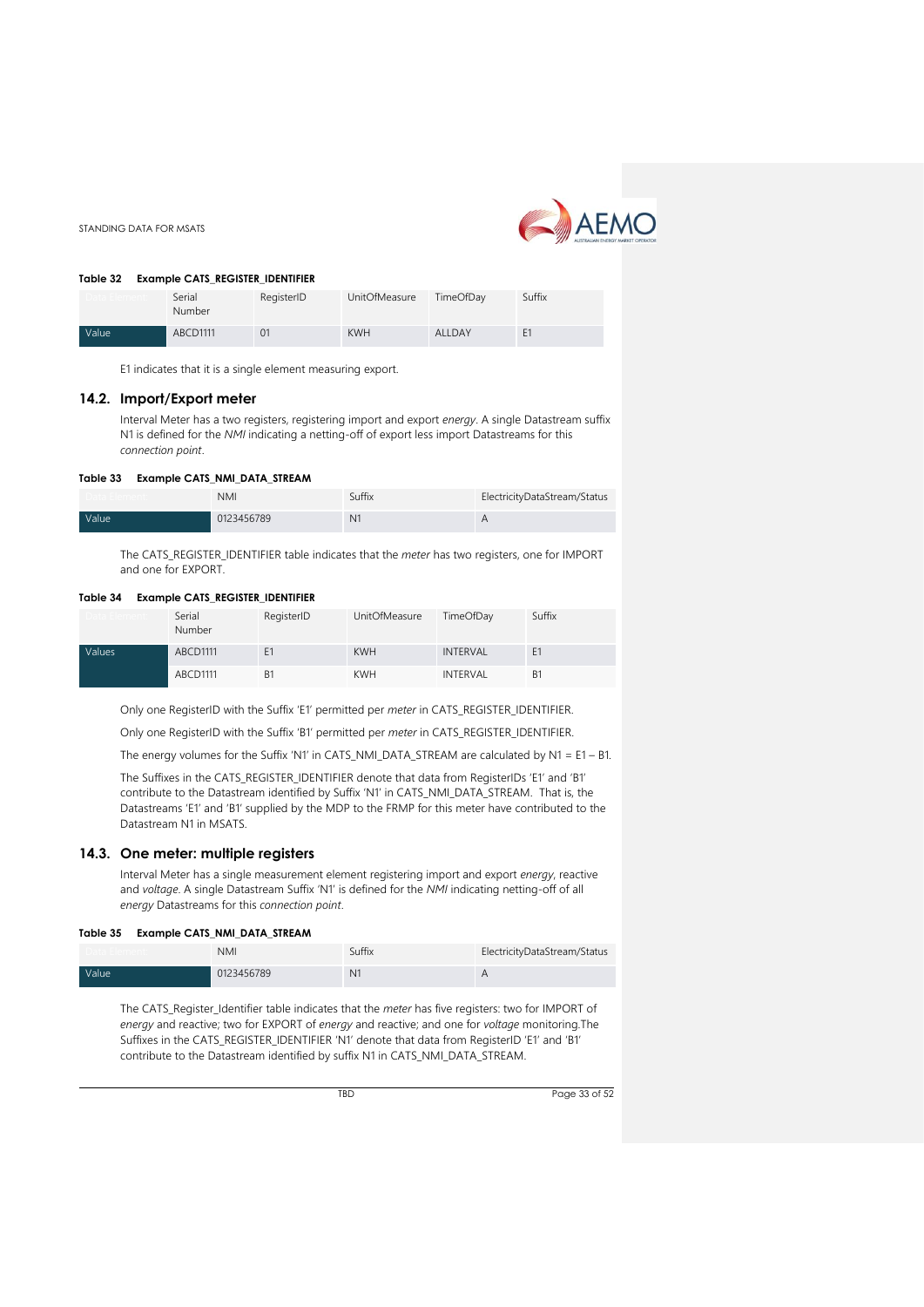

# <span id="page-33-1"></span>**Table 36 Example CATS\_REGISTER\_IDENTIFIER**

STANDING DATA FOR MSATS

| Data Element: | Serial<br>Number | RegisterID     | <b>UnitOfMeasure</b> | TimeOfDay        | Suffix         |
|---------------|------------------|----------------|----------------------|------------------|----------------|
| Values        | <b>ABCD1111</b>  | E1             | <b>KWH</b>           | <b>AINTERVAL</b> | E <sub>1</sub> |
|               | ABCD1111         | <b>B1</b>      | <b>KWH</b>           | <b>INTERVAL</b>  | B <sub>1</sub> |
|               | ABCD1111         | Q1             | <b>KVARH</b>         | <b>INTERVAL</b>  | Q1             |
|               | <b>ABCD1111</b>  | K1             | <b>KVARH</b>         | <b>INTERVAL</b>  | K1             |
|               | ABCD1111         | V <sub>1</sub> | <b>VOLTS</b>         | <b>INTERVAL</b>  | V <sub>1</sub> |

The energy volumes for the Suffix 'N1' is calculated by NET (E1 – B1).

#### <span id="page-33-0"></span>**14.4. One meter: Twin Measurement Elements**

Certain multifunction *meters* have the capability for initial installation as an Accumulation Meter, but can be re-programmed to provide *interval metering data*.

The NER do not permit the use of two different types of *metering installation* on the one *NMI*, and therefore these two *metering* functions MUST NOT be active simultaneously in MSATS. The MDP and RP will be held accountable for a breach of this requirement.

The CATS\_REGISTER\_IDENTIFIER can be used to record the *meter* capability.

If this *meter* were configured as an Accumulation Meter in MSATS, the configuration might be as shown in the Tables 32 & 33.

#### <span id="page-33-2"></span>**Table 37 Example CATS\_NMI\_DATA\_STREAM**

| Data Element: | <b>NMI</b> | Suffix         | ElectricityDataStream/Status |
|---------------|------------|----------------|------------------------------|
| Values        | 0123456789 | N <sub>1</sub> |                              |
|               | 0123456789 | N <sub>2</sub> |                              |
|               | 0123456789 | 11             | A                            |
|               | 0123456789 | 21             | Α                            |
|               | 0123456789 | 31             | A                            |
|               | 0123456789 | 41             | A                            |

#### <span id="page-33-3"></span>**Table 38 Example CATS\_REGISTER\_IDENTIFIER**

| Data Element: | Serial<br>Number | RegisterID     | <b>UnitOfMeasure</b> | TimeOfDay       | Suffix |
|---------------|------------------|----------------|----------------------|-----------------|--------|
| Values        | AB888888         | E1             | <b>KWH</b>           | <b>INTERVAL</b> | null   |
|               | AB888888         | F <sub>2</sub> | <b>KWH</b>           | <b>INTERVAL</b> | null   |
|               | AB888888         | 25             | <b>KWH</b>           | PFAK            | 11     |
|               | AB888888         | 26             | <b>KWH</b>           | <b>SHOULDER</b> | 21     |
|               | AB888888         | 35             | <b>KWH</b>           | <b>OFFPEAK</b>  | 31     |
|               | AB888888         | 36             | <b>KWH</b>           | CL <sub>1</sub> | 41     |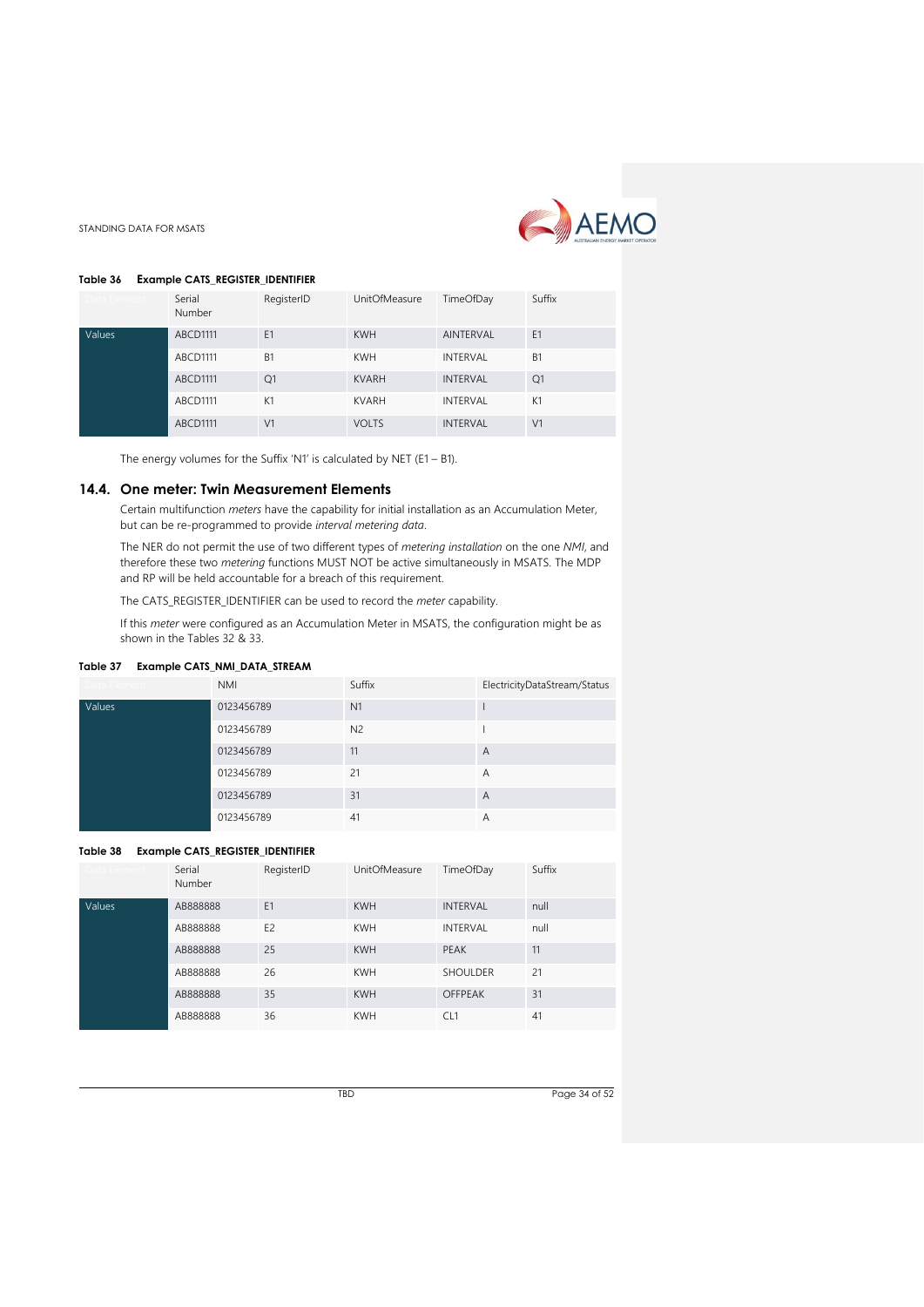

The CATS\_REGISTER\_IDENTIFIER table values for this *meter* when it is operated as an Interval Meter are shown below. The RegisterID for the Accumulation Meter registers in this type of *meter* are user defined. The Interval Meter suffixes must be added to the *NMI* and made active, and the basic Suffixes made inactive at the same date.

#### <span id="page-34-2"></span>**Table 39 Example CATS\_NMI\_DATA\_STREAM**

| Data Element: | <b>NMI</b> | Suffix         | ElectricityDataStream/Status |
|---------------|------------|----------------|------------------------------|
| Values        | 0123456789 | N <sub>1</sub> | A                            |
|               | 0123456789 | N <sub>2</sub> | A                            |
|               | 0123456789 | 11             |                              |
|               | 0123456789 | 21             |                              |
|               | 0123456789 | 31             |                              |
|               | 0123456789 | 41             |                              |

#### <span id="page-34-3"></span>**Table 40 Example CATS\_REGISTER\_IDENTIFIER**

| Data Flement: | Serial<br>Number | RegisterID     | <b>UnitOfMeasure</b> | TimeOfDay       | Suffix         |
|---------------|------------------|----------------|----------------------|-----------------|----------------|
| Values        | AB888888         | E1             | <b>KWH</b>           | <b>INTERVAL</b> | E1             |
|               | AB888888         | E <sub>2</sub> | <b>KWH</b>           | <b>INTERVAL</b> | E <sub>2</sub> |
|               | AB888888         | 25             | <b>KWH</b>           | PEAK            | null           |
|               | AB888888         | 26             | <b>KWH</b>           | <b>OFFPEAK</b>  | null           |
|               | AB888888         | 35             | <b>KWH</b>           | PEAK            | null           |
|               | AB888888         | 36             | <b>KWH</b>           | <b>OFFPEAK</b>  | null           |

If a second *meter* of the same configuration were established on this *NMI* 'E3' and 'E4' would be required for the Datastreams to provide MDPs and *retailers* with unambiguous identification of Datastreams.

# <span id="page-34-0"></span>**15. ASSIGNMENTS OF DATA – SAMPLE METERS**

The application of profiles in accordance with the Metrology Procedure requires *interval metering data* from Sites that have Accumulation Metering. However, the NER do not permit different metering installation types on the one *NMI*, and in any case, the Participants associated with the *interval metering data* are different to those associated with the Accumulation Meter. Therefore, for these *connection points*, two different *NMIs* are used.

There are *meters* that can combine the required Accumulation Metering and Interval Metering functions. An example is shown below.

#### <span id="page-34-1"></span>**15.1. Multifunction Sample Meter**

In this case, a single *meter* is registered within MSATS for two purposes against two *NMIs*. This is a special case, and should not be used other than for this non-standard purpose. The *meter* has two circuits, with Accumulation Metering for *energy* trading and Interval Metering for the sample profile.

In this example, NMI 9801234567 is associated with the sample *meter installation* and NMI 9876543210 with the End User installation.

TBD Page 35 of 52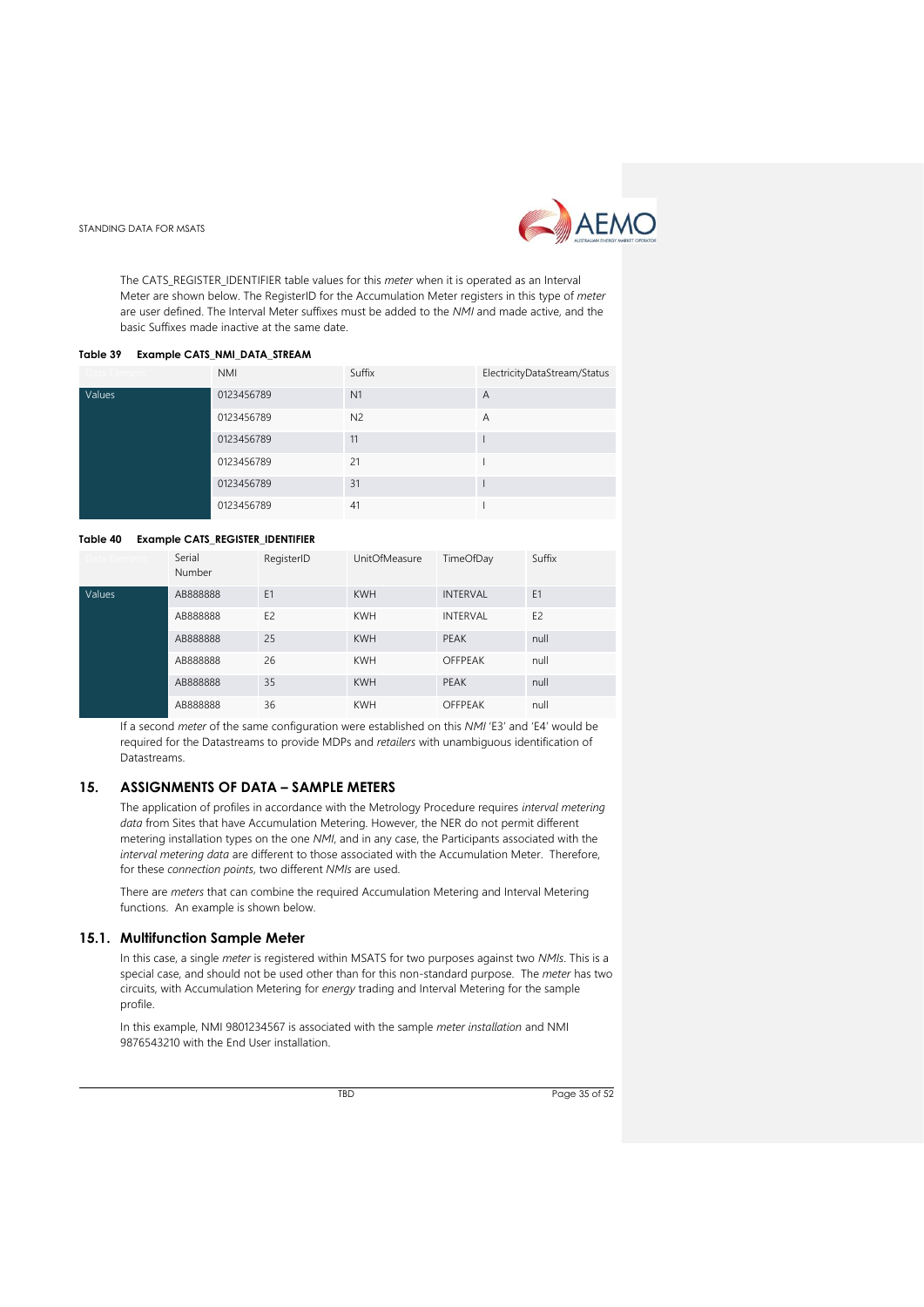

#### <span id="page-35-1"></span>**Table 41 Example CATS\_NMI\_DATA\_STREAM**

| лата -<br>lement: | <b>NMI</b> | Suffix         | ElectricityDataStream/Status | DataStreamType |
|-------------------|------------|----------------|------------------------------|----------------|
| Values            | 9801234567 | N <sub>1</sub> | A                            | D              |
|                   | 9876543210 | 11             |                              |                |
|                   | 9876543210 | 12             |                              |                |
|                   | 9876543210 | 41             |                              |                |

#### <span id="page-35-2"></span>**Table 42 Example CATS\_REGISTER\_IDENTIFIER**

| )ata Flement | <b>NMI</b> | MeterSerial | RegisterID     | <b>UnitOfMeasur</b><br>e | TimeOfDay       | Suffix |
|--------------|------------|-------------|----------------|--------------------------|-----------------|--------|
| Values       | 9801234567 | AB888888    | E <sub>1</sub> | <b>KWH</b>               | <b>INTERVAL</b> | E1     |
|              | 9876543210 | AB888888    | 11             | <b>KWH</b>               | PEAK            | null   |
|              | 9876543210 | AB888888    | 12             | <b>KWH</b>               | OFFPEAK         | null   |
|              | 9876543210 | AB888888    | 41             | <b>KWH</b>               | CL1             | 41     |

Note: Suffix '11/12' have a Status of 'I' for 1st Tier and 'A' for 2nd Tier.

First tier *metering data* is not required for AEMO to settle the *market*.

Controlled Load data for first tier and second tier is required by AEMO to settle the *market*.

In this example, once the End User's Site becomes a Tier 2 Site, all three basic Datastreams need to become active (StreamStatusCode = A).

# <span id="page-35-0"></span>**16. CROSS REFERENCE OF BROWSER AND ASEXML DATA ELEMENTS**

The tables below list the names that are used in the MSATS browser for each of the MSATS tables detailed in sections 4 to 10. The table also provides the aseXML data element names and the respective formats used in each context.

In some cases, such as date fields, the format of the field is shown differently in the Browser to that used in the related aseXML transactions. Also, aseXML uses full words throughout, rather than the coded values used in the Browser.

Refer section 17 for examples of the typical data element values as shown in the Browser. Section 18 provides definitions of the Browser formats shown in this section.

#### <span id="page-35-3"></span>**Table 43 CATS\_Meter\_Register**

| Browser Field Name  | aseXML Data Element<br>Name | aseXML Path             | <b>Browser Format</b> | aseXML Data Type  |
|---------------------|-----------------------------|-------------------------|-----------------------|-------------------|
| Current Transformer | CurrentTransformerLoc       | ElectricityMeter/Curren | VARCHAR(20)           | xsd:string        |
| Location            | ation                       | tTransformerLocation    |                       | $maxLen = 20$     |
| Current Transformer | CurrentTransformerTyp       | ElectricityMeter/Curren | VARCHAR(20)           | xsd:string        |
| Type                | e                           | tTransformerType        |                       | with enumerations |
| Current Transformer | CurrentTransformerRati      | ElectricityMeter/Curren | VARCHAR(20)           | xsd:string        |
| Ratio               | $\circ$                     | tTransformerRatio       |                       | with enumerations |

TBD Page 36 of 52

**Commented [AEMO1]:** This section is subject to change through ASWG consultation and MSATS system design.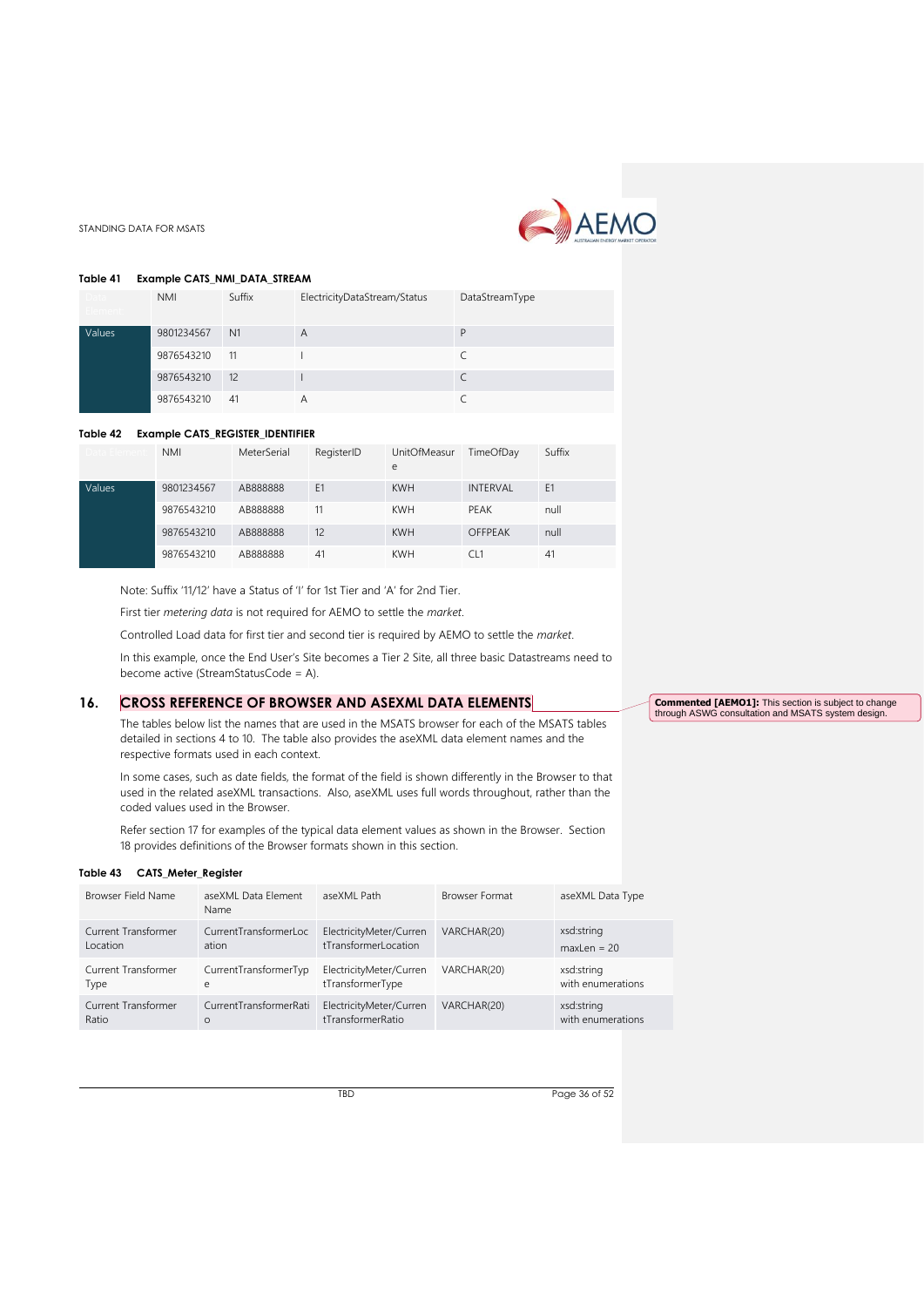

| Current Transformer<br><b>Accuracy Class</b>                       | CurrentTransformerAcc<br>uracyClass | ElectricityMeter/Curren<br>tTransformerAccuracyC<br>lass | VARCHAR(20)                                  | xsd:string<br>with enumerations                                                        |
|--------------------------------------------------------------------|-------------------------------------|----------------------------------------------------------|----------------------------------------------|----------------------------------------------------------------------------------------|
| <b>Current Transformer</b><br>Test                                 | CurrentTransformerTes<br>$\ddagger$ | ElectricityMeter/Curren<br>tTransformerTest              | VARCHAR2(20)                                 | xsd:string<br>with enumerations                                                        |
| Current Transformer<br><b>Test Date</b>                            | CurrentTransformerTes<br>tDate      | ElectricityMeter/Curren<br>tTransformerTestDate          | dd-mm-yyyy                                   | xsd:date                                                                               |
| <b>GPS Coordinates -</b><br>Latitude                               | GPSCoordinatesLat                   | ElectricityMeter/GPSCo<br>ordinatesLat                   | NUMERIC (s2.7)                               | xsd:decimal<br>$minIncl = 0$<br>maxIncl = 99.9999999<br>totdig $= 2$<br>fracdig $= 7$  |
| GPS Coordinates -<br>Longitude                                     | GPSCoordinatesLong                  | ElectricityMeter/GPSCo<br>ordinatesLong                  | NUMERIC (s3.7)                               | xsd:decimal<br>$minIncl = 0$<br>maxIncl = 999.9999999<br>totdig $=$ 3<br>fracdig $= 7$ |
| Last Test Date                                                     | LastTestDate                        | ElectricityMeter/LastTes<br>tDate                        | dd-mmm-yyyy                                  | xsd:date                                                                               |
| Meter Hazard                                                       | Hazard                              | ElectricityMeter/Hazard                                  | VARCHAR2(100)                                | xsd:string<br>$maxLen = 100$                                                           |
| Meter Installation Type<br>Code                                    | InstallationTypeCode                | ElectricityMeter/Installa<br>tionType<br>Code            | VARCHAR2(8)                                  | xsd:string<br>$maxLen = 8$                                                             |
| Meter Location                                                     | Location                            | ElectricityMeter/Locatio<br>n                            | VARCHAR2(200)<br>See AddlSiteInfo<br>(above) | xsd:string<br>$maxLen = 200$                                                           |
| Meter Manufacturer                                                 | Manufacturer                        | ElectricityMeter/Manuf<br>acturer                        | VARCHAR2(15)                                 | xsd:string<br>$maxLen = 15$                                                            |
| Meter Model                                                        | Model                               | ElectricityMeter/Model                                   | VARCHAR2(12)                                 | xsd:string<br>$maxLen = 12$                                                            |
| Meter Read Type                                                    | ReadTypeCode                        | ElectricityMeter/ReadTy<br>peCode                        | VARCHAR(4)                                   | xsd:string<br>$maxLen = 4$                                                             |
| Serial<br>ID<br>Meter<br>Meter ID<br>(Different on two<br>screens) | SerialNumber                        | ElectricityMeter/SerialN<br>umber                        | VARCHAR2(12)                                 | xsd:string<br>$maxLen = 12$                                                            |
| Status Code                                                        | <b>Status</b>                       | ElectricityMeter/Status                                  | CHAR(1)                                      | xsd:string<br>with enumeration                                                         |
| Meter Use                                                          | Use                                 | ElectricityMeter/Use                                     | VARCHAR2(10)                                 | xsd:string<br>with enumeration                                                         |
| Next Scheduled Read<br>Date                                        | NextScheduled<br>ReadDate           | ElectricityMeter/NextSc<br>heduled<br>ReadDate           | dd-mmm-yyyy                                  | xsd:date                                                                               |
| <b>NMI</b>                                                         | <b>NMI</b>                          | <b>NMI</b>                                               | <b>CHAR(10)</b>                              | xsd:string<br>$maxLen = 10$                                                            |

TBD Page 37 of 52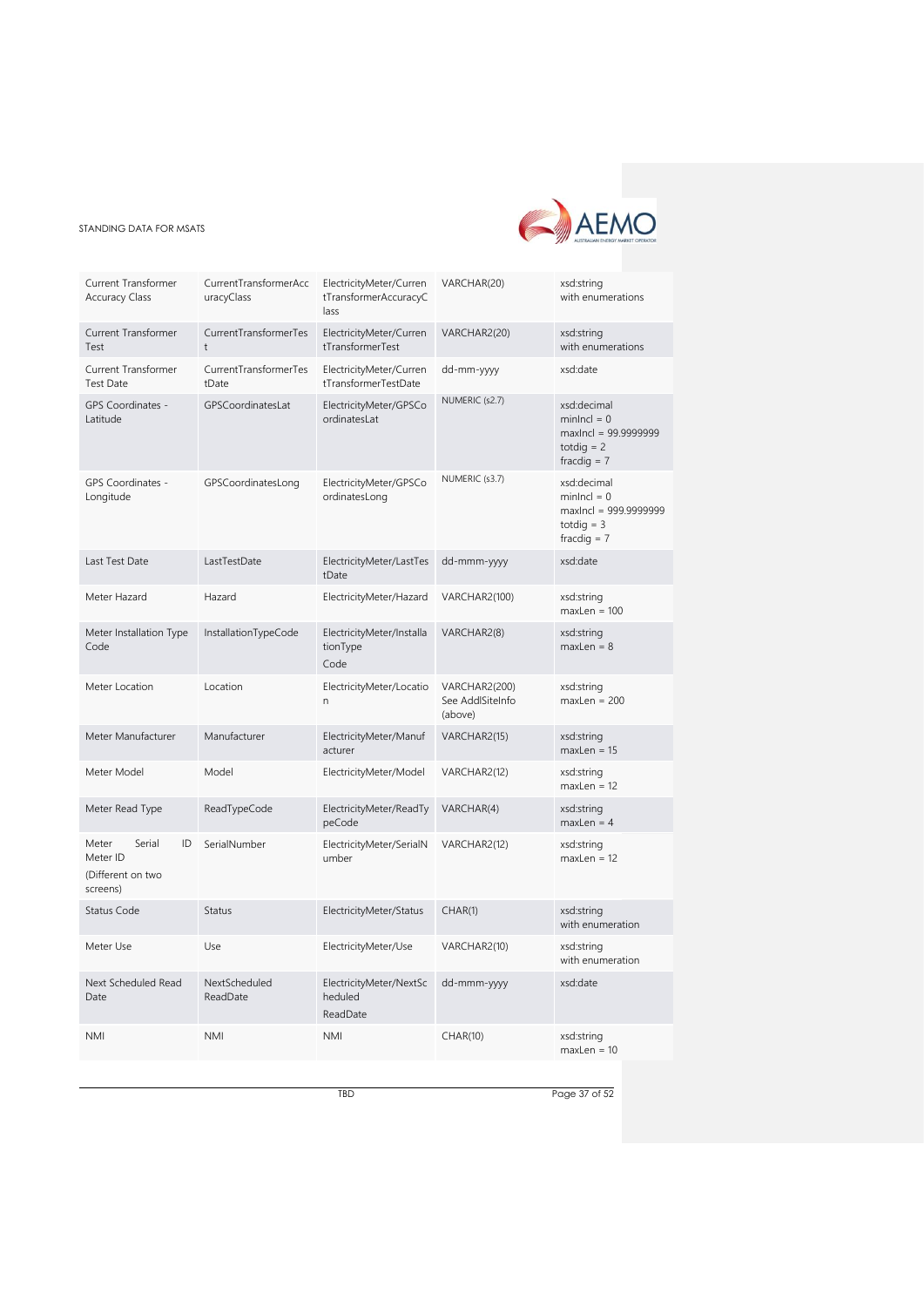

| <b>Test Result</b>                           | TestResult                          | ElectricityMeter/TestRe<br>sult                          | VARCHAR2(20)                                                                  | xsd:string<br>with enumerations |
|----------------------------------------------|-------------------------------------|----------------------------------------------------------|-------------------------------------------------------------------------------|---------------------------------|
| Voltage Transformer<br>Location              | VoltageTransformerLoc<br>ation      | ElectricityMeter/Voltag<br>eTransformerLocation          | VARCHAR(20)                                                                   | xsd:string<br>maxLen = $20$     |
| Voltage Transformer<br>Type                  | VoltageTransformerTyp<br>e          | ElectricityMeter/Voltag<br>eTransformerType              | VARCHAR(20)                                                                   | xsd:string<br>with enumerations |
| Voltage Transformer<br>Ratio                 | VoltageTransformerRat<br>io         | ElectricityMeter/Voltag<br>eTransformerRatio             | VARCHAR(20)                                                                   | xsd:string<br>with enumerations |
| Voltage Transformer<br><b>Accuracy Class</b> | VoltageTransformerAcc<br>uracyClass | ElectricityMeter/Voltag<br>eTransformerAccuracy<br>Class | VARCHAR(20)                                                                   | xsd:string<br>with enumerations |
| Voltage Transformer<br>Test                  | VoltageTransformerTes<br>t          | ElectricityMeter/Curren<br>tTransformerTest              | VARCHAR2(20)                                                                  | xsd:string<br>with enumerations |
| Voltage Transformer<br><b>Test Date</b>      | VoltageTransformerTes<br>tDate      | ElectricityMeter/Voltag<br>eTransformerTestDate          | dd-mmm-yyyy                                                                   | xsd:date                        |
| <b>Start Date</b>                            | FromDate                            | FromDate                                                 | dd-mmm-yyyy                                                                   | xsd:dateTime                    |
| <b>End Date</b>                              | ToDate                              | ToDate                                                   | dd-mmm-yyyy                                                                   | xsd:dateTime                    |
| Updated On                                   | MaintenanceDate                     | MaintenanceDate                                          | dd-mmm-yyyy<br>(summary screen)<br>dd-mmm-yyyy<br>hh:mm:ss<br>(detail screen) | xsd:dateTime                    |
| Created On                                   | CreationDate                        | CreationDate                                             | dd-mmm-yyyy<br>(summary screen)<br>dd-mmm-yyyy<br>hh:mm:ss<br>(detail screen) | xsd:dateTime                    |
| <b>Activity Status</b>                       | <b>RowStatus</b>                    | <b>RowStatus</b>                                         | CHAR(1)                                                                       | xsd:string<br>with enumeration  |

# <span id="page-37-0"></span>**Table 44 CATS\_DLF\_Codes**

| Browser Field Name | aseXML Data Element<br>Name           | aseXML Path                                                 | <b>Browser Format</b> | aseXML Data Type                                                               |
|--------------------|---------------------------------------|-------------------------------------------------------------|-----------------------|--------------------------------------------------------------------------------|
| DLF Code           | DistributionLossFactor<br>Code        | <b>DistributionLossFactor</b><br>Code                       | VARCHAR2(4)           | xsd:string<br>$maxLen = 4$                                                     |
| Description        | DistributionLossFactor<br>Description | DistributionLossFactor<br>Description                       | VARCHAR2(50           | xsd:string<br>$maxLen = 50$                                                    |
| <b>DLF Value</b>   | DistributionLossFactor<br>Value       | DistributionLossFactor<br>Value                             | NUMBER(6,5)           | xsd:decimal<br>$minIncl = 0$<br>maxinci $= 2$<br>totdig $= 6$<br>fracdig $= 5$ |
| Jurisdiction       | JurisdictionCode                      | ElectricityStandingData<br>/MasterData/Jurisdictio<br>nCode | VARCHAR2(3)           | xsd:string<br>$maxLen = 3$                                                     |

TBD Page 38 of 52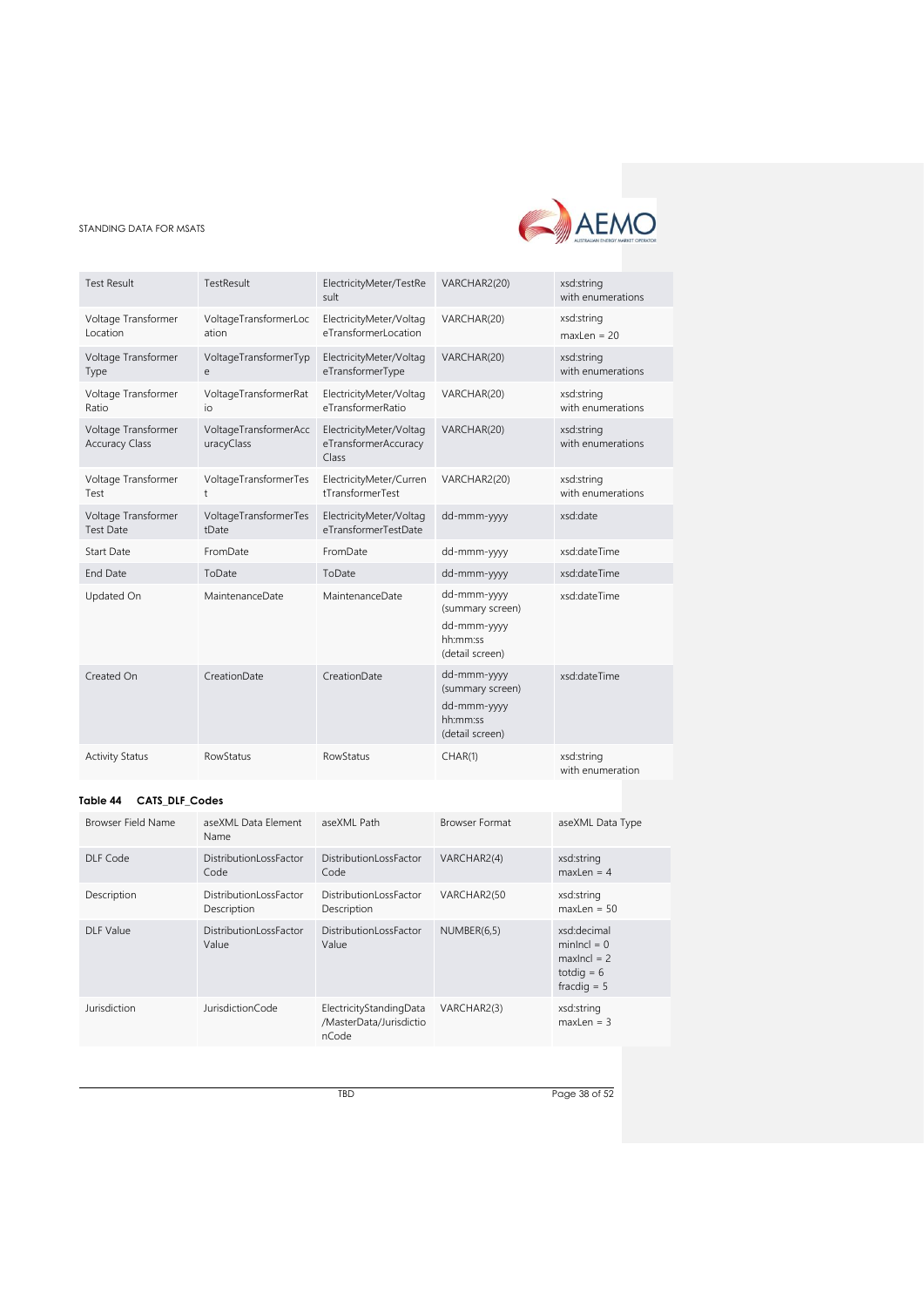

| <b>Activity Status</b> | <b>RowStatus</b> | RowStatus       | CHAR(1)                                                                       | xsd:string<br>with enumeration |
|------------------------|------------------|-----------------|-------------------------------------------------------------------------------|--------------------------------|
| <b>Start Date</b>      | FromDate         | FromDate        | dd-mmm-yyyy                                                                   | xsd:dateTime                   |
| End Date               | ToDate           | ToDate          | dd-mmm-yyyy                                                                   | xsd:dateTime                   |
| Updated On             | MaintenanceDate  | MaintenanceDate | dd-mmm-yyyy<br>(summary screen)<br>dd-mmm-yyyy<br>hh:mm:ss<br>(detail screen) | xsd:dateTime                   |
|                        | CreationDate     | CreationDate    | dd-mmm-yyyy<br>(summary screen)<br>dd-mmm-yyyy<br>hh:mm:ss<br>(detail screen) | xsd:dateTime                   |

#### <span id="page-38-0"></span>**Table 45 CATS\_Emb\_Net\_ID\_Codes**

| <b>Browser Field Name</b> | aseXML Data Element<br>Name           | aseXML Path                                                                                     | <b>Browser Format</b>                                                         | aseXML Data Type                                     |
|---------------------------|---------------------------------------|-------------------------------------------------------------------------------------------------|-------------------------------------------------------------------------------|------------------------------------------------------|
| Code                      | EmbeddedNetworkIde<br>ntifier         | EmbeddedNetworkIde<br>ntifier                                                                   | VARCHAR2(10)                                                                  | xsd:string<br>$maxLen = 10$                          |
| Description               | <b>EmbeddedNetworkDes</b><br>cription | <b>EmbeddedNetworkDes</b><br>cription                                                           | VARCHAR2(50)                                                                  | xsd:string<br>$maxLen = 50$                          |
| Locality/Suburb           | SuburbOrPlaceOrLocal<br>ity           | ElectrictyStandingData<br>/MasterData/Address/<br>AustralianAddress/Sub<br>urbOrPlaceOrLocality | VARCHAR2(46)                                                                  | xsd:string<br>$maxLen = 46$                          |
| Postcode                  | PostCode                              | ElectrictyStandingData<br>/MasterData/Address/<br>AustralianAddress/Post<br>Code                | VARCHAR2(4)                                                                   | xsd:string pattern:<br>$[\pmb{\mathcal{D}}(N)]\{4\}$ |
| State                     | StateOrTerritory                      | ElectrictyStandingData<br>/MasterData/Address/<br>AustralianAddress/Stat<br>eOrTerritory        | VARCHAR2(3)                                                                   | xsd:string<br>with enumerations                      |
| <b>Activity Status</b>    | <b>RowStatus</b>                      | <b>RowStatus</b>                                                                                | CHAR(1)                                                                       | xsd:string<br>with enumeration                       |
| <b>Start Date</b>         | FromDate                              | FromDate                                                                                        | dd-mmm-yyyy                                                                   | xsd:dateTime                                         |
| End Date                  | ToDate                                | ToDate                                                                                          | dd-mmm-yyyy                                                                   | xsd:dateTime                                         |
| Updated On                | MaintenanceDate                       | MaintenanceDate                                                                                 | dd-mmm-yyyy<br>(summary screen)<br>dd-mmm-yyyy<br>hh:mm:ss<br>(detail screen) | xsd:dateTime                                         |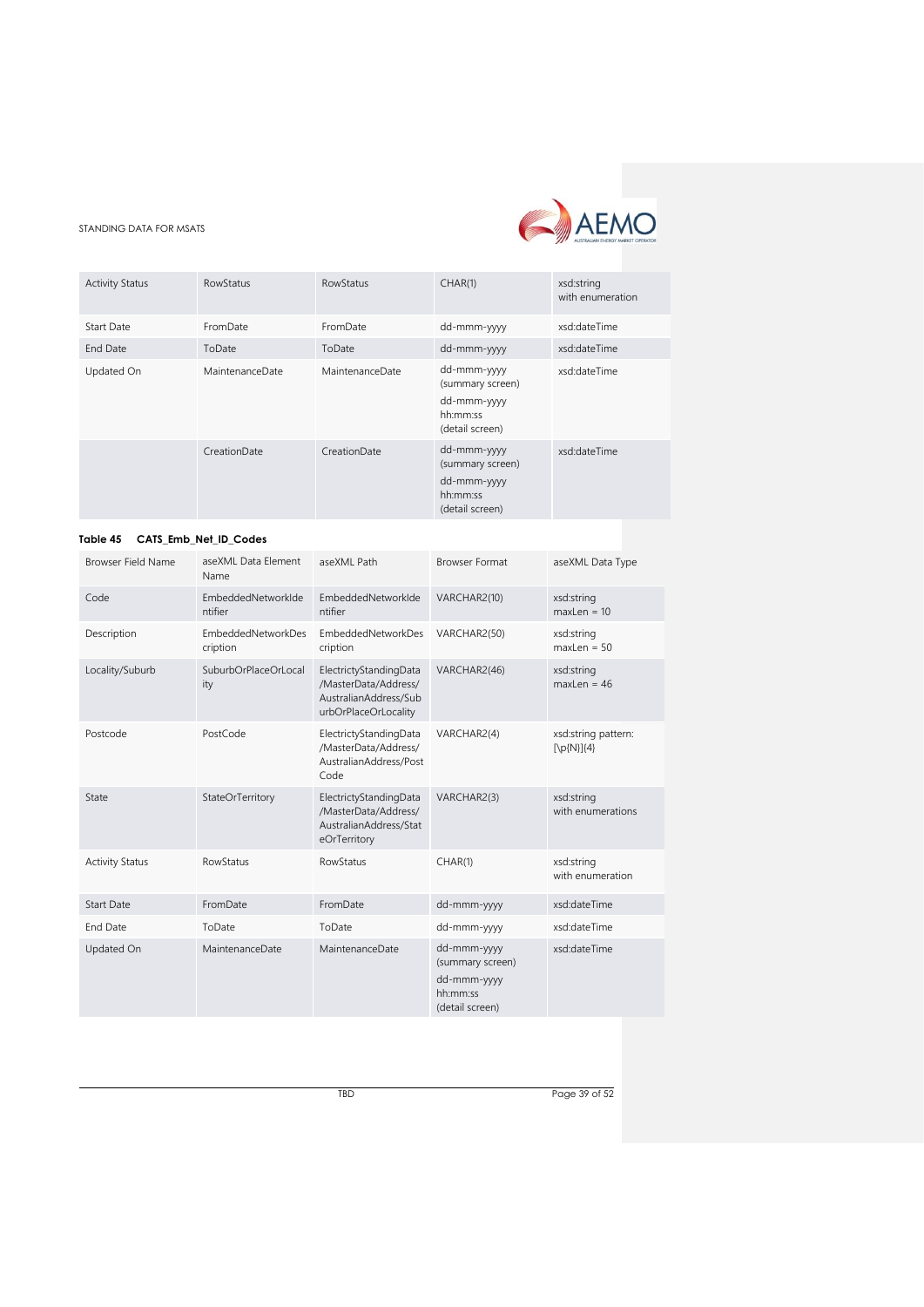

|          | CreationDate  | CreationDate | dd-mmm-yyyy<br>(summary screen)            | xsd:dateTime |
|----------|---------------|--------------|--------------------------------------------|--------------|
|          |               |              | dd-mmm-yyyy<br>hh:mm:ss<br>(detail screen) |              |
| Table 46 | CATS NMI Data |              |                                            |              |

<span id="page-39-0"></span>

| <b>Browser Field Name</b>                         | aseXML Data Element<br>Name                 | aseXML Path                                                                    | <b>Browser Format</b> | aseXML Data Type               |
|---------------------------------------------------|---------------------------------------------|--------------------------------------------------------------------------------|-----------------------|--------------------------------|
| <b>NMI</b>                                        | <b>NMI</b>                                  | <b>NMI</b>                                                                     | <b>CHAR(10)</b>       | xsd:string<br>$maxLen = 10$    |
| <b>NMI Classification</b><br>Code                 | NMIClassificationCode                       | ElectricityStandingData<br>/MasterData/<br>NMIClassificationCode               | VARCHAR2(8)           | xsd:string<br>$maxLen = 8$     |
| Status Code                                       | <b>Status</b>                               | ElectricityStandingData<br>/MasterData/Status                                  | CHAR(1)               | xsd:string<br>$maxLen = 1$     |
| <b>TNI Code</b>                                   | TransmissionNodelden<br>tifier              | ElectricityStandingData<br>/MasterData/Transmis<br>sionNodeldentifier          | VARCHAR2(4)           | xsd:string<br>$maxLen = 4$     |
| TNI Code 2                                        | TransmissionNodelden<br>tifier <sub>2</sub> | ElectricityStandingData<br>/MasterData/Transmis<br>sionNodeldentifier2         | VARCHAR2(4)           | xsd:string<br>$maxLen = 4$     |
| Shared Point Isolation<br>Flag                    | SharedPointIsolationFl<br>ag                | ElectricityMeter/<br>SharedPointIsolationFl<br>ag                              | CHAR(10)              | xsd:string<br>with enumeration |
| Meter Malfunction<br><b>Exemption Number</b>      | MeterMalfunctionExe<br>mptionNumber         | ElectricityMeter/Meter<br>MalfunctionExemption<br>Number                       | VARCHAR2(8)           | xsd:string<br>$maxLen = 8$     |
| Meter Malfunction<br><b>Exemption Expiry Date</b> | MeterMalfunctionExe<br>mptionExpiry Date    | ElectricityMeter/Meter<br>MalfunctionExemption<br>ExpiryDate                   | dd-mmm-yyyy           | xsd:date                       |
| Jurisdiction Code                                 | JurisdictionCode                            | JurisdictionCode                                                               | VARCHAR2(3)           | xsd:string<br>$maxLen = 3$     |
| DLF Code                                          | DistributionLossFactor<br>Code              | ElectricityStandingData<br>/MasterData/Distributi<br>onLossFactorCode          | VARCHAR2(4)           | xsd:string<br>$maxLen = 4$     |
| Connection<br>Configuration                       | ConnectionConfigurati<br>on                 | ElectricityMeter/Conne<br>ctionConfiguration                                   | VARCHAR2(2)           | xsd:string                     |
| <b>Embedded Network ID</b><br>(Child)             | ChildEmbeddedNetwo<br>rkldentifier          | ElectricityStandingData<br>/MasterData/ChildEmb<br>eddedNetworkIdentifie<br>r  | VARCHAR2(10)          | xsd:string<br>$maxLen = 10$    |
| <b>Embedded Network</b><br>(Parent)               | ParentEmbeddedNetw<br>orkIdentifier         | ElectricityStandingData<br>/MasterData/ParentEm<br>beddedNetworkIdentif<br>ier | VARCHAR2(10)          | xsd:string<br>$maxLen = 10$    |

TBD Page 40 of 52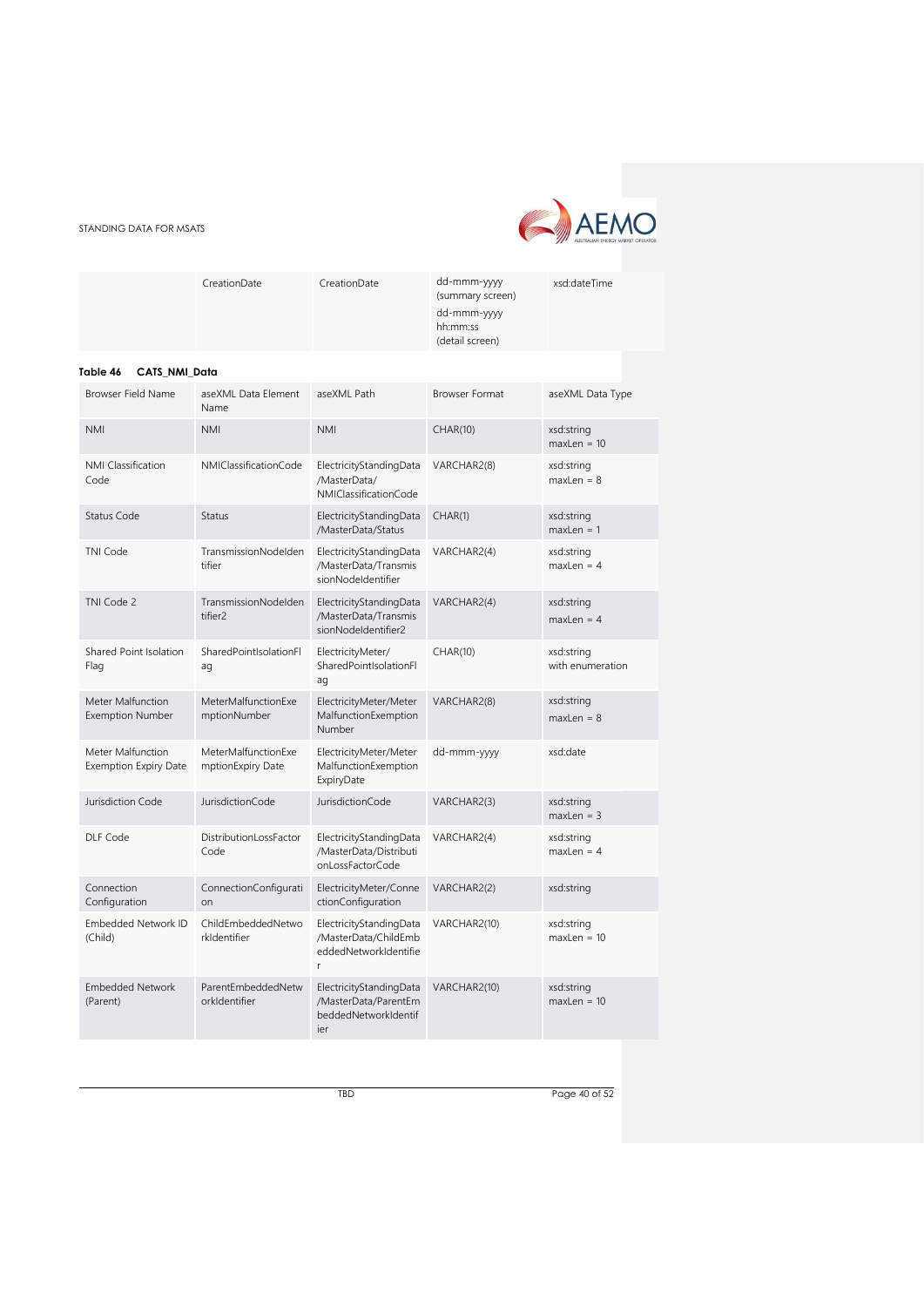

| Building / Property<br>Name | BuildingOrPropertyNa<br>me | ElectrictyStandingData<br>/MasterData/Address/<br>AustralianAddress/Stru<br>cturedAddress/Buildin<br>gOrPropertyName                                            | VARCHAR2(30) | $xsd:string$ maxLen =<br>30<br>x <sub>2</sub>         |
|-----------------------------|----------------------------|-----------------------------------------------------------------------------------------------------------------------------------------------------------------|--------------|-------------------------------------------------------|
| Lot Number                  | LotNumber                  | ElectrictyStandingData<br>/MasterData/<br>Address/AustralianAd<br>dress/StructuredAddre<br>ss/Lot/LotNumber                                                     | VARCHAR2(6)  | xsd:string pattern:<br>$[\p{L}\p{N}\p{P}\s]{1,6}$     |
| Flat/Unit Number            | FlatOrUnitNumber           | ElectrictyStandingData<br>/MasterData/Address/<br>AustralianAddress/Stru<br>cturedAddress/FlatOrU<br>nit/FlatOrUnitNumber                                       | VARCHAR2(7)  | xsd:string pattern:<br>[\p{L}\p{N}\p{P}\s]{1,7}       |
| Flat/Unit Type              | FlatOrUnitType             | ElectrictyStandingData<br>/MasterData/Address/<br>AustralianAddress/Stru<br>cturedAddress/FlatOrU<br>nit/FlatOrUnitType                                         | VARCHAR2(4)  | xsd:string with<br>enumerations                       |
| Floor/Level Number          | FloorOrLevelNumber         | ElectrictyStandingData<br>/MasterData/Address/<br>AustralianAddress/Stru<br>cturedAddress/FloorOr<br>Level/FloorOrLevelNu<br>mber                               | VARCHAR2(5)  | xsd:string<br>[\p{L}\p{N}\p{P}\s]{1,5}                |
| Floor/Level Type            | FloorOrLevelType           | ElectrictyStandingData<br>/MasterData/Address/<br>AustralianAddress/Stru<br>cturedAddress/FloorOr<br>Level/FloorOrLevelTyp<br>$\mathsf{e}% _{t}\left( t\right)$ | VARCHAR2(2)  | xsd:string with<br>enumerations                       |
| House Number                | HouseNumber                | ElectrictyStandingData<br>/MasterData/Address/<br>AustralianAddress/Stru<br>cturedAddress/House/<br>HouseNumber                                                 | NUMBER(5)    | xsd:nonNegativeInteg<br>er<br>$maxIncl = 99999$       |
| House Number Suffix         | HouseNumberSuffix          | ElectrictyStandingData<br>/MasterData/Address/<br>AustralianAddress/<br>StructuredAddress/Ho<br>use/HouseNumberSuff<br>ix                                       | VARCHAR2(1)  | xsd:string pattern:<br>$[\p{L}\p{D}\p{N}](1)$         |
| House Number To             | HouseNumberTo              | ElectrictyStandingData<br>/MasterData/Address/<br>AustralianAddress/Stru<br>cturedAddress/House/<br>HouseNumberTo                                               | NUMBER(5)    | xsd:nonNegativeInteg<br>$\rho r$<br>$maxIncl = 99999$ |
| <b>Street Name</b>          | StreetName                 | ElectrictyStandingData<br>/MasterData/Address/<br>AustralianAddress/                                                                                            | VARCHAR2(30) | xsd:string pattern:<br>[\p{L}\p{N}\s\-']{1,30}        |

TBD Page 41 of 52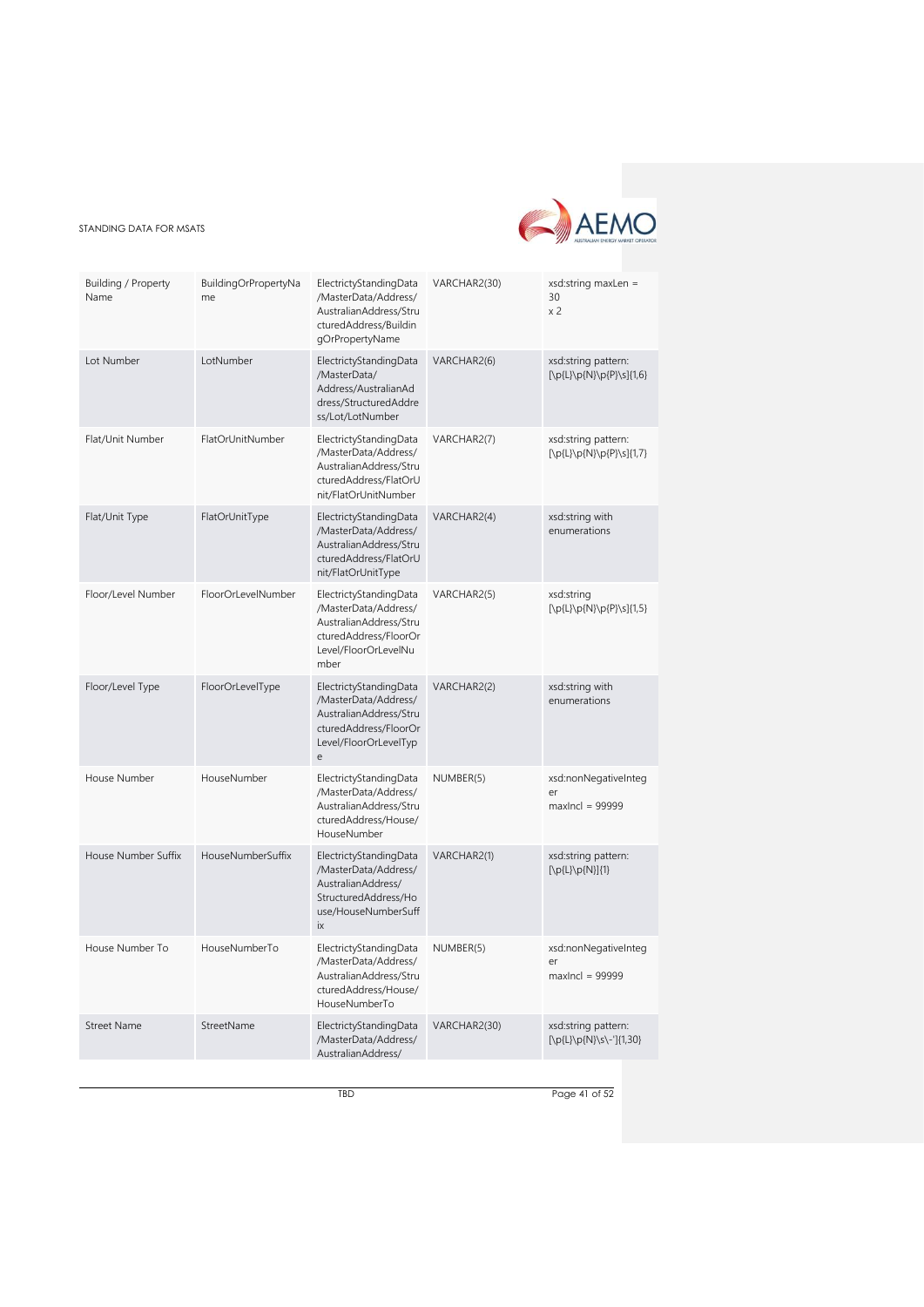

|                           |                             | StructuredAddress/Str<br>eet/StreetName                                                                               |               |                                                                          |
|---------------------------|-----------------------------|-----------------------------------------------------------------------------------------------------------------------|---------------|--------------------------------------------------------------------------|
| <b>Street Name Suffix</b> | StreetSuffix                | ElectrictyStandingData<br>/MasterData/Address/<br>AustralianAddress/<br>StructuredAddress/Str<br>eet/StreetSuffix     | VARCHAR2(2)   | xsd:string with<br>enumerations                                          |
| <b>Street Type</b>        | StreetType                  | ElectrictyStandingData<br>/MasterData/Address/<br>AustralianAddress/<br>StructuredAddress/Str<br>eet/StreetType       | VARCHAR2(4)   | xsd:string with<br>enumerations                                          |
| Suburb/Locality           | SuburbOrPlaceOrLocal<br>ity | ElectrictyStandingData<br>/MasterData/Address/<br>AustralianAddress/<br>SuburbOrPlaceOrLocal<br>ity                   | VARCHAR2(46)  | $xsd:string$ maxLen =<br>46                                              |
| Location Descriptor       | LocationDescriptor          | ElectrictyStandingData<br>/MasterData/Address/<br>AustralianAddress/<br>StructuredAddress/Loc<br>ationDescriptor      | VARCHAR2(200) | xsd:string pattern:<br>[\p{L}\p{N}\p{P}\s]{1,20<br>$\Omega$              |
| Postcode                  | PostCode                    | ElectrictyStandingData<br>/MasterData/Address/<br>AustralianAddress/<br>PostCode                                      | VARCHAR2(4)   | xsd:string pattern:<br>$[\pmb{\mathcal{D}}(N)]\{4\}$                     |
| State                     | StateOrTerritory            | ElectrictyStandingData<br>/MasterData/Address/<br>AustralianAddress/Stat<br>eOrTerritory                              | VARCHAR2(3)   | xsd:string with<br>enumerations                                          |
| <b>DPID</b>               | DeliveryPointIdentifier     | ElectrictyStandingData<br>/MasterData/Address/<br>AustralianAddress/<br>StructuredAddress/Del<br>iveryPointIdentifier | NUMBER(8)     | xsd:nonNegativeInteg<br>er<br>$minIncl = 10000000$<br>maxIncl = 99999999 |
| <b>GNAF PID</b>           | <b>GNAFPID</b>              | ElectrictyStandingData<br>/MasterData/Address/<br>AustralianAddress/<br>StructuredAddress/GN<br><b>AFPID</b>          | VARCHAR2(20)  | $xsd:string$ maxLen =<br>20                                              |
| Section Number            | SectionNumber               | ElectrictyStandingData<br>/MasterData/Address/<br>AustralianAddress/<br>StructuredAddress/Sec<br>tionNumber           | VARCHAR2(20)  | $xsd:string$ maxLen =<br>20                                              |
| DP Number                 | DPNumber                    | ElectrictyStandingData<br>/MasterData/Address/<br>AustralianAddress/<br>StructuredAddress/DP<br>Number                | VARCHAR2(20)  | $xsd:string$ maxLen =<br>20                                              |

TBD Page 42 of 52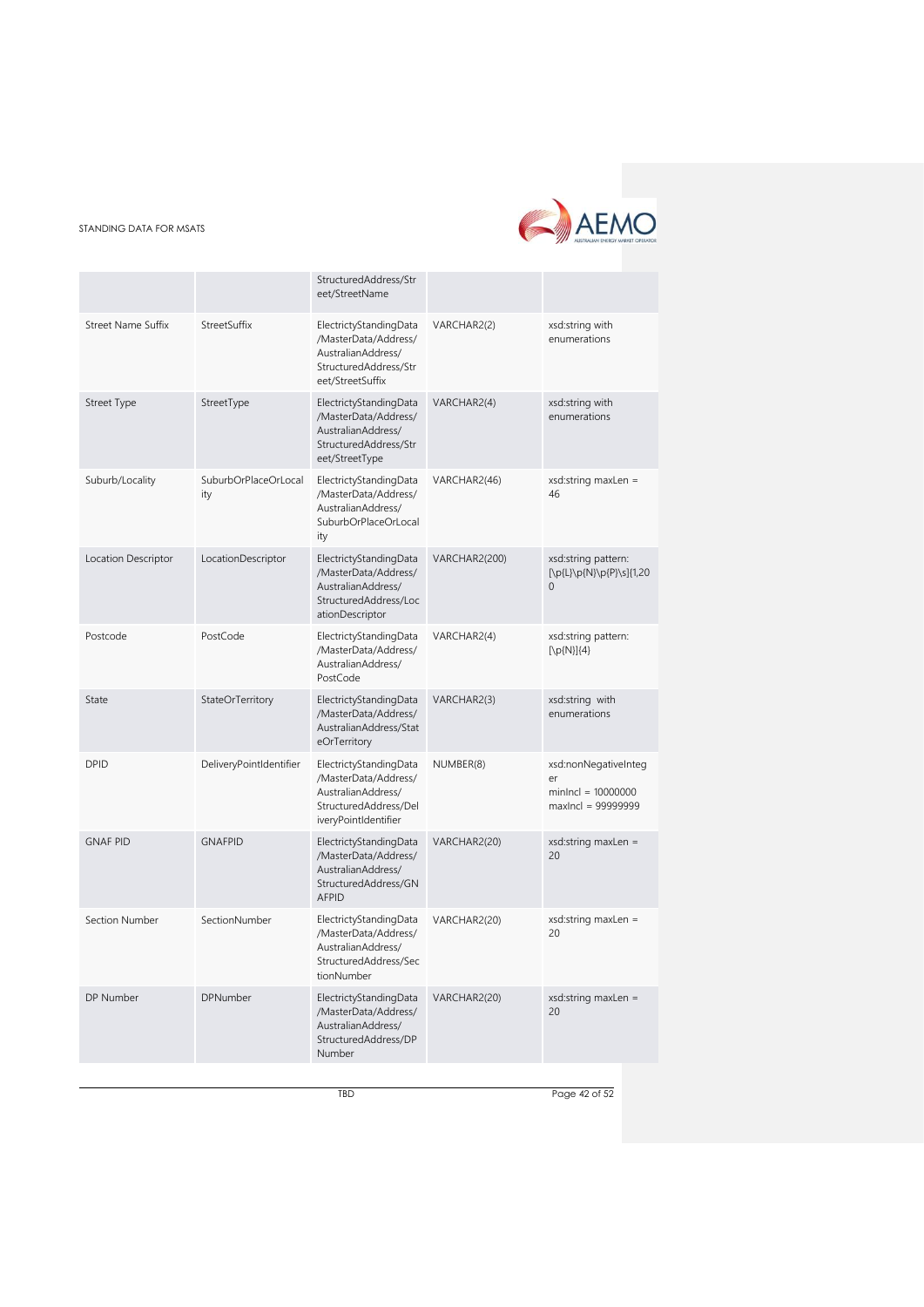

| Aggregate Flag                                      | Aggregate                      | ElectricityStandingData<br>/MasterData/Aggregat<br>$\epsilon$         | CHAR(1)                                                                       | xsd:string<br>with enumeration |
|-----------------------------------------------------|--------------------------------|-----------------------------------------------------------------------|-------------------------------------------------------------------------------|--------------------------------|
| Start Date                                          | FromDate                       | FromDate                                                              | dd-mmm-yyyy                                                                   | xsd:dateTime                   |
| <b>End Date</b>                                     | ToDate                         | ToDate                                                                | dd-mmm-yyyy                                                                   | xsd:dateTime                   |
| Updated On                                          | MaintenanceDate                | MaintenanceDate                                                       | dd-mmm-yyyy<br>(summary screen)<br>dd-mmm-yyyy<br>hh:mm:ss<br>(detail screen) | xsd:dateTime                   |
| Created On                                          | CreationDate                   | CreationDate                                                          | dd-mmm-yyyy<br>(summary screen)<br>dd-mmm-yyyy<br>hh:mm:ss<br>(detail screen) | xsd:dateTime                   |
| <b>Activity Status</b>                              | <b>RowStatus</b>               | RowStatus                                                             | CHAR(1)                                                                       | xsd:string<br>with enumeration |
| Feeder Class                                        | Feeder Class                   | ElectricityStandingData<br>/MasterData/FeederCl<br>ass                | VARCHAR2(15)                                                                  | $xsd:string$ maxLen = 15       |
| Customer<br>Classification Code                     | CustomerClassification<br>Code | ElectricityStandingData<br>/MasterData/Custome<br>rClassificationCode | VARCHAR2(20)                                                                  | $xsd:string$ maxLen =<br>20    |
| Customer<br>Classification<br><b>Threshold Code</b> | CustomerThresholdCo<br>de      | ElectricityStandingData<br>/MasterData/Custome<br>rThresholdCode      | VARCHAR2(20)                                                                  | xsd:string maxLen =<br>20      |
| <b>NMI</b>                                          | <b>NMI</b>                     | <b>NMI</b>                                                            | <b>CHAR(10)</b>                                                               | xsd:string<br>$maxLen = 10$    |
| Suffix                                              | Suffix                         | ElectricityDataStream/<br>Suffix                                      | VARCHAR2(2)                                                                   | xsd:string<br>$maxLen = 2$     |
| <b>Status Code</b>                                  | <b>Status</b>                  | ElectricityDataStream/<br><b>Status</b>                               | CHAR(1)                                                                       | xsd:string<br>$maxLen = 1$     |
| Average Daily Load                                  | AveragedDailyLoad              | ElectricityDataStream/<br>AveragedDailyLoad                           | NUMBER(10)                                                                    | xsd:integer                    |
| Type                                                | DataStreamType                 | ElectricityDataStream/<br>DataStreamType                              | CHAR(1)                                                                       | xsd:string<br>with enumeration |
| Profile Name                                        | ProfileName                    | ElectricityDataStream/<br>ProfileName                                 | VARCHAR2(10)                                                                  | xsd:string<br>$maxLen = 10$    |
| <b>Start Date</b>                                   | FromDate                       | FromDate                                                              | dd-mmm-yyyy                                                                   | xsd:dateTime                   |
| End Date                                            | ToDate                         | ToDate                                                                | dd-mmm-yyyy                                                                   | xsd:dateTime                   |
| Updated On                                          | MaintenanceDate                | MaintenanceDate                                                       | dd-mmm-yyyy<br>(summary screen)<br>dd-mmm-yyyy<br>hh:mm:ss<br>(detail screen) | xsd:dateTime                   |

TBD Page 43 of 52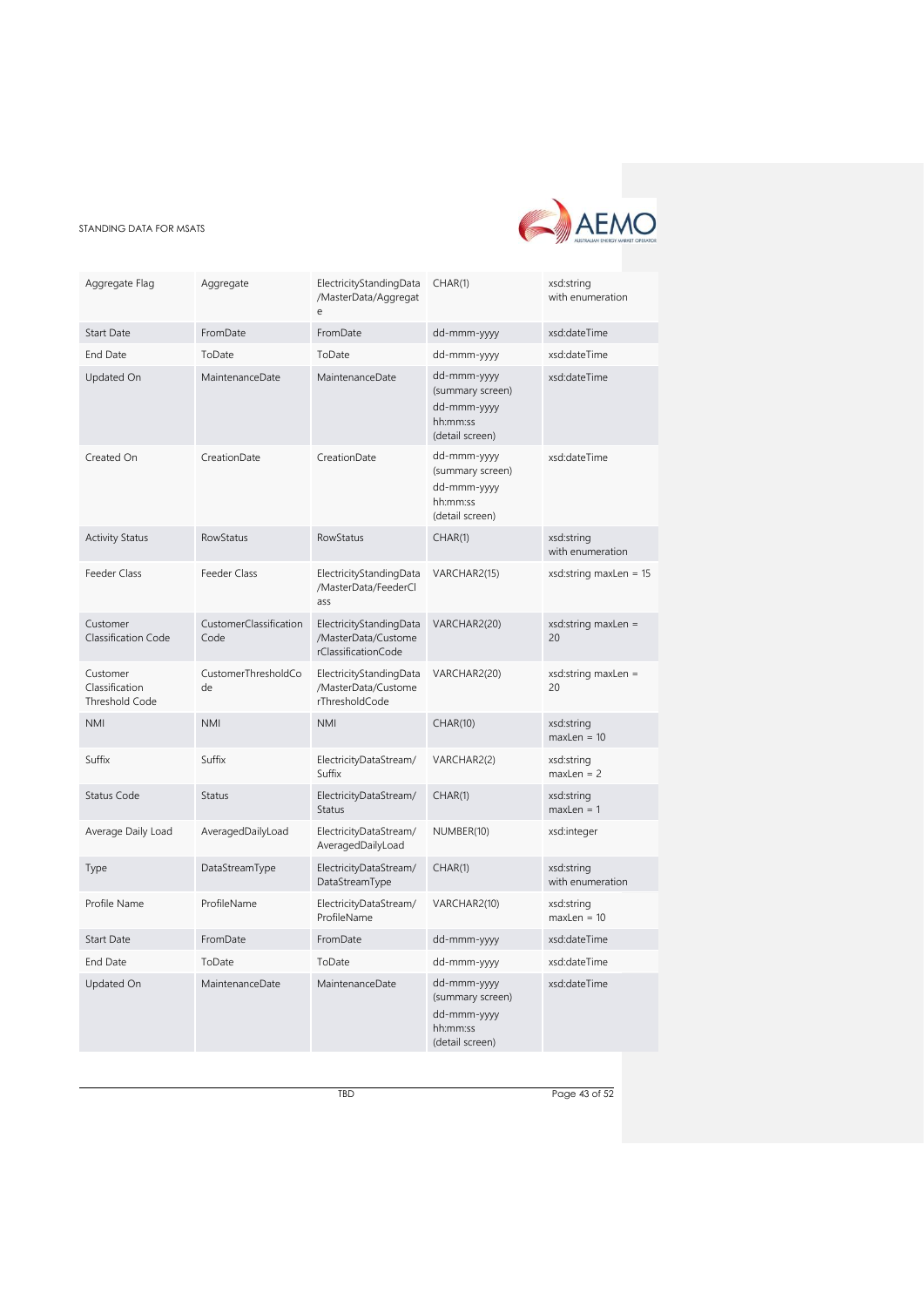

<span id="page-43-0"></span>

| Created On                                                   | CreationDate                     | CreationDate                                                            | dd-mmm-yyyy<br>(summary screen)<br>dd-mmm-yyyy<br>hh:mm:ss<br>(detail screen) | xsd:dateTime                                                                       |
|--------------------------------------------------------------|----------------------------------|-------------------------------------------------------------------------|-------------------------------------------------------------------------------|------------------------------------------------------------------------------------|
| <b>Activity Status</b>                                       | <b>RowStatus</b>                 | <b>RowStatus</b>                                                        | CHAR(1)                                                                       | xsd:string<br>with enumeration                                                     |
| Table 47                                                     | CATS_Register_Identifier         |                                                                         |                                                                               |                                                                                    |
| Browser Field Name                                           | aseXML Data Element<br>Name      | aseXML Path                                                             | <b>Browser Format</b>                                                         | aseXML Data Type                                                                   |
| <b>NMI</b>                                                   | <b>NMI</b>                       | <b>NMI</b>                                                              | <b>CHAR(10)</b>                                                               | xsd:string<br>$maxLen = 10$                                                        |
| Meter Serial ID<br>Meter ID<br>(Different on two<br>screens) | SerialNumber                     | SerialNumber                                                            | VARCHAR2(12)                                                                  | xsd:string<br>$maxLen = 12$                                                        |
| Register ID                                                  | RegisterID                       | ElectricityMeterRegiste<br>rDetail/RegisterID                           | VARCHAR2(10)                                                                  | xsd:string<br>$maxLen = 10$                                                        |
| Network Tariff Code                                          | NetworkTariffCode                | ElectricityMeterRegiste<br>rDetail/NetworkTariffC<br>ode                | VARCHAR2(10)                                                                  | xsd:string<br>$maxLen = 10$                                                        |
| Network Tariff<br>Additional Information                     | NetworkAdditional<br>Information | ElectricityMeterRegiste<br>rDetail/<br>NetworkAdditionalInfo<br>rmation | VARCHAR2(4000)                                                                | xsd:string                                                                         |
| Unit of Measure                                              | <b>UnitOfMeasure</b>             | ElectricityMeterRegiste<br>rDetail/<br><b>UnitOfMeasure</b>             | VARCHAR2(5)                                                                   | xsd:string<br>$maxLen = 5$                                                         |
| Time of Day                                                  | TimeOfDay                        | ElectricityMeterRegiste<br>rDetail/<br>TimeOfDay                        | VARCHAR2(10)                                                                  | xsd:string<br>with enumeration                                                     |
| Multiplier                                                   | Multiplier                       | ElectricityMeterRegiste<br>rDetail/Multiplier                           | Number(13,5)                                                                  | xsd:decimal                                                                        |
| Dial Format                                                  | DialFormat                       | ElectricityMeterRegiste<br>rDetail/DialFormat                           | Number(4,2)                                                                   | xsd:decimal<br>$minIncl = 0$<br>$maxIncl = 99.99$<br>totdig = $4$<br>fracdig $= 2$ |
| Suffix                                                       | Suffix                           | ElectricityMeterRegiste<br>rDetail/Suffix                               | VARCHAR2(2)                                                                   | xsd:string<br>$maxLen = 2$                                                         |
| Controlled Load                                              | ControlledLoad                   | ElectricityMeterRegiste<br>rDetail/ControlledLoad                       | VARCHAR2(100)                                                                 | xsd:string<br>with enumeration                                                     |
| Status Code                                                  | Status                           | ElectricityMeterRegiste<br>rDetail/<br>Status                           | CHAR(1)                                                                       | xsd:string<br>with enumeration                                                     |

TBD Page 44 of 52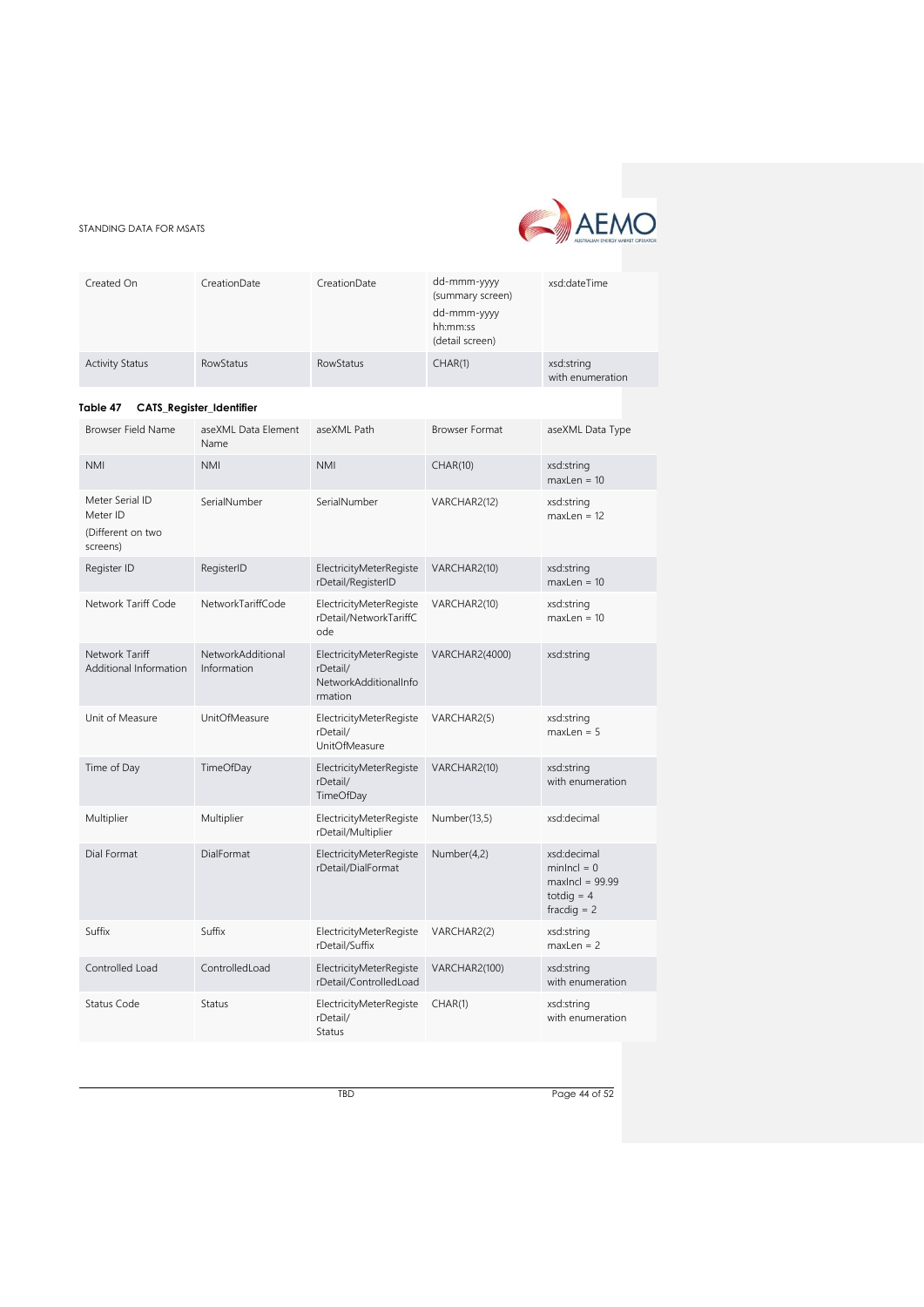

| Actual/Cumulative<br>Indicator | ConsumptionType  | ElectricityMeterRegiste<br>rDetail/ConsumptionT<br>ype | CHAR(1)                                                                       | xsd:string<br>with enumeration |
|--------------------------------|------------------|--------------------------------------------------------|-------------------------------------------------------------------------------|--------------------------------|
| Start Date                     | FromDate         | FromDate                                               | dd-mmm-yyyy                                                                   | xsd:dateTime                   |
| <b>End Date</b>                | ToDate           | ToDate                                                 | dd-mmm-yyyy                                                                   | xsd:dateTime                   |
| Updated On                     | MaintenanceDate  | MaintenanceDate                                        | dd-mmm-yyyy<br>(summary screen)<br>dd-mmm-yyyy<br>hh:mm:ss<br>(detail screen) | xsd:dateTime                   |
| Created On                     | CreationDate     | CreationDate                                           | dd-mmm-yyyy<br>(summary screen)<br>dd-mmm-yyyy<br>hh:mm:ss<br>(detail screen) | xsd:dateTime                   |
| <b>Activity Status</b>         | <b>RowStatus</b> | <b>RowStatus</b>                                       | CHAR(1)                                                                       | xsd:string<br>with enumeration |

# <span id="page-44-1"></span>**Table 48 CATS\_NMI\_Participant\_Relations**

| Browser Field Name     | aseXML Data Element<br>Name | aseXML Path      | <b>Browser Format</b>                                                         | aseXML Data Type               |
|------------------------|-----------------------------|------------------|-------------------------------------------------------------------------------|--------------------------------|
| Participant ID         | Party                       | Party            | VARCHAR2(10)                                                                  | xsd:string                     |
| <b>NMI</b>             | <b>NMI</b>                  | <b>NMI</b>       | CHAR(10)                                                                      | xsd:string<br>$maxLen = 10$    |
| Role                   | Role                        | Role             | VARCHAR2(4)                                                                   | xsd:string<br>$maxLen = 4$     |
| Start Date             | FromDate                    | FromDate         | dd-mmm-yyyy                                                                   | xsd:dateTime                   |
| <b>End Date</b>        | ToDate                      | ToDate           | dd-mmm-yyyy                                                                   | xsd:dateTime                   |
| Updated On             | MaintenanceDate             | MaintenanceDate  | dd-mmm-yyyy<br>(summary screen)<br>dd-mmm-yyyy<br>hh:mm:ss<br>(detail screen) | xsd:dateTime                   |
| Created On             | CreationDate                | CreationDate     | dd-mmm-yyyy<br>(summary screen)<br>dd-mmm-yyyy<br>hh:mm:ss<br>(detail screen) | xsd:dateTime                   |
| <b>Activity Status</b> | RowStatus                   | <b>RowStatus</b> | CHAR(1)                                                                       | xsd:string<br>with enumeration |

# <span id="page-44-0"></span>**17. EXAMPLES OF TYPICAL FIELD VALUES**

This section provides examples of typical sets of data element values associated with different types of *connection points*.

TBD Page 45 of 52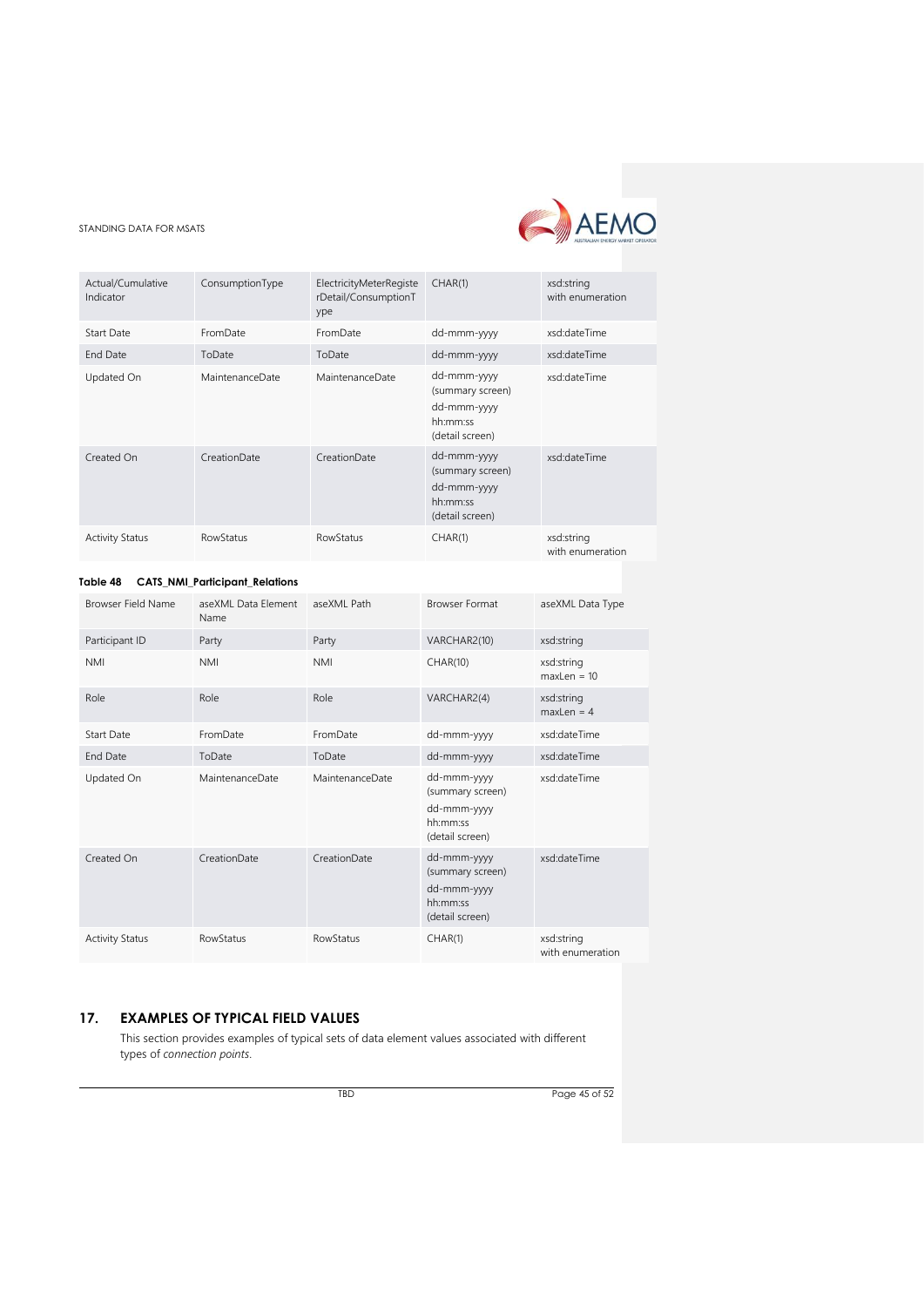

The data shown in each example is as shown in the Browser. This reverses the sequence of the day-month-year communicated via aseXML transactions.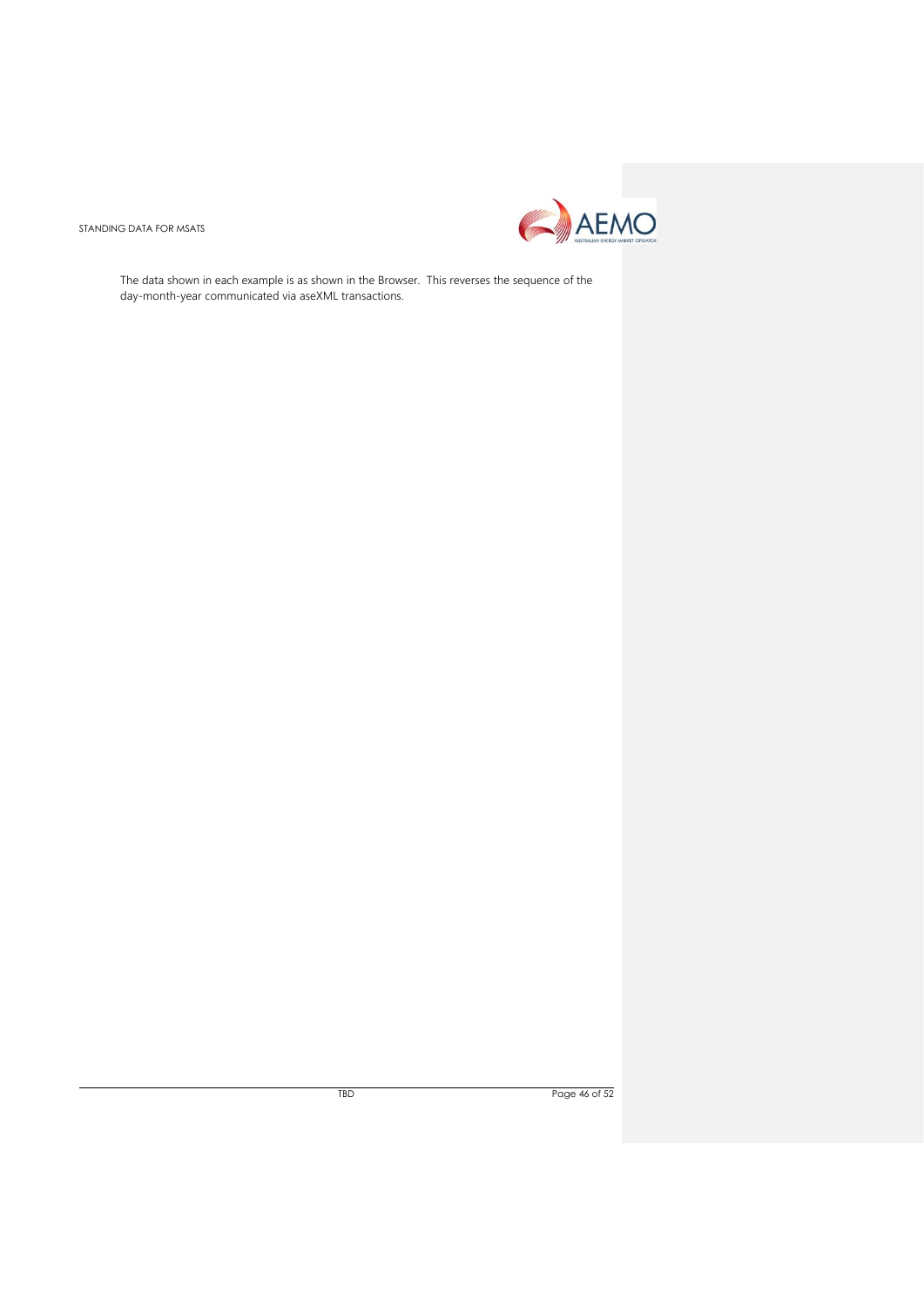

# **Table 49 CATS\_Meter\_Register**

| Data Element Name<br>(as it appears in XML documents) | Browser Field Name(as it appears<br>in MSATS Browser)   | <b>Basic Example</b> | Interval Example   | Data Element Name               |
|-------------------------------------------------------|---------------------------------------------------------|----------------------|--------------------|---------------------------------|
| CurrentTransformerLocation                            | Current Transformer Location                            |                      | <b>BEHIND DOOR</b> | CurrentTransformerLocation      |
| CurrentTransformerType                                | Current Transformer Type                                |                      | A                  | CurrentTransformerType          |
| CurrentTransformerRatio                               | Current Transformer Ratio                               |                      | 200:5              | CurrentTransformerRatio         |
| CurrentTransformerAccuracyClass                       | <b>Current Transformer Accuracy</b><br>Class            |                      | 0.5ME              | CurrentTransformerAccuracyClass |
| CurrentTransformerTest                                | <b>Current Transformer Test</b>                         |                      | Tested             | CurrentTransformerTest          |
| CurrentTransformerTestDate                            | Current Transformer Test Date                           |                      | $01 - 01 - 2020$   | CurrentTransformerTestDate      |
| GPSCoordinates - Latitude                             | GPSCoordinatesLat                                       | -37.8886755          | -37.8886755        | GPSCoordinatesLat               |
| GPSCoordinates - Longitude                            | GPSCoordinatesLong                                      | +145.1410361         | +145.1410361       | GPSCoordinatesLong              |
| LastTestDate                                          | Last Test Date                                          | 07-05-2004           | 07-03-2004         | LastTestDate                    |
| Hazard                                                | Meter Hazard                                            |                      | Asbestos           | Hazard                          |
| InstallationTypeCode                                  | Meter Installation Type Code                            | <b>BASIC</b>         | COMMS4             | InstallationTypeCode            |
| Location                                              | Meter Location                                          | ON SUB POLE          | <b>BEHIND DOOR</b> | Location                        |
| Manufacturer                                          | Meter Manufacturer                                      | <b>EMAIL</b>         | <b>EDMI</b>        | Manufacturer                    |
| Model                                                 | Meter Model                                             | Q <sub>3</sub>       | Q4                 | Model                           |
| ReadTypeCode                                          | Meter Read Type                                         | MV3M                 | <b>RTDA</b>        | ReadTypeCode                    |
| SerialNumber                                          | Meter Serial ID, Meter ID<br>(Different on two screens) | 525811               | 201000299          | SerialNumber                    |
| <b>Status</b>                                         | Status Code                                             | $\mathsf{C}$         | $\mathsf{C}$       | <b>Status</b>                   |
| Use                                                   | Meter Use                                               | <b>REVENUE</b>       | <b>REVENUE</b>     | Use                             |
| NextScheduledReadDate                                 | Next Scheduled Read Date                                | 04-10-2006           |                    | NextScheduledReadDate           |
| <b>NMI</b>                                            | <b>NMI</b>                                              | 1122334455           | 1122334455         | <b>NMI</b>                      |

TBD Page 47 of 52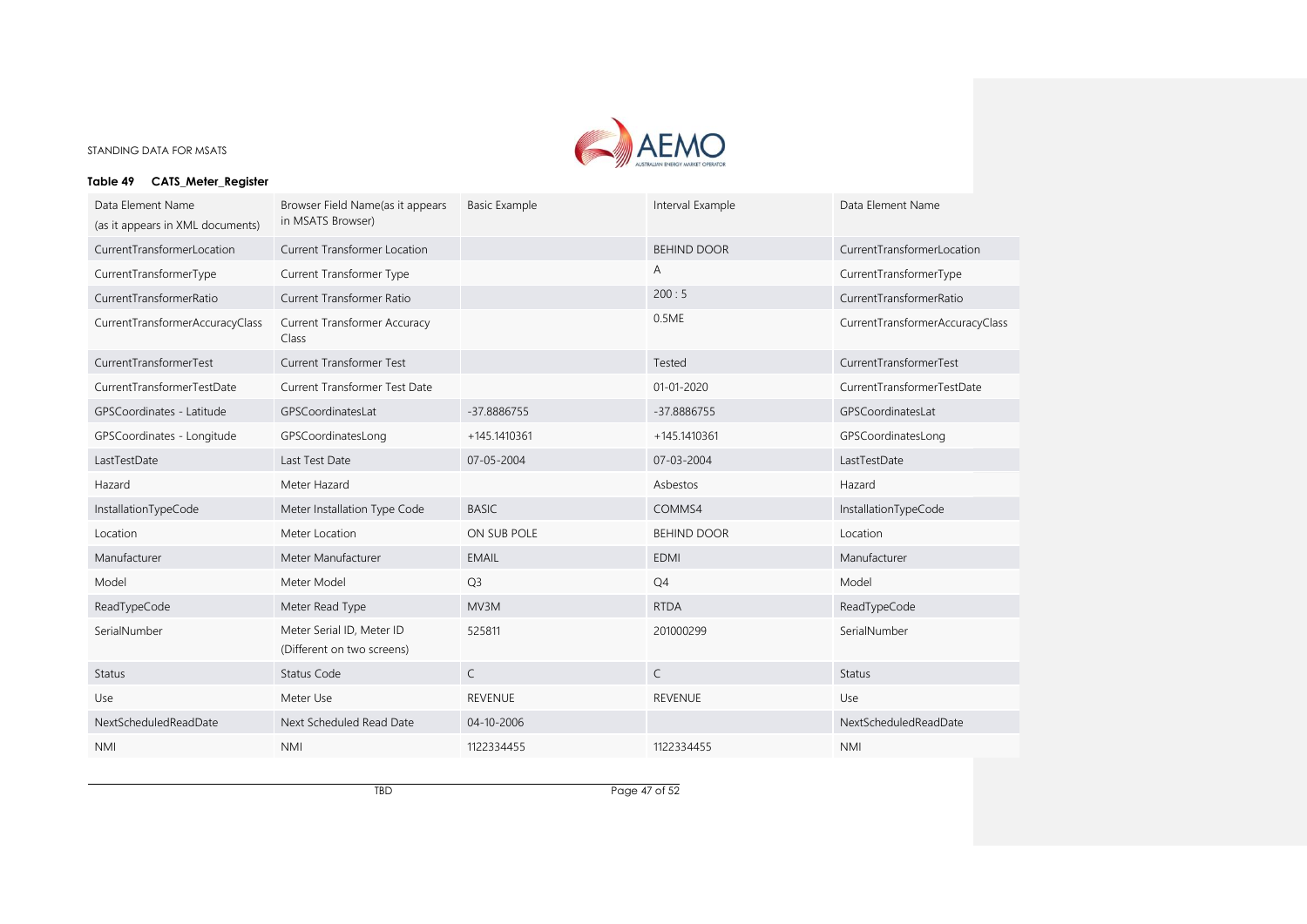| STANDING DATA FOR MSATS         |                                       |                     |                                        |                                 |
|---------------------------------|---------------------------------------|---------------------|----------------------------------------|---------------------------------|
| TestResult                      | Test Result                           | Pass                | Pass                                   | TestResult                      |
| VoltageTransformerLocation      | Voltage Transformer Location          |                     | <b>BEHIND DOOR</b>                     | VoltageTransformerLocation      |
| VoltageTransformerType          | Voltage Transformer Type              |                     | IVT (Inductive Voltage<br>Transformer) | VoltageTransformerType          |
| VoltageTransformerRatio         | Voltage Transformer Ratio             |                     | 500kV: 110V                            | VoltageTransformerRatio         |
| VoltageTransformerAccuracyClass | Voltage Transformer Accuracy<br>Class |                     | 0.5M                                   | VoltageTransformerAccuracyClass |
| VoltageTransformerTest          | Voltage Transformer Test              |                     | Tested                                 | VoltageTransformerTest          |
| VoltageTransformerTestDate      | Voltage Transformer Test Date         |                     | 01-01-2020                             | VoltageTransformerTestDate      |
| FromDate                        | Start Date                            | 14-03-1990          | 16-03-2002                             | FromDate                        |
| ToDate                          | End Date                              | 31-12-9999          | 18-07-2006                             | ToDate                          |
| MaintenanceDate                 | Updated On                            | 31-12-999 00:00:00  | 31-12-999 00:00:00                     | MaintenanceDate                 |
| CreationDate                    | Created On                            | 19-03-1990 00:01:00 | 18-03-2002 00:01:00                    | CreationDate                    |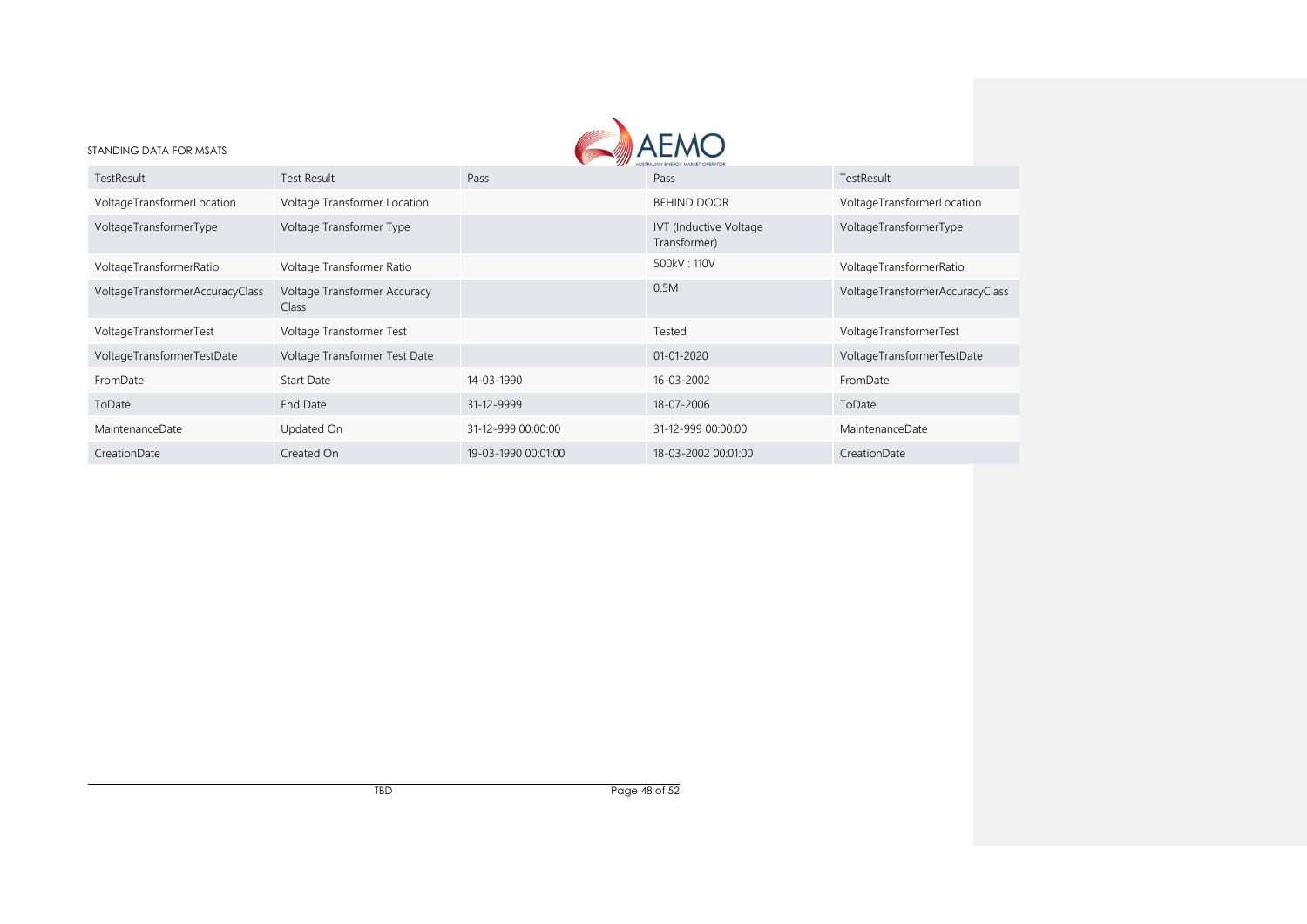

# <span id="page-48-0"></span>**Table 50 CATS\_DLF\_Codes**

| Data Element Name                 | Browser Field Name     | Basic & Interval Example |
|-----------------------------------|------------------------|--------------------------|
| DistributionLossFactorCode        | DLF Code               | NHV1                     |
| DistributionLossFactorDescription | Description            | UMPLP - High Voltage     |
| DistributionLossFactorValue       | [The actual DLF value] | 1.11111                  |
| <b>JurisdictionCode</b>           | Jurisdiction Code      | <b>SA</b>                |
| <b>RowStatus</b>                  | <b>Activity Status</b> | A                        |
| FromDate                          | Start Date             | 01-07-1999               |
| ToDate                            | <b>End Date</b>        | 30-06-2000               |
| MaintenanceDate                   | Updated On             | 31-05-2000 00:30:27      |
| CreationDate                      |                        | $01-06-1999000:23:32$    |

# <span id="page-48-1"></span>**Table 51 CATS\_Emb\_Net\_ID\_Codes**

| Data Element Name                 | Browser Field Name     | Basic & Basic Example           |
|-----------------------------------|------------------------|---------------------------------|
| EmbeddedNetworkIdentifier         | Code                   | SE01008111                      |
| <b>EmbeddedNetworkDescription</b> | Description            | Kingston-On-Murray Caravan Park |
| SuburbOrPlaceOrLocality           | Suburb / Locality      | Kingston-On-Murray              |
| PostCode                          | Postcode               | 5331                            |
| StateOrTerritory                  | State                  | <b>SA</b>                       |
| <b>RowStatus</b>                  | <b>Activity Status</b> | A                               |
| FromDate                          | Start Date             | 5/04/2003                       |
| ToDate                            | <b>End Date</b>        | 31/12/9999                      |
| MaintenanceDate                   | Updated On             | 31/12/9999                      |
|                                   | CreationDate           | 1/04/2003 13:23                 |

# <span id="page-48-2"></span>**Table 52 CATS\_NMI\_Data**

| Data Element Name                                 | <b>Browser Field Name</b>                         | <b>Basic Example</b> | Interval Example |
|---------------------------------------------------|---------------------------------------------------|----------------------|------------------|
| <b>NMI</b>                                        | <b>NMI</b>                                        | 122334451            | 1122334455       |
| NMIClassificationCode                             | NMI Classification Code                           | SMALL                | LARGE            |
| MasterData/Status                                 | Status Code                                       | $\overline{A}$       | G                |
| TransmissionNodeldentifier                        | TNI Code                                          | NRGE                 | <b>SBER</b>      |
| TransmissionNodeldentifier<br>2                   | TNI Code 2                                        |                      | SORA             |
| Shared Isolation Point Flag                       | Shared Isolation Point Flag                       | N                    | Υ                |
| Meter Malfunction<br><b>Exemption Number</b>      | Meter Malfunction<br><b>Exemption Number</b>      | ERF 0001             | <b>ERF 0001</b>  |
| Meter Malfunction<br><b>Exemption Expiry Date</b> | Meter Malfunction<br><b>Exemption Expiry Date</b> | $07 - 05 - 2020$     | 07-05-2020       |
| <b>JurisdictionCode</b>                           | Jurisdiction Code                                 | <b>NSW</b>           | SA               |

TBD Page 49 of 52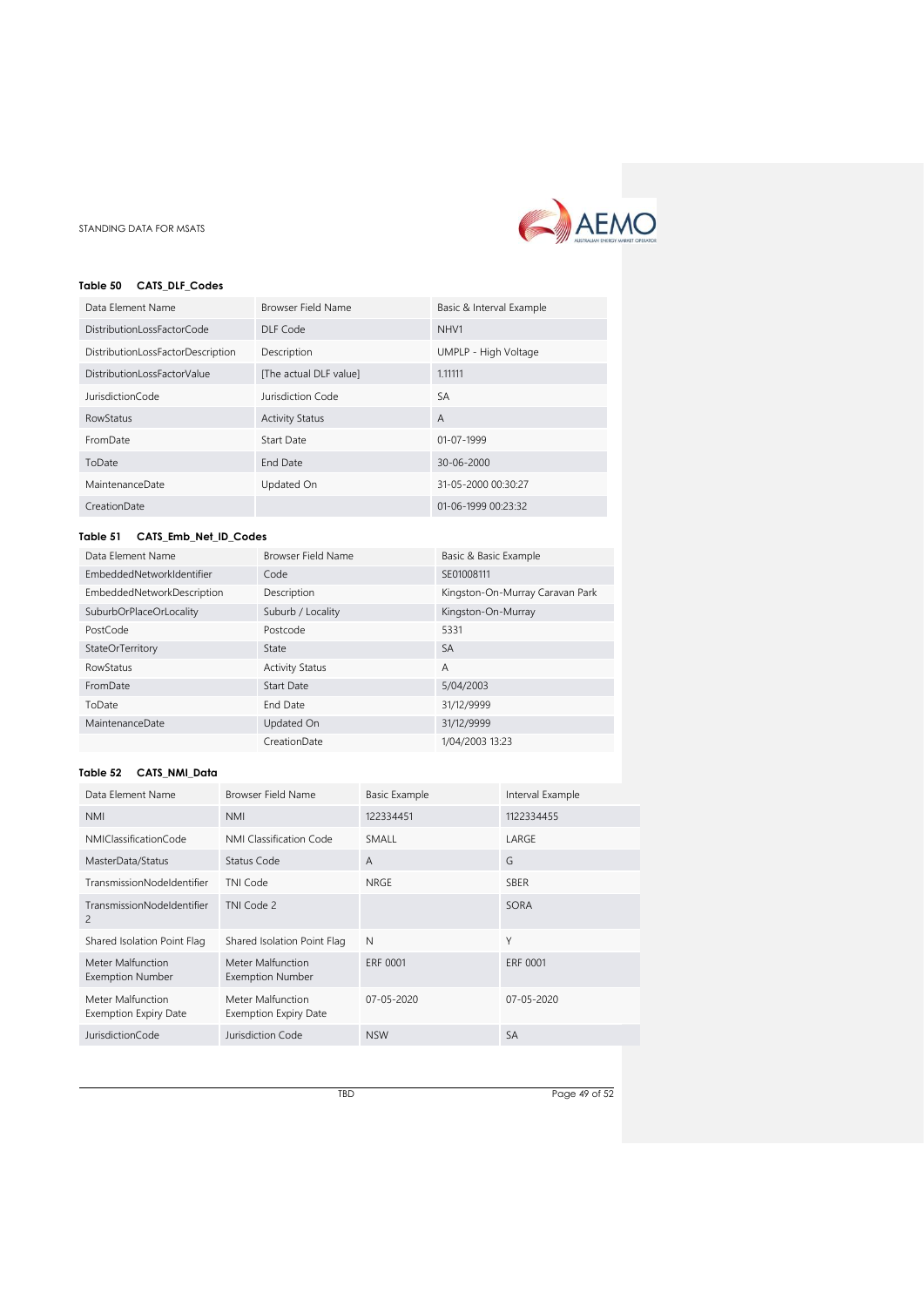

| ConnectionConfiguration             | Connection Configuration              | L1                  | H <sub>3</sub>           |
|-------------------------------------|---------------------------------------|---------------------|--------------------------|
| DistributionLossFactorCode          | DLF Code                              | <b>NRGE</b>         | NLV2                     |
| ChildEmbeddedNetworkIde<br>ntifier  | <b>Embedded Network ID</b><br>(Child) | NS01008111          | SE01008111               |
| ParentEmbeddedNetworkId<br>entifier | <b>Embedded Network</b><br>(Parent)   | NS01008111          | SE01008111               |
| BuildingOrPropertyName              | Building / Property Name              | <b>BP</b>           | SHELL                    |
| LotNumber                           | Lot Number                            | 22                  | 23                       |
| FlatOrUnitNumber                    | Flat/Unit Number                      | $\mathbf{1}$        | $\overline{\phantom{0}}$ |
| FlatOrUnitType                      | Flat/Unit Type                        | U                   | U                        |
| FloorOrLevelNumber                  | Flat/Unit Number                      | $\mathbf{1}$        | $\mathbf{1}$             |
| FloorOrLevelType                    | Floor/Level Type                      | FL.                 | FL.                      |
| HouseNumber                         | House Number                          | 6                   | 10                       |
| HouseNumberSuffix                   | House Number Suffix                   | A                   | B                        |
| HouseNumberTo                       | House Number To                       | 10                  | 17                       |
| StreetName                          | <b>Street Name</b>                    | <b>BORIS</b>        | <b>DORIS</b>             |
| StreetSuffix                        | <b>Street Name Suffix</b>             | $\mathsf N$         | W                        |
| StreetType                          | Street Type                           | <b>DR</b>           | <b>ST</b>                |
| SuburbOrPlaceOrLocality             | Suburb/Locality                       | ORANGE              | <b>LOXTON</b>            |
| LocationDescriptor                  | Location Descriptor                   | CNR FRED ST         | SHELL SERVICE STATION    |
| PostCode                            | Postcode                              | 2211                | 5333                     |
| StateOrTerritory                    | State                                 | <b>NSW</b>          | <b>SA</b>                |
| DeliveryPointIdentifier             | <b>DPID</b>                           | 01234567            | 12345678                 |
| <b>GNAFPID</b>                      | <b>GNAF PID</b>                       | GDA2020             | GDA2020                  |
| SectionNumber                       | Section Number                        | Section 23K         | Section 23K              |
| <b>DPNumber</b>                     | DP Number                             | DP 825310           | DP 825310                |
| Aggregate                           | Aggregate Flag                        | Y                   | Y                        |
| FromDate                            | <b>Start Date</b>                     | 01-06-2004          | 01-06-2001               |
| ToDate                              | End Date                              | 31-12-9999          | 01-01-2003               |
| MaintenanceDate                     | Updated On                            | 31-12-9999 00:00:00 | 05-01-2003 00:01:00      |
| CreationDate                        | Created On                            | 04-01-2004 09:31:00 | 01-06-2001 00:01:00      |
| <b>RowStatus</b>                    | <b>Activity Status</b>                | $\overline{A}$      | A                        |
| FeederClass                         | Feeder Class                          | <b>ERGUD</b>        | <b>ERGUD</b>             |
| Customer<br>ClassificationCode      | <b>Customer Classification</b>        | <b>RESIDENTIAL</b>  | <b>BUSINESS</b>          |
| CustomerThresholdCode               | Customer Threshold                    | LOW                 | <b>HIGH</b>              |

TBD Page 50 of 52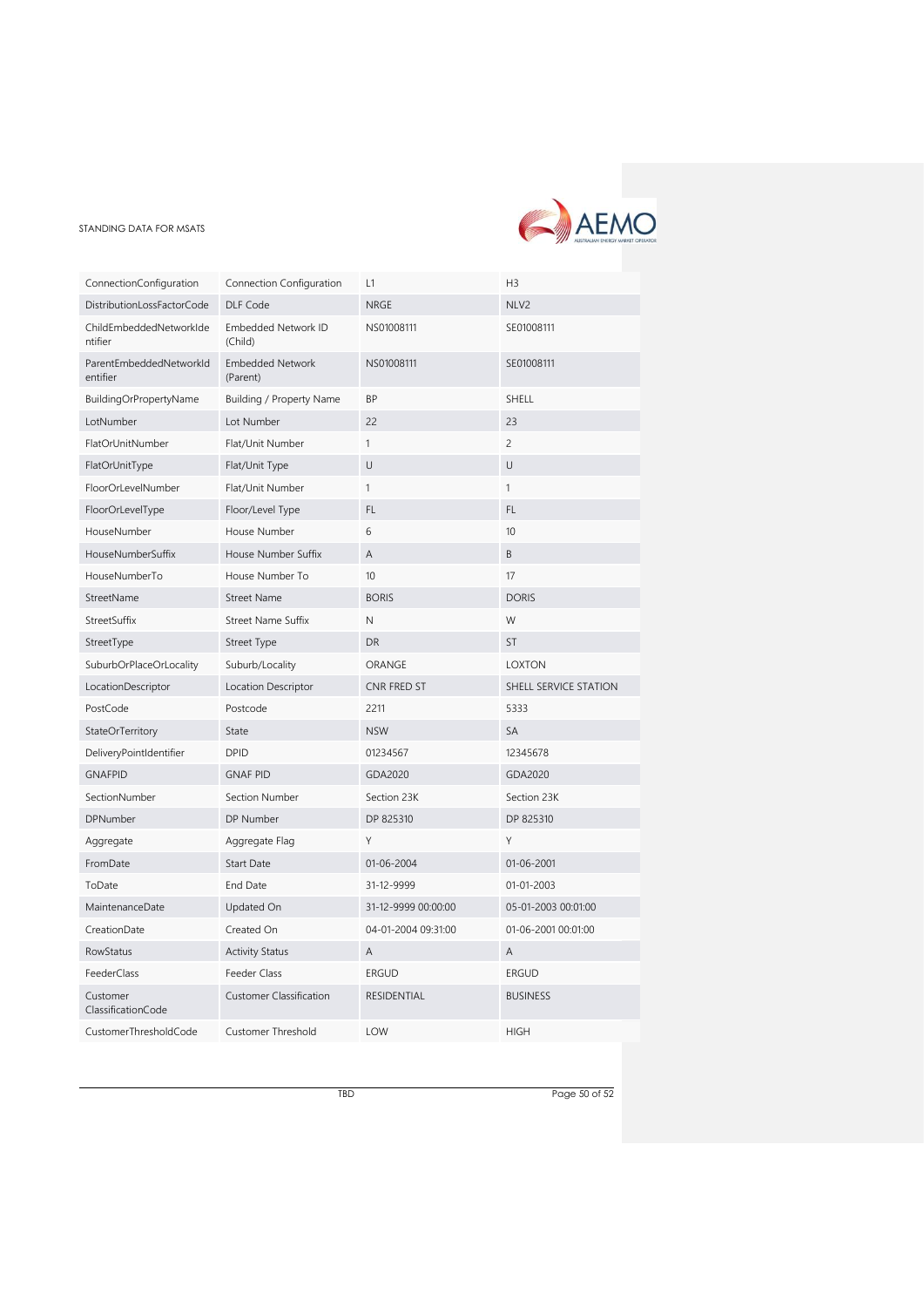

#### <span id="page-50-0"></span>**Table 53 CATS\_NMI\_Data\_Stream**

| Data Element Name                           | <b>Browser Field Name</b> | <b>Basic Example</b> | Interval Example    |
|---------------------------------------------|---------------------------|----------------------|---------------------|
| <b>NMI</b>                                  | <b>NMI</b>                | 1100445566           | 2211335544          |
| ElectricityDataStream/Suffix                | Suffix                    | 31                   | N <sub>1</sub>      |
| ElectricityDataStream/Statu<br>S            | Status Code               | $\overline{A}$       | $\overline{A}$      |
| ElectricityDataStream/<br>AveragedDailyLoad | Average Daily Load        | 5                    | 800                 |
| ElectricityDataStream/<br>DataStreamType    | Type                      | $\mathsf{C}$         |                     |
| ElectricityDataStream/<br>ProfileName       | Profile Name              | <b>NSLP</b>          | <b>NOPROF</b>       |
| FromDate                                    | <b>Start Date</b>         | 31-12-2001           | 01-06-2005          |
| ToDate                                      | <b>End Date</b>           | 31-12-9999           | 31-12-9999          |
| MaintenanceDate                             | Updated On                | 02-01-2004 13:27:58  | 31-12-9999          |
| CreationDate                                | Created On                | 19-01-2002 17:15:23  | 05-06-2005 15:12:20 |
| <b>RowStatus</b>                            | <b>Activity Status</b>    |                      | A                   |

# <span id="page-50-1"></span>**Table 54 CATS\_Register\_Identifier**

| Data Element Name                | <b>Browser Field Name</b>                                 | <b>Basic Example</b>               | Interval Example       |
|----------------------------------|-----------------------------------------------------------|------------------------------------|------------------------|
| <b>NMI</b>                       | <b>NMI</b>                                                | 1100445566                         | 2211335544             |
| SerialNumber                     | Meter Serial ID<br>Meter ID<br>(Different on two screens) | 000012345                          | 112258                 |
| RegisterID                       | Register ID                                               | $\mathbf{1}$                       | E <sub>1</sub>         |
| NetworkTariffCode                | Network Tariff Code                                       | <b>BLNB2CO</b>                     | MB <sub>2RI</sub>      |
| NetworkAdditionalInformati<br>on | Network Tariff Additional<br>Information                  | General Supply Non TOU<br>Eligible | LV TOU Demand Eligible |
| UnitOfMeasure                    | Unit of Measure                                           | <b>KWH</b>                         | <b>KWH</b>             |
| TimeOfDay                        | Time of Day                                               | <b>ALLDAY</b>                      | <b>ALLDAY</b>          |
| Multiplier                       | Multiplier                                                | 1.00000                            | 120,00000              |
| <b>DialFormat</b>                | Dial Format                                               | 5.00                               | 5.10                   |
| Suffix                           | Suffix                                                    | 11                                 | E1                     |
| ControlledLoad                   | Controlled Load                                           | <b>HWLoad</b>                      | <b>No</b>              |
| <b>Status</b>                    | Status Code                                               | C                                  | C                      |
| ConsumptionType                  | Actual/Cumulative Indicator                               | C                                  | $\overline{A}$         |
| FromDate                         | <b>Start Date</b>                                         | 01-08-2004                         | 01-06-2005             |
| ToDate                           | End Date                                                  | 31-12-9999                         | 31-12-9999             |
| MaintenanceDate                  | Updated On                                                | 31-12-9999                         | 31-12-9999             |

TBD Page 51 of 52